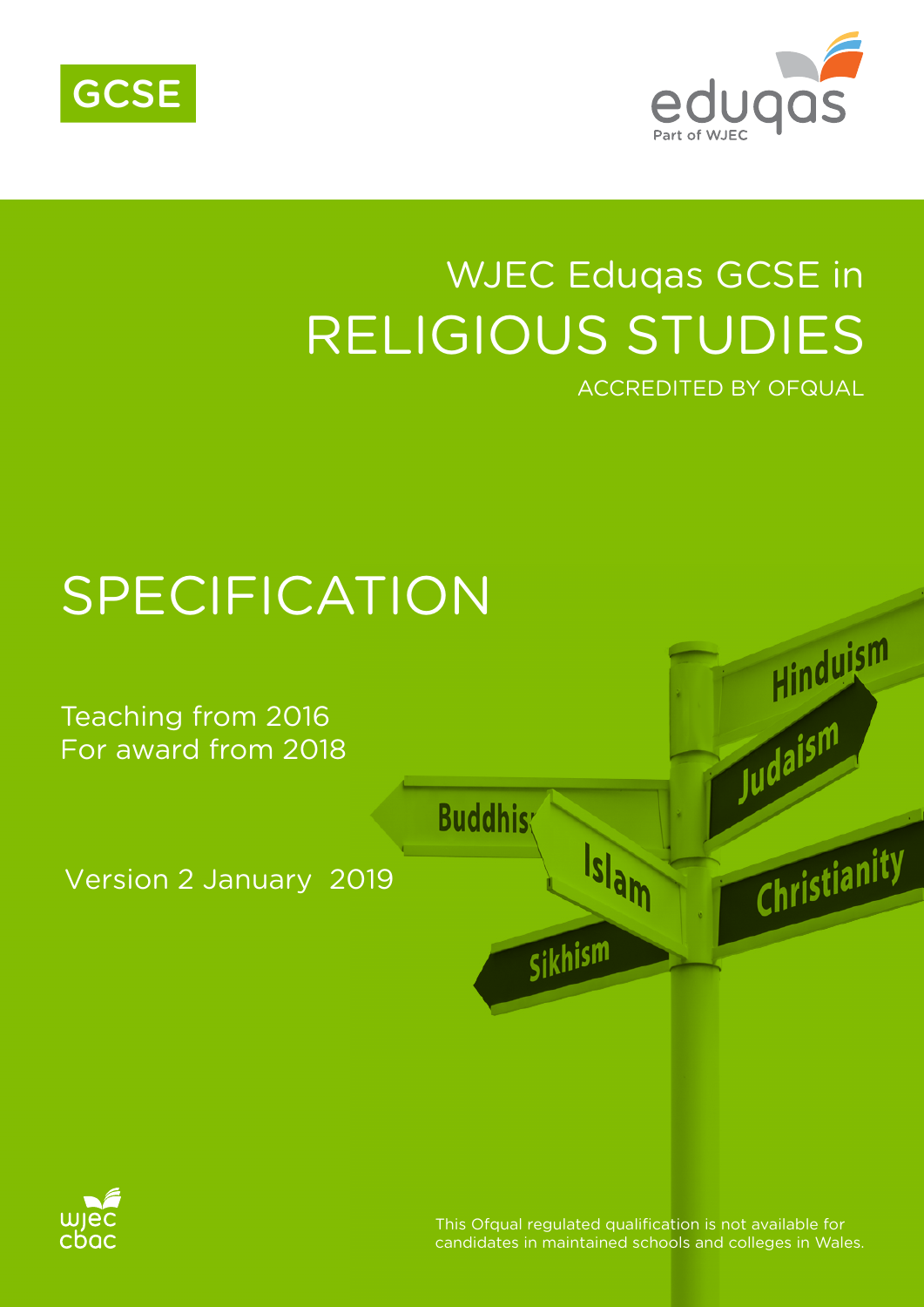# SUMMARY OF AMENDMENTS

| Version      | Description                                                          | Page number |
|--------------|----------------------------------------------------------------------|-------------|
| $\mathbf{2}$ | 'Making entries' section has been amended to clarify resit<br>rules. | 60          |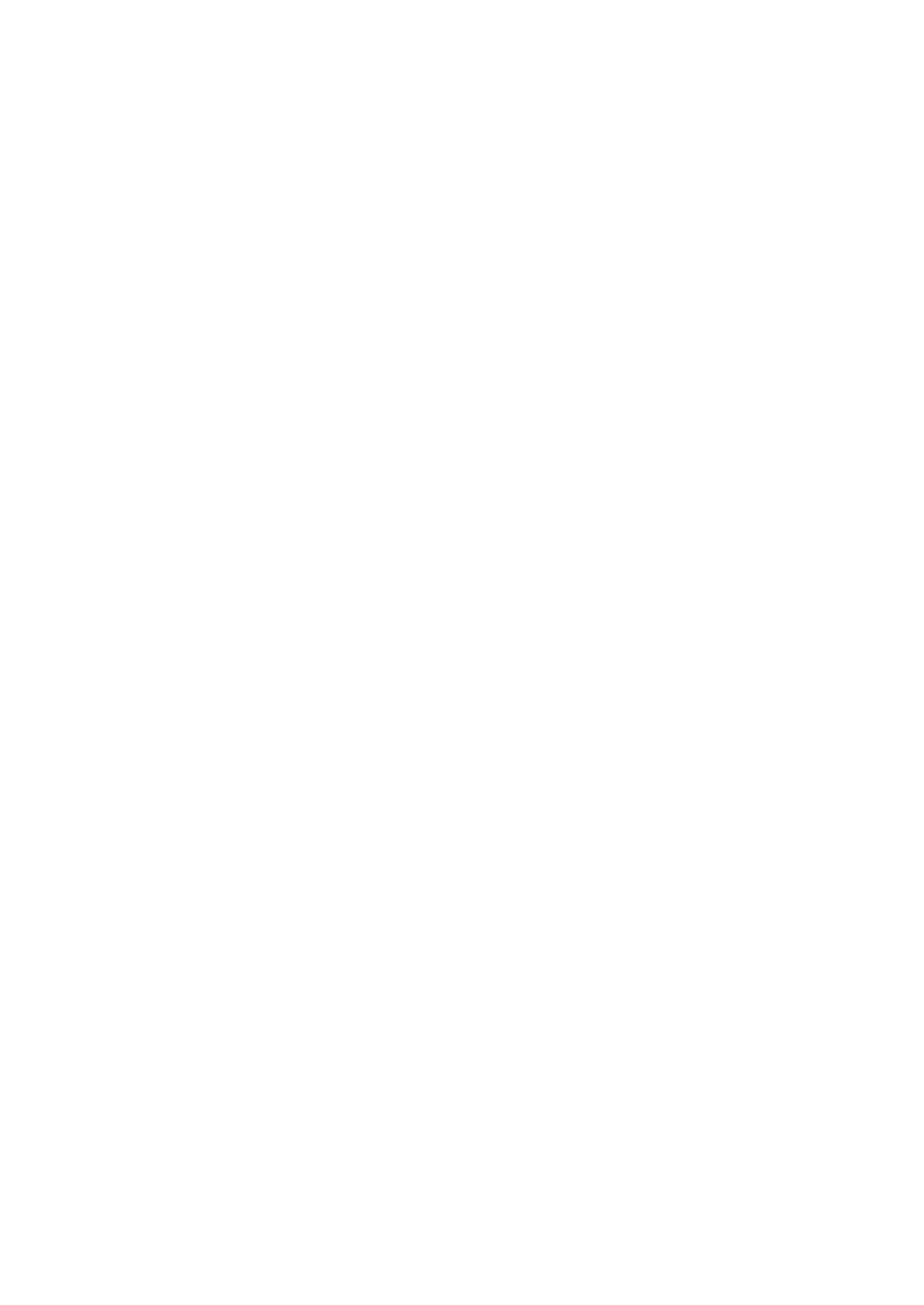



# WJEC Eduqas GCSE (9-1) in RELIGIOUS STUDIES

# For teaching from 2016 For award from 2018

|    |     |                                      | Page           |
|----|-----|--------------------------------------|----------------|
|    |     | <b>Summary of assessment</b>         | $\mathbf{2}$   |
| 1. |     | <b>Introduction</b>                  | 5              |
|    | 1.1 | Aims and objectives                  | 5              |
|    |     | 1.2 Prior learning and progression   | 6              |
|    |     | 1.3 Equality and fair access         | 6              |
| 2. |     | <b>Subject content</b>               | $\overline{7}$ |
|    | 2.1 | Component 1 (Route A)                | 9              |
|    |     | 2.2 Component 2 (Route A)            | 34             |
|    |     | 2.3 Component 3 (Route A)            | 36             |
|    |     | 2.4 Component 1 (Route B)            | 47             |
|    |     | 2.5 Component 2 (Route B)            | 52             |
|    | 2.6 | Component 3 (Route B)                | 57             |
| 3. |     | <b>Assessment</b>                    | 59             |
|    | 3.1 | Assessment objectives and weightings | 59             |
| 4. |     | <b>Technical information</b>         | 60             |
|    | 4.1 | <b>Making entries</b>                | 60             |
|    | 4.2 | Grading, awarding and reporting      | 60             |
|    |     |                                      |                |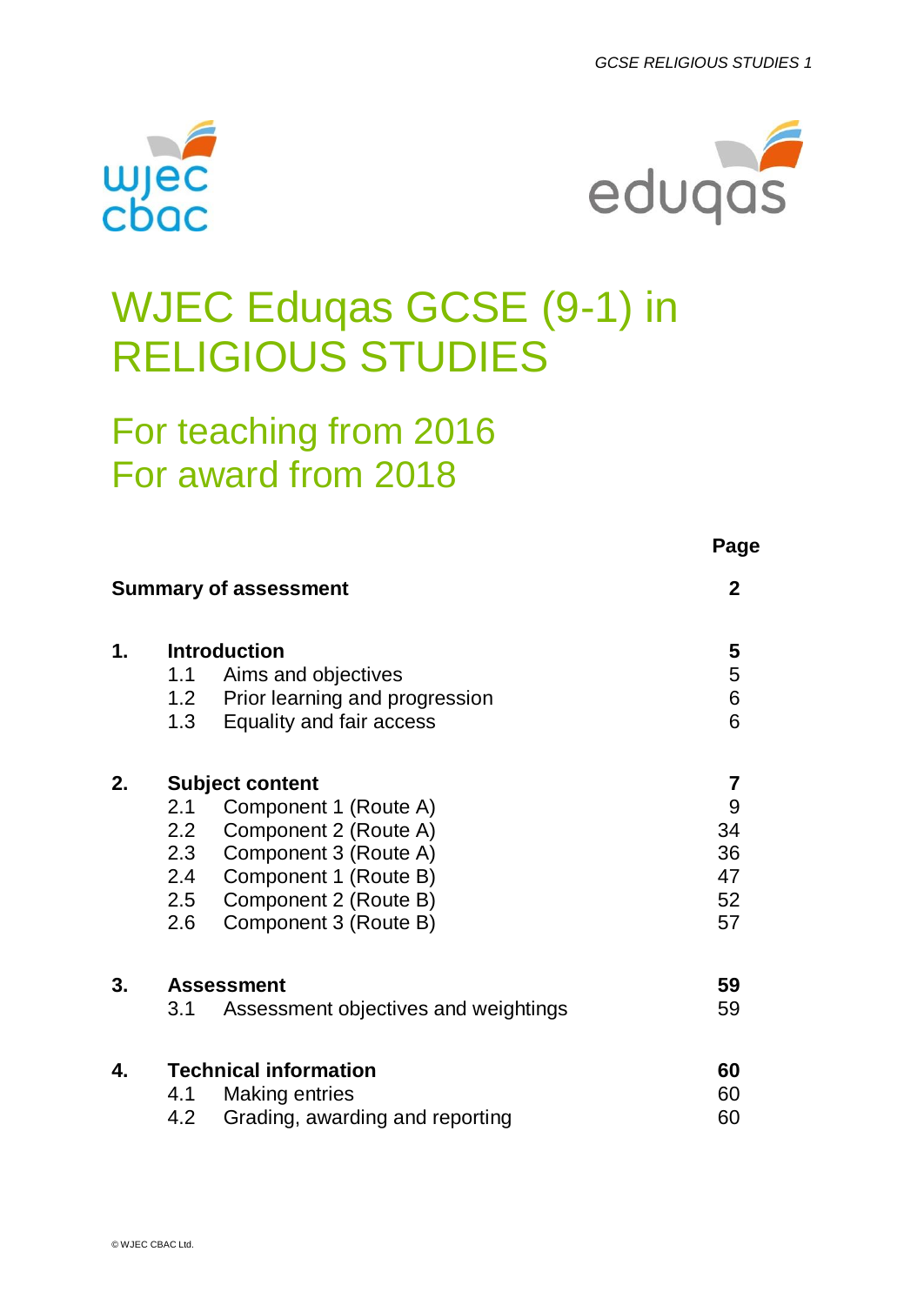# GCSE RELIGIOUS STUDIES SUMMARY OF ASSESSMENT

#### **ROUTE A**

**Component 1:Religious, Philosophical and Ethical Studies in the Modern World Written examination: 2 hours 50% of qualification**

Candidates will study the following four themes. All questions are compulsory.

Theme 1:Issues of Relationships Theme 2:Issues of Life and Death Theme 3:Issues of Good and Evil Theme 4:Issues of Human Rights

This component will be assessed by compulsory questions focusing on knowledge, understanding and evaluation of the identified themes.

**Component 2: Study of Christianity Written examination: 1 hour 25% of qualification**

Candidates will study the beliefs, teachings and practices of Christianity.

This component will be assessed by compulsory questions focussing on knowledge, understanding and evaluation of the subject content.

**Component 3: Study of a World Faith Written examination: 1 hour 25% of qualification**

Candidates will study the beliefs, teachings and practices of **one** world faith from the following list:

**either** Option 1: Buddhism **or**  Option 2: Hinduism **or** Option 3: Islam **or** Option 4: Judaism **or** Option 5: Sikhism

This component will be assessed by compulsory questions focusing on knowledge, understanding and evaluation of the subject content.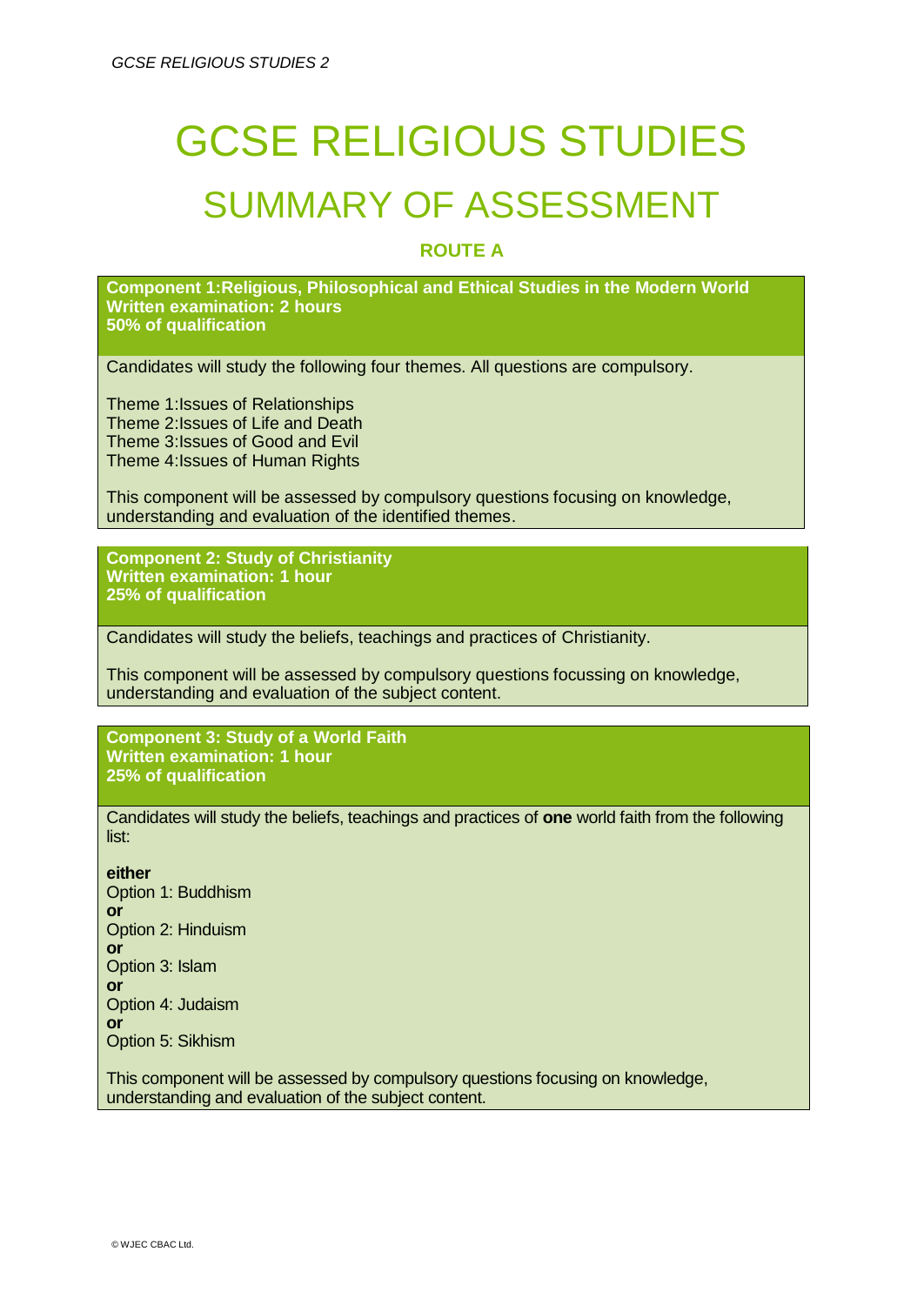#### **ROUTE B**

**Component 1: Foundational Catholic Theology Written examination: 1 hour 30 minutes 37.5% of qualification**

Candidates will study the following two themes. All questions are compulsory.

Theme 1: Origins and Meaning Theme 2: Good and Evil

This component will be assessed by compulsory questions focusing on knowledge, understanding and evaluation of the identified themes.

**Component 2: Applied Catholic Theology Written examination: 1 hour 30 minutes 37.5% of qualification**

Candidates will study the following two themes. All questions are compulsory.

Theme 1: Life and Death Theme 2: Sin and Forgiveness

This component will be assessed by compulsory questions focusing on knowledge, understanding and evaluation of the identified themes.

**Component 3: Study of a World Faith Written examination: 1 hour 25% of qualification**

Candidates will study the beliefs, teachings and practices of Judaism.

This component is common with Component 3 in route A, though candidates must study (Option 4) Judaism.

This component will be assessed by compulsory questions focusing on knowledge, understanding and evaluation of the subject content.

This linear qualification will be available in May/June each year. It will be awarded for the first time in summer 2018.

#### **Qualification Approval Number: 601/8879/0**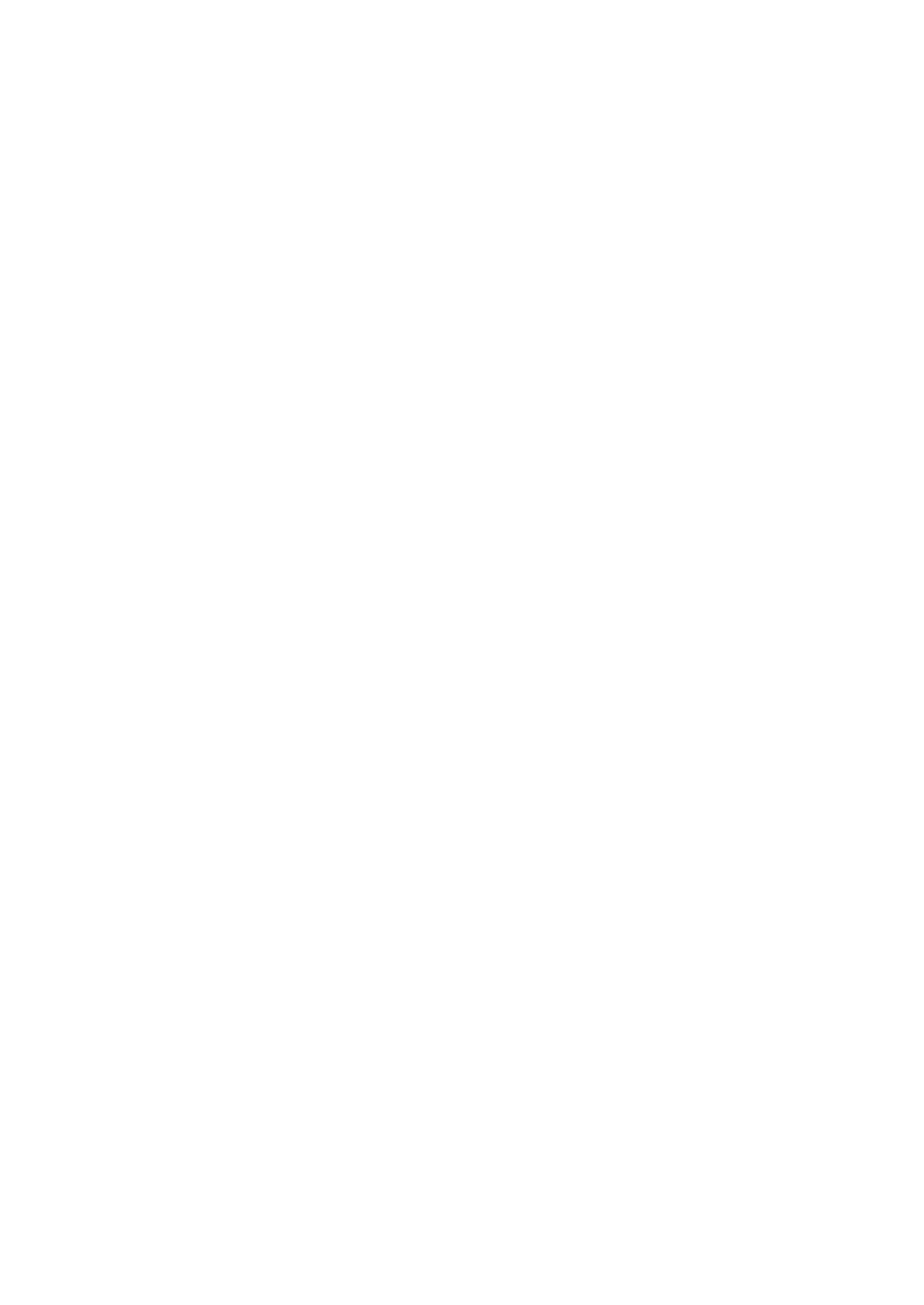# GCSE RELIGIOUS STUDIES

# 1 INTRODUCTION

## 1.1 Aims and objectives

The WJEC Eduqas GCSE in Religious Studies:

- develops learners' knowledge and understanding of religions and non-religious beliefs, such as atheism and humanism
- develops learners' knowledge and understanding of religious beliefs, teachings, practices, and sources of wisdom and authority, including through their reading of key religious texts, other texts, and scriptures of the religions they are studying
- develops learners' ability to construct well-argued, well-informed, balanced and structured written arguments, demonstrating their depth and breadth of understanding of the subject
- provides opportunities for learners to engage with questions of belief, value, meaning, purpose, truth, and their influence on human life
- challenges learners to reflect on and develop their own values, beliefs and attitudes in the light of what they have learnt and contributes to their preparation for adult life in a pluralistic society and global community.

Following this specification will enable learners to:

- deepen their understanding of the relationship between people
- become informed about common and divergent views within traditions in the way beliefs and teachings are understood and expressed
- demonstrate knowledge and understanding of the fact that religious traditions of Great Britain are, in the main, Christian
- understand that religious traditions in Great Britain are diverse and include the following religions: Christianity, Buddhism, Hinduism, Islam, Judaism and Sikhism, as well as non-religious beliefs, such as atheism and humanism.

WJEC Eduqas GCSE Religious Studies takes a distinctive issues based approach to the study of religious, philosophical and ethical studies in the modern world. The course will also enable learners to gain knowledge and understanding of two religions.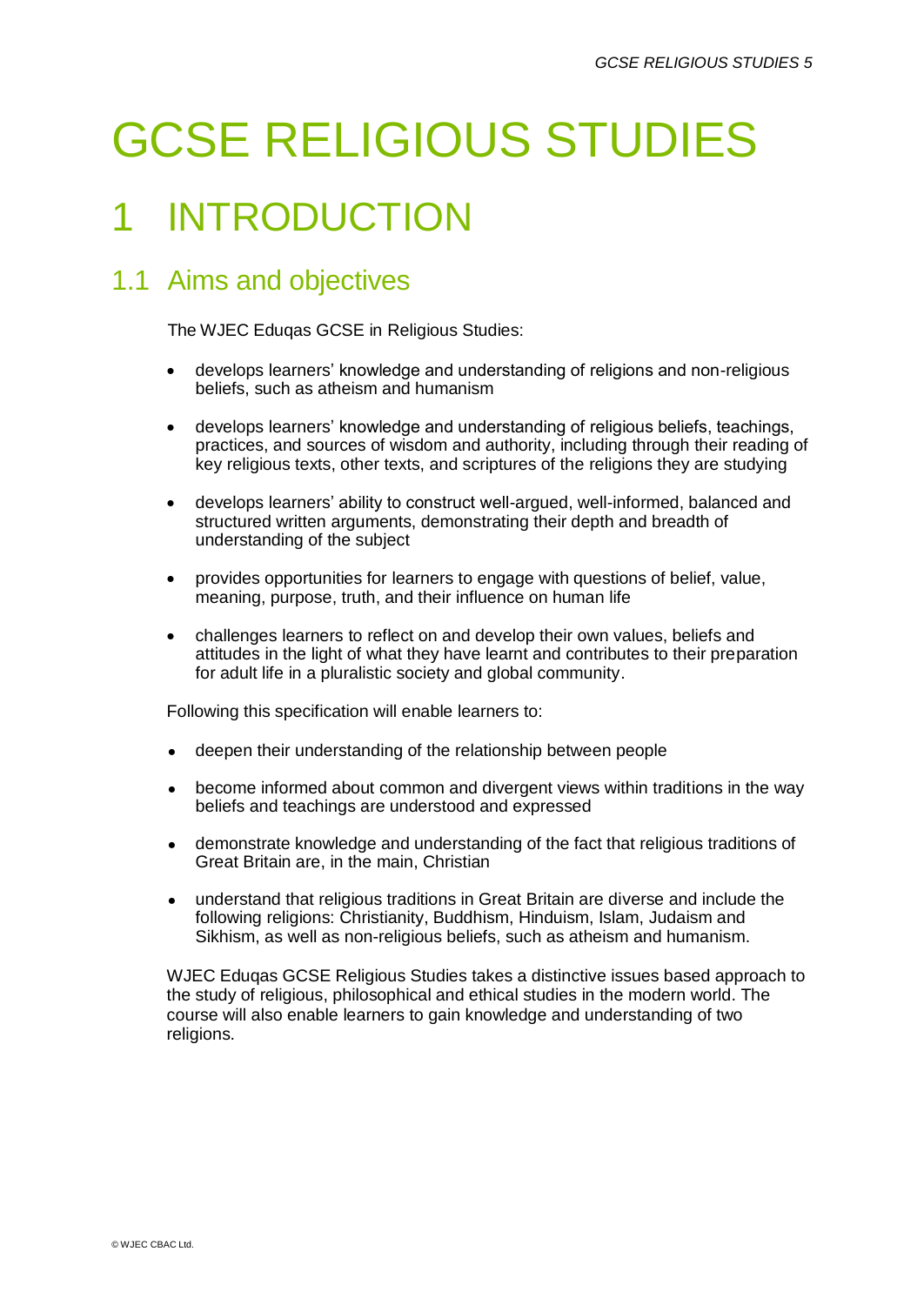WJEC Eduqas GCSE Religious Studies provides opportunities for learners to understand more about the world, the religious challenges it faces and their place within it. Following this GCSE course will deepen understanding of religions and their effect on society. It will develop learners' competence in a wide range of skills and approaches and enable young people to become religiously informed and thoughtful, engaged citizens.

This specification provides a solid basis for further study in this and related subject areas. In addition, it provides a coherent, satisfying and worthwhile course of study for learners who do not progress to further study.

## 1.2 Prior learning and progression

There are no previous learning requirements for this specification. Any requirements set for entry to a course based on this specification are at the school's/college's discretion.

This specification builds on subject content which is typically taught at Key Stage 3 and provides a suitable foundation for the study of Religious Studies at either AS or A level.

## 1.3 Equality and fair access

This specification may be followed by any learner, irrespective of gender, ethnic, religious or cultural background. It has been designed to avoid, where possible, features that could, without justification, make it more difficult for a learner to achieve because they have a particular protected characteristic.

The protected characteristics under the Equality Act 2010 are age, disability, gender reassignment, pregnancy and maternity, race, religion or belief, sex and sexual orientation.

The specification has been discussed with groups who represent the interests of a diverse range of learners, and the specification will be kept under review.

Reasonable adjustments are made for certain learners in order to enable them to access the assessments (e.g. candidates are allowed access to a Sign Language Interpreter, using British Sign Language). Information on reasonable adjustments is found in the following document from the Joint Council for Qualifications (JCQ): *Access Arrangements and Reasonable Adjustments: General and Vocational Qualifications.* 

This document is available on the JCQ website [\(www.jcq.org.uk\)](http://www.jcq.org.uk/). As a consequence of provision for reasonable adjustments, very few learners will have a complete barrier to any part of the assessment.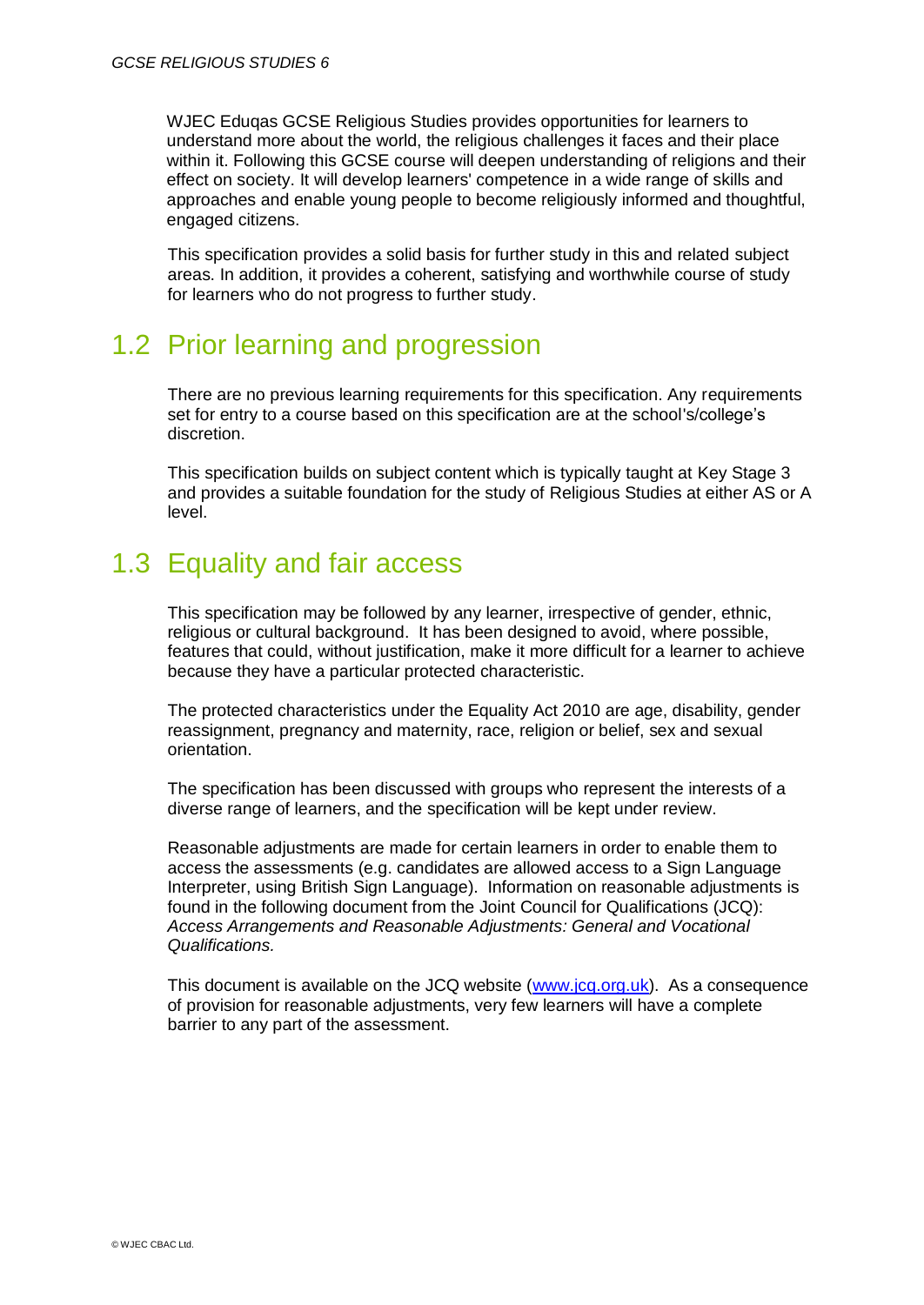# 2 SUBJECT CONTENT

There are **two** routes through the specification: Route A and Route B. Learners must follow one route only, and study **three** components.

| <b>Route A</b>                                                                                                                                                                            | <b>Route B</b>                                                                                               |
|-------------------------------------------------------------------------------------------------------------------------------------------------------------------------------------------|--------------------------------------------------------------------------------------------------------------|
| <b>Component 1</b><br>weighting 50%                                                                                                                                                       | <b>Component 1</b><br>weighting 37.5%                                                                        |
| <b>Religious, Philosophical and Ethical</b><br><b>Studies in the Modern World</b>                                                                                                         | <b>Foundational Catholic Theology</b>                                                                        |
| Candidates will study the following four<br>themes. All questions are compulsory.<br>Theme 1: Relationships<br>Theme 2: Life and Death<br>Theme 3: Good and Evil<br>Theme 4: Human Rights | Candidates will study:<br>1: Origins and Meaning<br>2: Good and Evil                                         |
| weighting 25%<br><b>Component 2</b>                                                                                                                                                       | <b>Component 2</b><br>weighting 37.5%                                                                        |
| <b>Study of Christianity</b>                                                                                                                                                              | <b>Applied Catholic Theology</b>                                                                             |
| Candidates will study the beliefs,                                                                                                                                                        | Candidates will study:                                                                                       |
| teachings and practices of Christianity                                                                                                                                                   | 1: Life and Death<br>2: Sin and Forgiveness                                                                  |
| <b>Component 3</b><br>weighting 25%                                                                                                                                                       | <b>Component 3</b><br>weighting 25%                                                                          |
| <b>Study of a World Faith</b>                                                                                                                                                             | <b>Study of Judaism</b>                                                                                      |
| Candidates will study the beliefs, teachings<br>and practices of one world faith, selected<br>from:                                                                                       | Candidates will study the beliefs, teachings<br>and practices of Judaism.                                    |
| Option 1: Buddhism<br>Option 2: Hinduism<br>Option 3: Islam<br>Option 4: Judaism<br>Option 5: Sikhism                                                                                     | This component is common with Component 3<br>in route A, though candidates must study<br>(Option 4) Judaism. |

The content for Route A is presented in sections 2.1, 2.2 and 2.3 on pages 09 to 46.

The content for Route B is presented in sections 2.4, 2.5 and 2.6 on pages 47 to 58.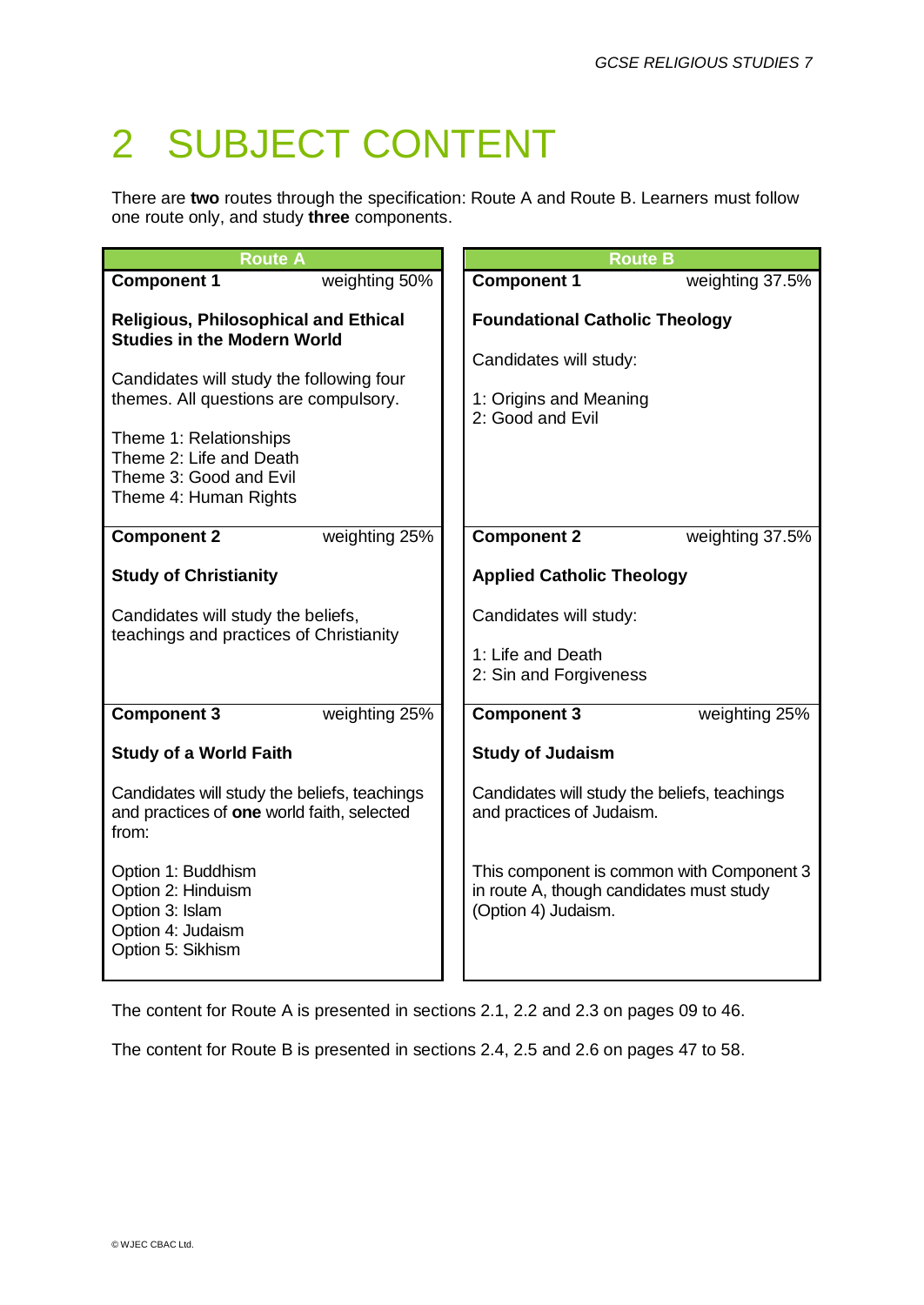Route B takes a distinctive issues-based approach to the study of Catholic Christianity. It integrates a 75% study of Catholic Christianity, with a 25% study of Judaism. Component 1 is entitled Foundational Catholic Theology and Component 2 is entitled Applied Catholic Theology. The thematic material serves as the entry point for the study of Catholic Christianity in each of the two components. The thematic study part of each component will also require learners to contrast Catholic responses to philosophical and ethical question with answers given by other Christian denominations and answers given by those subscribing to non-religious world views.

The course will enable learners to gain knowledge and understanding of two religions: Catholic Christianity and Judaism.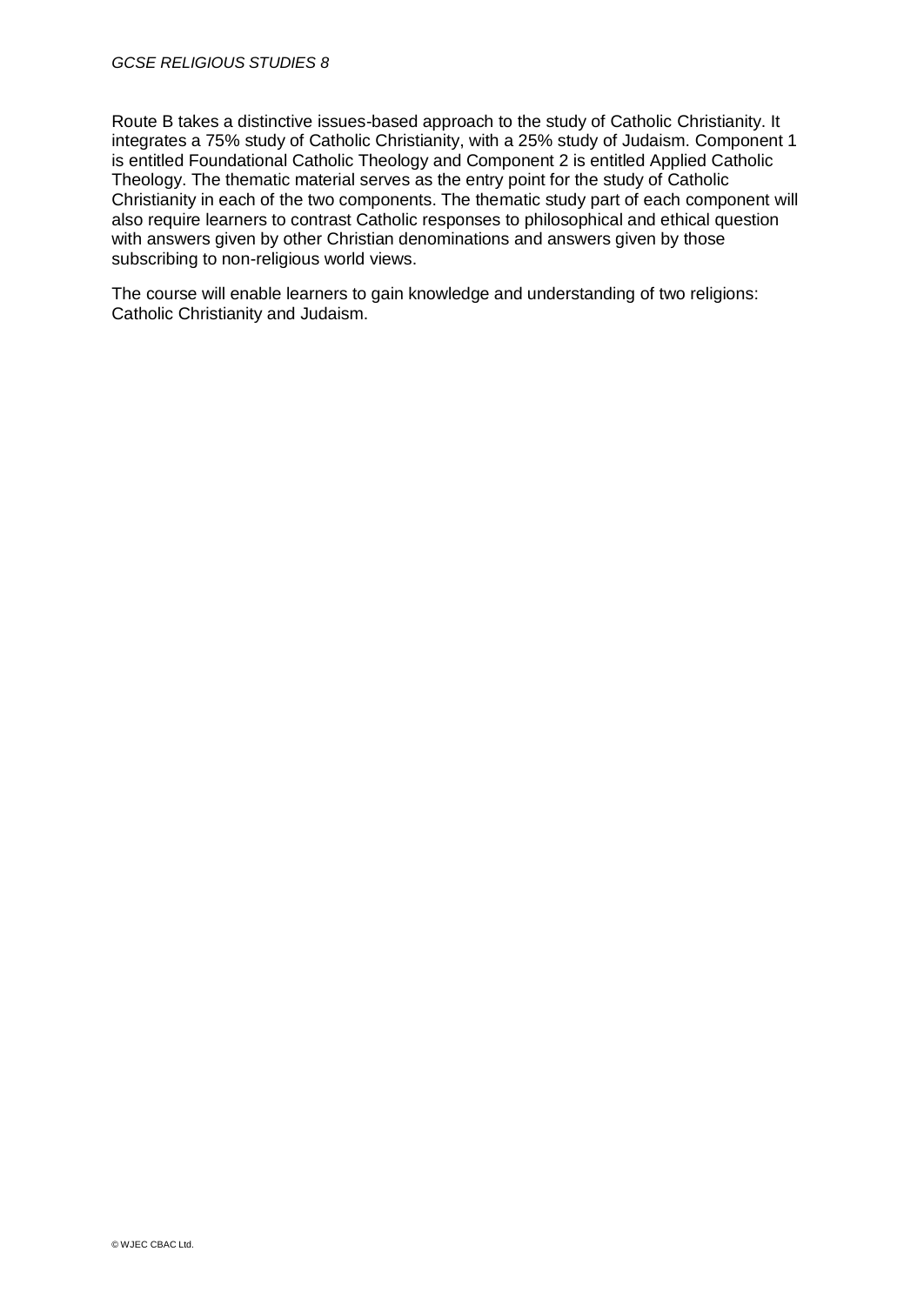## 2.1 Component 1 (Route A)

Religious, Philosophical and Ethical Studies in the Modern World

**Written examination: 2 hours 50% of qualification 120 marks (plus 6 for spelling, punctuation and grammar)**

For this component learners will study four themes: Issues of Relationships Issues of Life and Death Issues of Good and Evil Issues of Human Rights

Learners will be expected to demonstrate an understanding of the influence of religion on individuals, communities and societies. They will be expected to support their responses using appropriate knowledge and understanding of key sources of wisdom and sacred texts. These texts might include, for example: the Bible; Qur'an; Torah; the Pali Canon; Vedas; or Guru Granth Sahib. Other sources of wisdom and/or authority might include, for example: St Augustine of Hippo; Maimonides; Archbishop Thomas Cranmer; the historical Buddha; Gautama/Shakyamuni; Shankara; or Guru Nanak,and more contemporary sources such as the Pope, Archbishop of Canterbury, Patriarch, Dalai Lama, Chief Rabbi etc. and the views of past and current philosophers (including ethical philosophers).

Learners must be aware how varied interpretations of sources and/or teachings may give rise to diversity within traditions or textual studies on religious, philosophical and ethical studies in the modern world. Learners will be expected to demonstrate an understanding of different perspectives. These may derive from **either** different religions **or** different views/denominations within a particular religion.

The compulsory nature of this component ensures that learners know and understand the fact that the religious traditions of Great Britain whilst being, in the main, Christian are also diverse and include the religious traditions detailed on the following pages, as well as other religious and non-religious beliefs such as humanism and atheism. This knowledge may be applied throughout the assessment of the specified content.

Each theme contains eight concepts which learners should be able to explain and apply in relation to the themes studied. These are detailed on the following pages.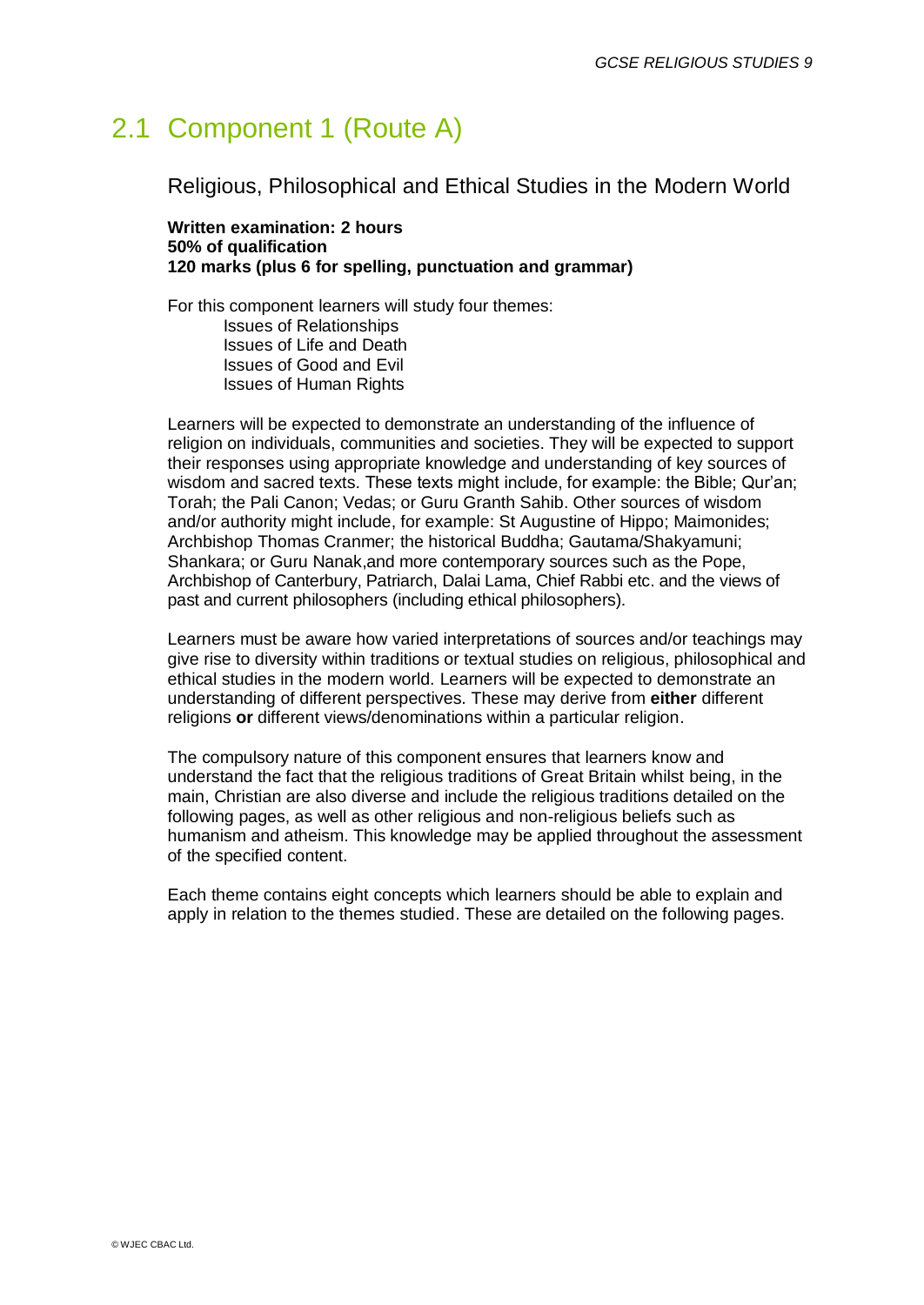This theme requires learners to consider characteristics of relationships, marriage and family life. Through a study of beliefs and teachings, questions relating to issues of relationships in the twenty-first century will be considered, including same sex relationships and gender roles.

Learners are expected to make relevant references to scripture and other sources of authority.

## **Content from a Christian Perspective**

#### **Content**

| <b>Areas of Study</b>                                         | <b>Specific Content</b>                                                                                                                                                                                                                                                                                                                                                                                                                                                                                                                                                              |
|---------------------------------------------------------------|--------------------------------------------------------------------------------------------------------------------------------------------------------------------------------------------------------------------------------------------------------------------------------------------------------------------------------------------------------------------------------------------------------------------------------------------------------------------------------------------------------------------------------------------------------------------------------------|
| Relationships                                                 | Christian beliefs, attitudes and teachings about the nature and<br>➤<br>purpose of relationships in the twenty first century: families,<br>roles of women and men, marriage outside the religious tradition<br>and cohabitation<br>$\triangleright$ The nature and purpose of marriage as expressed through<br>Christian marriage ceremonies in Britain and teachings: Mark<br>10:6-8 and the Church of England Synod<br>Varying Christian attitudes towards adultery, divorce and<br>➤<br>annulment and separation and re-marriage. Interpretations of<br>Matthew 19:8-9, Mark 10:9 |
| Sexual relationships                                          | Christian teachings about the nature and purpose of sex and the<br>➤<br>use of contraception including varied interpretations of the<br>Natural Law/Absolutist approach of Thomas Aquinas' Five<br>Primary Precepts with reference to the second Primary Precept<br>Diverse attitudes within and across Christian traditions towards<br>➤<br>same sex relationships, including varied interpretations of:<br>Leviticus 20:13 and 1 Timothy 1: 8-10                                                                                                                                   |
| Issues of equality:<br>gender prejudice<br>and discrimination | Diverse attitudes within Christianity toward the roles of women<br>➤<br>and men in worship and authority with reference to Catholic,<br>Orthodox and Anglican views on this issue<br>Interpretations of teachings: 1 Timothy 2:11-12, Galatians 3:27-<br>➤<br>29                                                                                                                                                                                                                                                                                                                     |

#### **Concepts:**

From the study of the above areas learners will gain an understanding of the following concepts:

- adultery
- divorce
- cohabitation
- commitment
- contraception
- gender equality
- responsibilities
- roles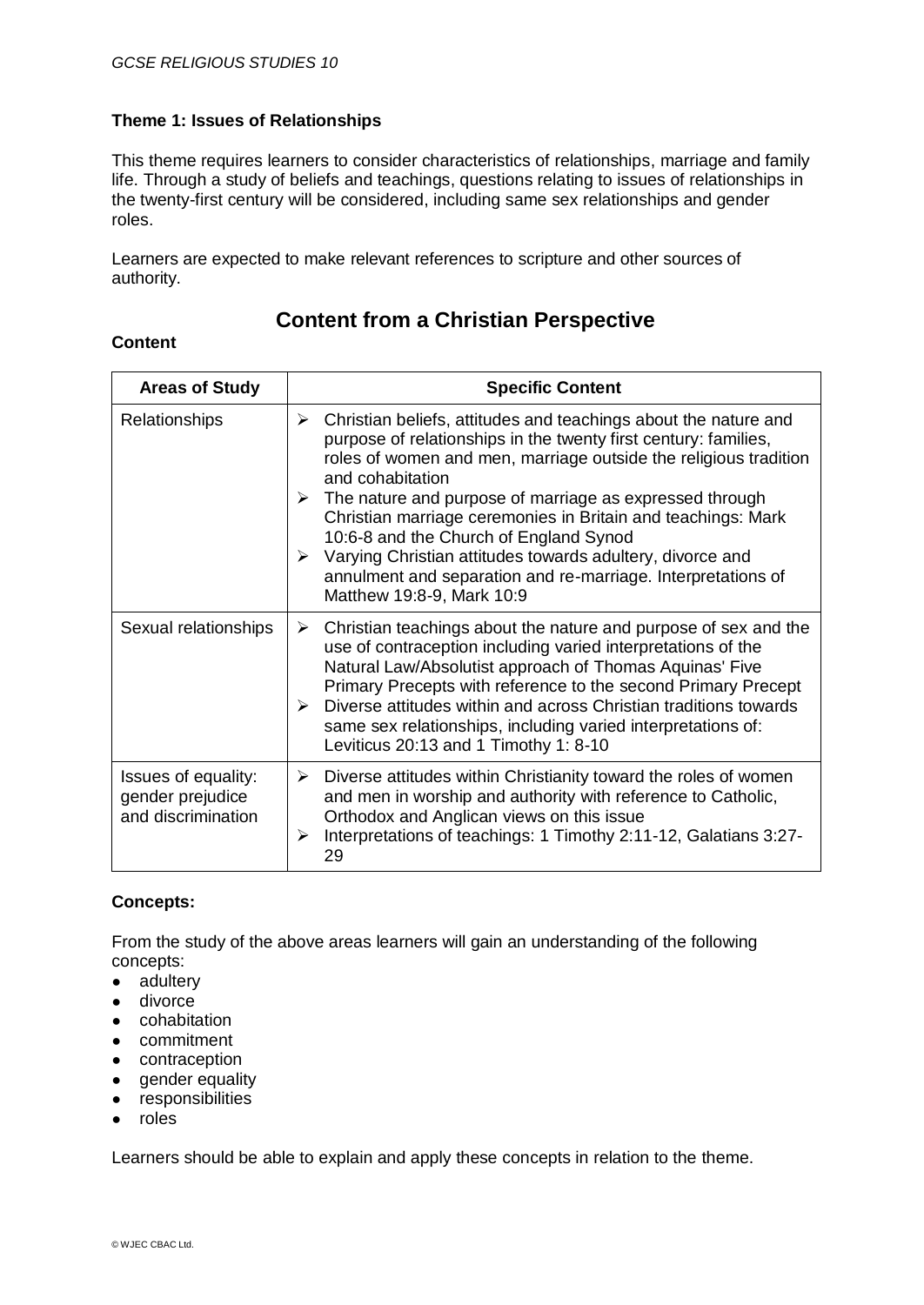This theme requires learners to consider characteristics of relationships, marriage and family life. Through a study of beliefs and teachings, questions relating to issues of relationships in the twenty-first century will be considered, including same sex relationships and gender roles.

Learners are expected to make relevant references to scripture and other sources of authority.

## **Content from a Jewish Perspective**

#### **Content**

| <b>Areas of Study</b>                                         | <b>Specific Content</b>                                                                                                                                                                                                                                                                                                                                                                                                                                                                                                                                                  |
|---------------------------------------------------------------|--------------------------------------------------------------------------------------------------------------------------------------------------------------------------------------------------------------------------------------------------------------------------------------------------------------------------------------------------------------------------------------------------------------------------------------------------------------------------------------------------------------------------------------------------------------------------|
| Relationships                                                 | Jewish beliefs, attitudes and teachings about the nature and<br>➤<br>purpose of relationships in the twenty first century: families,<br>roles of women and men, marriage outside the religious tradition<br>and cohabitation<br>The nature and purpose of marriage as expressed through<br>Jewish marriage ceremonies including the Seven Blessings and<br>Ketubah<br>Orthodox and Reform Jewish attitudes towards adultery, issuing<br>$\blacktriangleright$<br>of the get, divorce, separation and re-marriage. Interpretations<br>of Deuteronomy 24:1-4, Exodus 20:14 |
| Sexual relationships                                          | Orthodox and Reform Jewish teachings about the nature and<br>➤<br>purpose of sex and the use of contraception<br>Orthodox and Reform attitudes within and across Jewish<br>➤<br>traditions towards same sex relationships, including varied<br>interpretations of: Leviticus 18:22, 20:13                                                                                                                                                                                                                                                                                |
| Issues of equality:<br>gender prejudice<br>and discrimination | Orthodox and Reform attitudes within Judaism toward the roles<br>➤<br>of women and men in worship and authority                                                                                                                                                                                                                                                                                                                                                                                                                                                          |

#### **Concepts:**

From the study of the above areas learners will gain an understanding of the following concepts:

- adultery
- divorce
- cohabitation
- commitment
- contraception
- gender equality
- responsibilities
- roles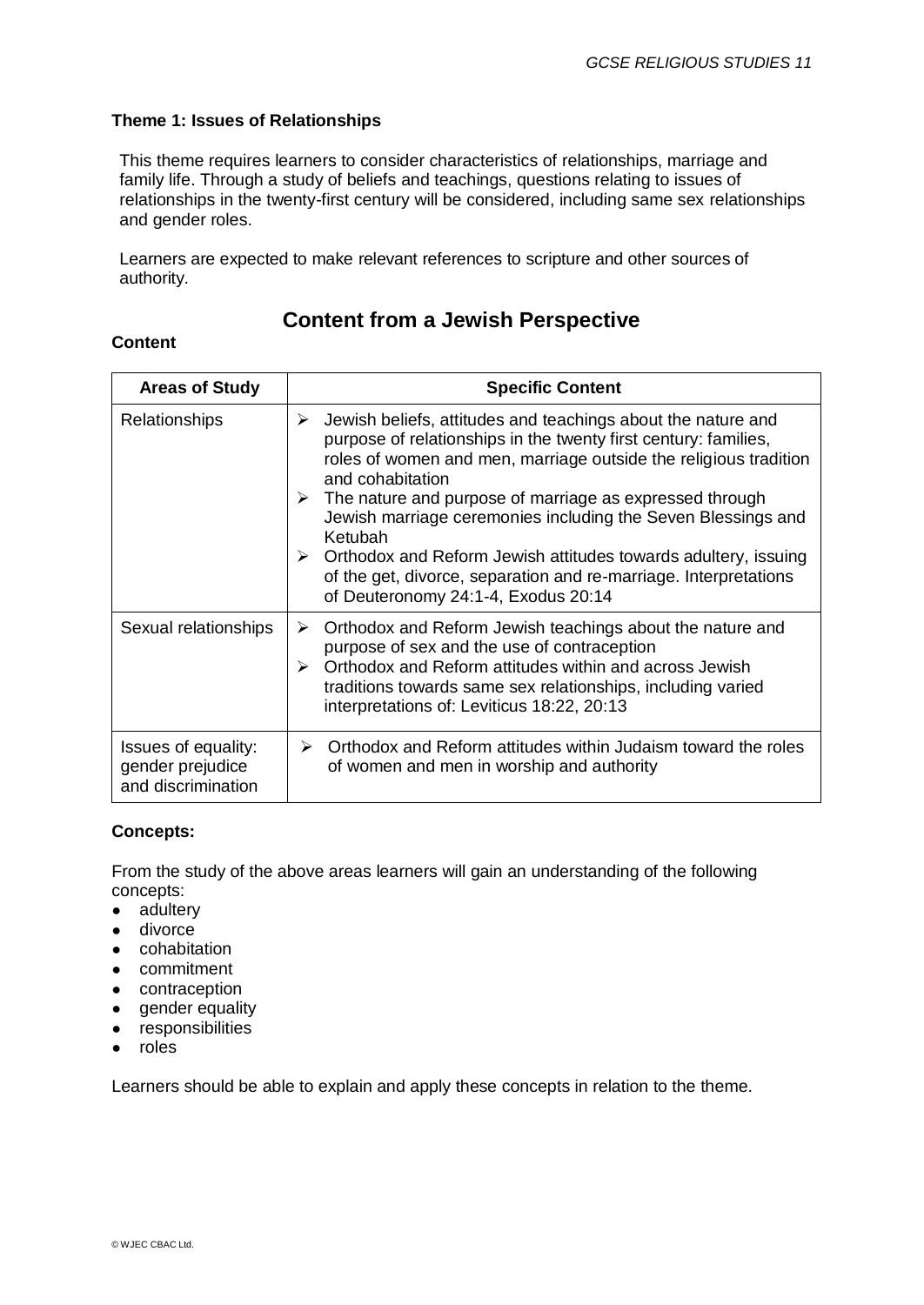This theme requires learners to consider characteristics of relationships, marriage and family life. Through a study of beliefs and teachings, questions relating to issues of relationships in the twenty-first century will be considered, including same sex relationships and gender roles.

Learners are expected to make relevant references to scripture and other sources of authority.

## **Content from an Islamic Perspective**

#### **Content**

| <b>Areas of Study</b>                                         | <b>Specific Content</b>                                                                                                                                                                                                                                                                                                                                                                                                                                                                                                                                                                                                                                                 |
|---------------------------------------------------------------|-------------------------------------------------------------------------------------------------------------------------------------------------------------------------------------------------------------------------------------------------------------------------------------------------------------------------------------------------------------------------------------------------------------------------------------------------------------------------------------------------------------------------------------------------------------------------------------------------------------------------------------------------------------------------|
| <b>Relationships</b>                                          | Islamic beliefs, attitudes and teachings about the nature and<br>➤<br>purpose of relationships in the twenty first century: families,<br>roles of women and men, marriage outside the religious tradition<br>and cohabitation: Hadith Sahih Bukhari 9:89:252<br>$\triangleright$ The nature and purpose of marriage as expressed through the<br>Muslim marriage ceremonies and teachings: Qur'an 30:21<br>Diversity of beliefs between Shi'a and Sunni Muslims regarding<br>⋗<br>temporary unannounced marriage<br>Islamic attitudes towards adultery, divorce, separation and re-<br>⋗<br>marriage. Qur'an 4:35, 4:128-130, 2:229<br>Arranged marriage in Britain<br>⋗ |
| Sexual relationships                                          | Islamic teachings about the nature and purpose of sex and the<br>➤<br>use of contraception. Qur'an 17:32<br>Islamic attitudes towards same sex relationships: Qur'an 7:80-<br>➤<br>81                                                                                                                                                                                                                                                                                                                                                                                                                                                                                   |
| Issues of equality:<br>gender prejudice<br>and discrimination | Diverse attitudes within Islam toward the roles of women and<br>➤<br>men in worship and authority<br>Teachings: Qur'an 2:228, 40:40, 4:1<br>➤                                                                                                                                                                                                                                                                                                                                                                                                                                                                                                                           |

#### **Concepts:**

From the study of the above areas learners will gain an understanding of the following concepts:

- adultery
- divorce
- cohabitation
- commitment
- contraception
- gender equality
- responsibilities
- roles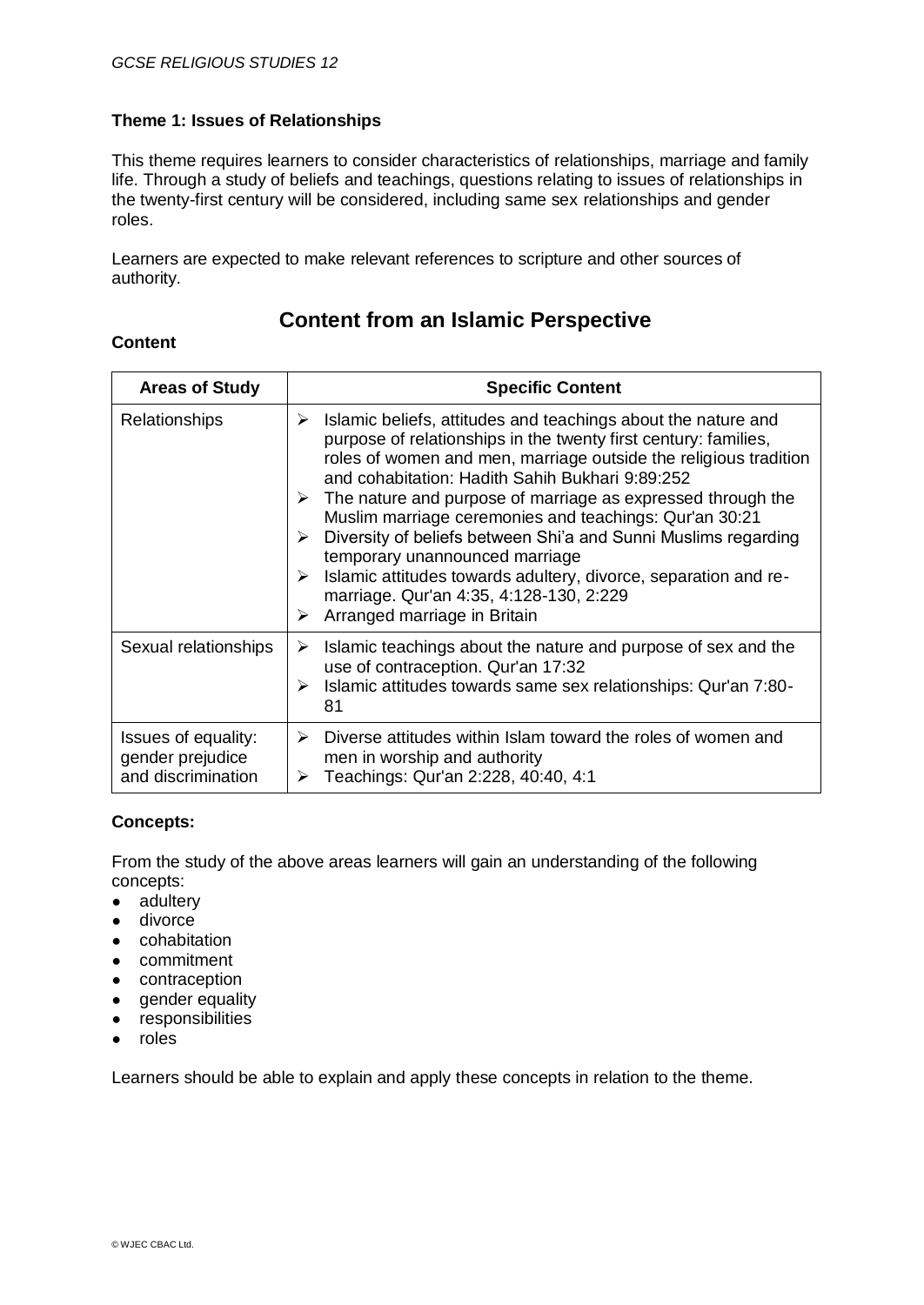This theme requires learners to consider characteristics of relationships, marriage and family life. Through a study of beliefs and teachings, questions relating to issues of relationships in the twenty-first century will be considered, including same sex relationships and gender roles.

Learners are expected to make relevant references to scripture and other sources of authority.

## **Content from a Hindu Perspective**

#### **Content**

| <b>Areas of Study</b>                                         | <b>Specific Content</b>                                                                                                                                                                                                                                                                                                                                                                                                                                                                                                                                                                            |
|---------------------------------------------------------------|----------------------------------------------------------------------------------------------------------------------------------------------------------------------------------------------------------------------------------------------------------------------------------------------------------------------------------------------------------------------------------------------------------------------------------------------------------------------------------------------------------------------------------------------------------------------------------------------------|
| <b>Relationships</b>                                          | Hindu beliefs, attitudes and teachings about the nature and<br>➤<br>purpose of relationships in the twenty first century: families,<br>roles of women and men, marriage outside the religious<br>tradition and cohabitation<br>$\triangleright$ The nature and purpose of marriage as expressed through the<br>Hindu marriage ceremonies and teachings: Rama and Sita (The<br>Ramayana) as role models for married couples<br>Hindu attitudes towards adultery, divorce and annulment and<br>$\blacktriangleright$<br>separation and re-marriage<br>Arranged and assisted marriage in Britain<br>≻ |
| Sexual relationships                                          | Hindu teachings about the nature and purpose of sex, its<br>➤<br>relationship with karma and the use of contraception.<br>Bhagavata Purana 5.5.8 Diversity of views between traditional<br>Hinduism and Hinduism in Britain<br>$\triangleright$ Hindu attitudes towards same sex relationships: conflicting with<br>the dharma of the householder ashrama. Diversity of views<br>between traditional Hinduism and Hinduism in a country where<br>same-sex relationships are generally accepted (such as Britain)                                                                                   |
| Issues of equality:<br>gender prejudice<br>and discrimination | Diverse attitudes within Hinduism toward the roles of women<br>$\triangleright$<br>and men in worship and authority. Traditional and changing<br>views in Hindu communities<br>Interpretations of teachings: Manusmriti 2.67-2.68, 5.148-155<br>➤<br>compared with 9.72-81, 9.192-194                                                                                                                                                                                                                                                                                                              |

#### **Concepts:**

From the study of the above areas learners will gain an understanding of the following concepts:

- adultery
- divorce
- cohabitation
- commitment
- contraception
- gender equality
- responsibilities
- roles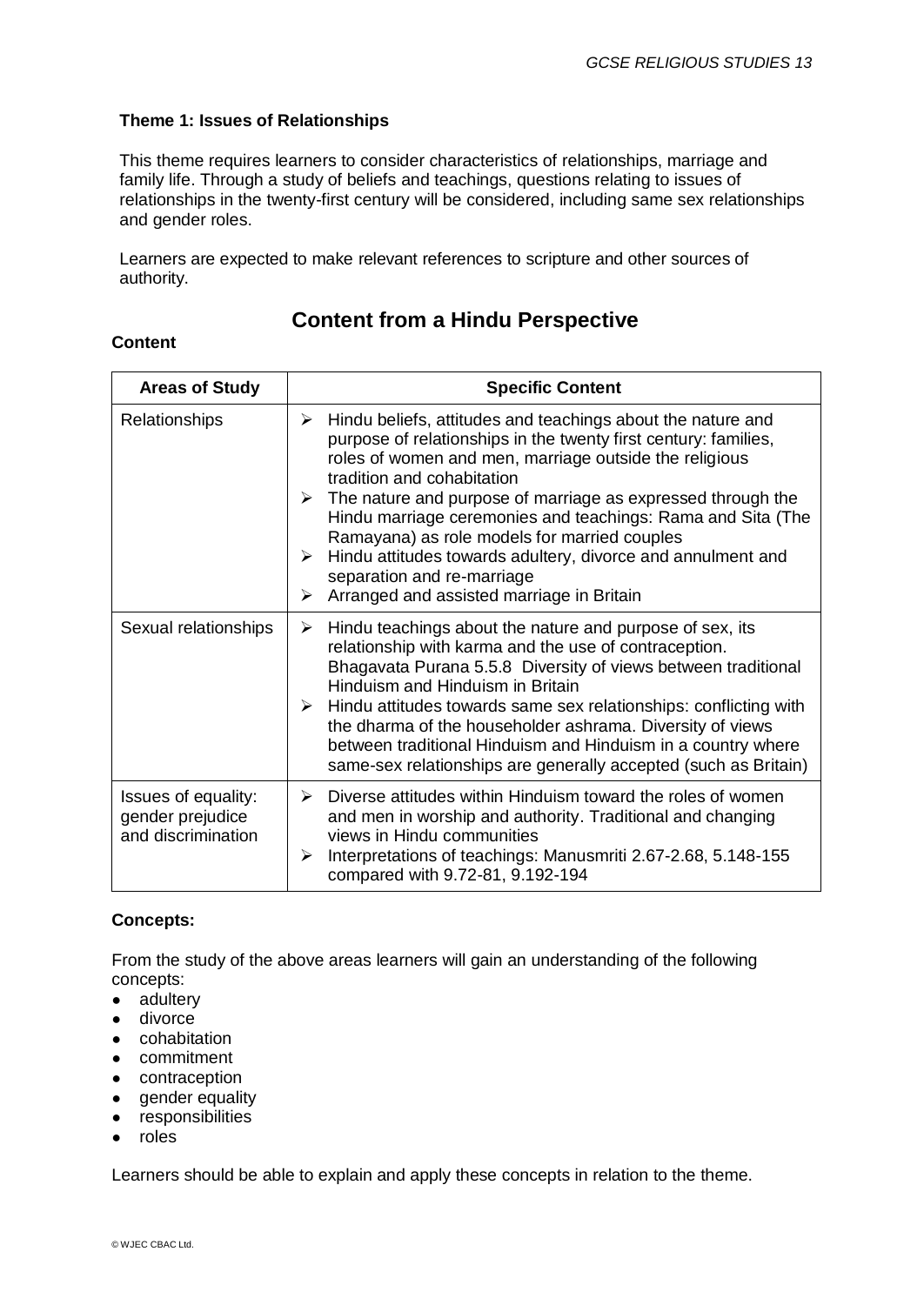This theme requires learners to consider characteristics of relationships, marriage and family life. Through a study of beliefs and teachings, questions relating to issues of relationships in the twenty-first century will be considered, including same sex relationships and gender roles.

Learners are expected to make relevant references to scripture and other sources of authority.

## **Content from a Sikh Perspective**

#### **Content**

| <b>Areas of Study</b>                                         | <b>Specific Content</b>                                                                                                                                                                                                                                                                                                                                                                                                                                                                                                                                                                          |
|---------------------------------------------------------------|--------------------------------------------------------------------------------------------------------------------------------------------------------------------------------------------------------------------------------------------------------------------------------------------------------------------------------------------------------------------------------------------------------------------------------------------------------------------------------------------------------------------------------------------------------------------------------------------------|
| Relationships                                                 | Sikh beliefs, attitudes and teachings about the nature and<br>➤<br>purpose of relationships in the twenty first century: families,<br>roles of women and men, marriage outside the religious tradition<br>and cohabitation<br>$\triangleright$ The nature and purpose of marriage as expressed through the<br>Sikh marriage ceremonies and teachings: Guru Granth Sahib<br>788<br>Sikh attitudes towards adultery, divorce and annulment and<br>➤<br>separation and re-marriage: Rehat Maryada Chapter 11 Article<br>18. Guru Granth Sahib 274<br>Arranged and assisted marriage in Britain<br>➤ |
| Sexual relationships                                          | Sikh teachings about the nature and purpose of sex and the use<br>➤<br>of contraception: Guru Granth Sahib 335<br>Sikh attitudes towards same sex relationships: The Lavan sees<br>➤<br>the married state as ideal. All but one of the ten Gurus were<br>married                                                                                                                                                                                                                                                                                                                                 |
| Issues of equality:<br>gender prejudice<br>and discrimination | Diverse attitudes within Sikhism toward the roles of women and<br>➤<br>men in worship and authority. Traditional and changing views in<br>Sikh communities<br>Teachings: Guru Granth Sahib 473<br>➤                                                                                                                                                                                                                                                                                                                                                                                              |

#### **Concepts:**

From the study of the above areas learners will gain an understanding of the following concepts:

- adultery
- divorce
- cohabitation
- commitment
- contraception
- gender equality
- responsibilities
- roles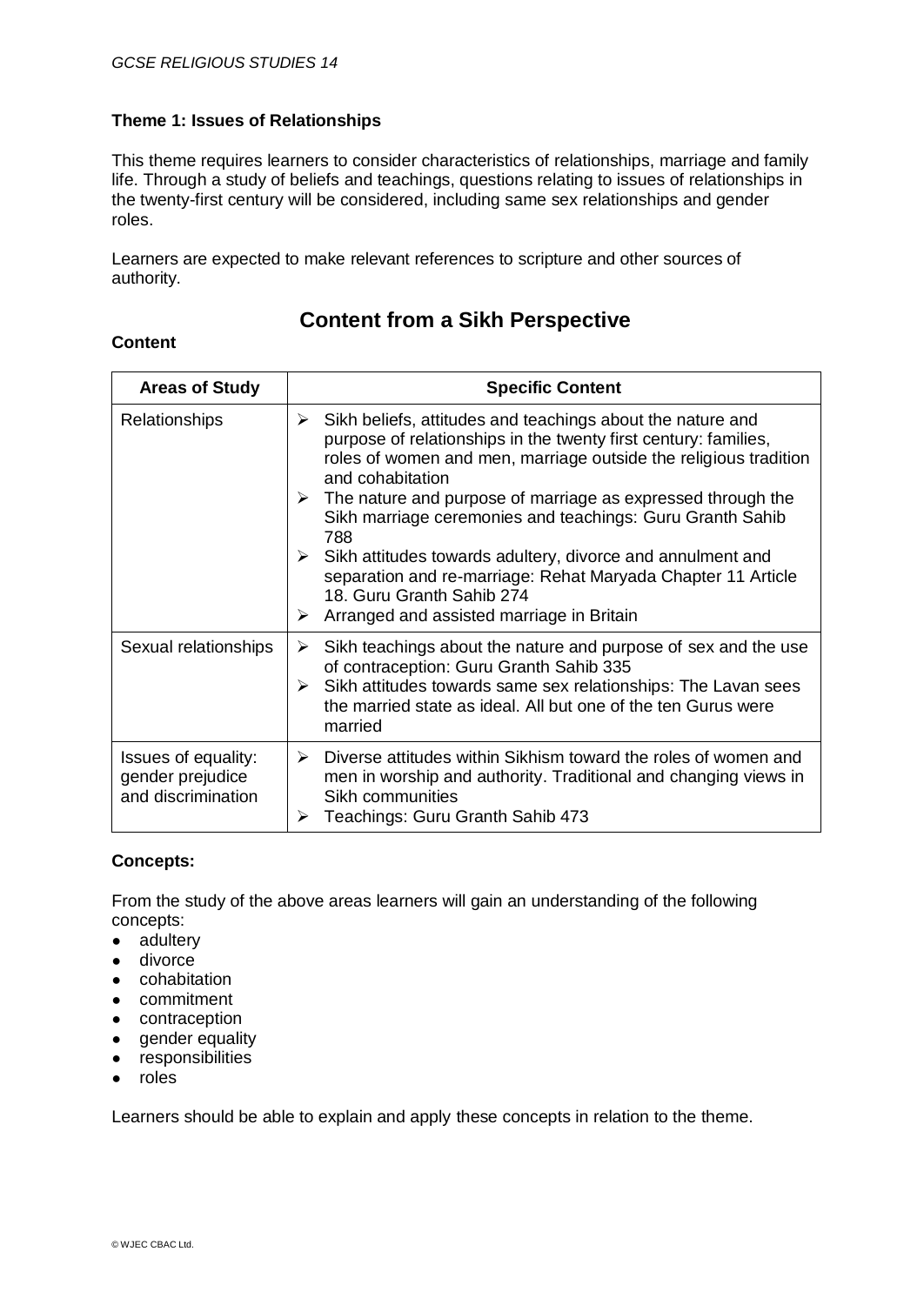This theme requires learners to consider characteristics of relationships, marriage and family life. Through a study of beliefs and teachings, questions relating to issues of relationships in the twenty-first century will be considered, including same sex relationships and gender roles.

Learners are expected to make relevant references to scripture and other sources of authority.

## **Content from a Buddhist Perspective**

#### **Content**

| <b>Areas of Study</b>                                         | <b>Specific Content</b>                                                                                                                                                                                                                                                                                                                                                                                                                                                                                                                                                                                            |
|---------------------------------------------------------------|--------------------------------------------------------------------------------------------------------------------------------------------------------------------------------------------------------------------------------------------------------------------------------------------------------------------------------------------------------------------------------------------------------------------------------------------------------------------------------------------------------------------------------------------------------------------------------------------------------------------|
| <b>Relationships</b>                                          | Buddhist beliefs, attitudes and teachings about the nature and<br>➤<br>purpose of relationships in the twenty first century: families,<br>roles of women and men, marriage outside the religious tradition<br>and cohabitation<br>$\triangleright$ The nature and purpose of marriage as expressed through<br>Buddhist marriage ceremonies and teachings: more a legal<br>contract than a religious matter. Buddha - five duties of<br>husband and wife: Buddha in Sigalovada Sutta<br>Buddhist attitudes towards adultery, divorce, separation and re-<br>≻<br>marriage. Teachings: Avoiding dukkha and bad karma |
| Sexual relationships                                          | Buddhist teachings about the nature and purpose of sex and the<br>➤<br>use of contraception: complying with the Five Precepts and the<br>Right Action section of the Eightfold Path, but no definite<br>prohibition. Theravada tradition: monks and nuns are often<br>celibate, Zen tradition: monks are allowed to marry<br>Buddhist attitudes towards same sex relationships: no official<br>➤<br>view but some may argue it goes against the Third Precept<br>(although it is not usually viewed as negative by<br>Western/Triratna Buddhists)                                                                  |
| Issues of equality:<br>gender prejudice<br>and discrimination | Diverse attitudes within Buddhism toward the roles of women<br>➤<br>and men in worship and authority: Theravada tradition has<br>hierarchy: monks, nuns, laymen, laywomen<br>Teachings: The roles of monks and nuns. Different rules and<br>➤<br>number of rules for each within the Theravada tradition                                                                                                                                                                                                                                                                                                           |

#### **Concepts:**

From the study of the above areas learners will gain an understanding of the following concepts:

- adultery
- divorce
- cohabitation
- commitment
- contraception
- gender equality
- responsibilities
- roles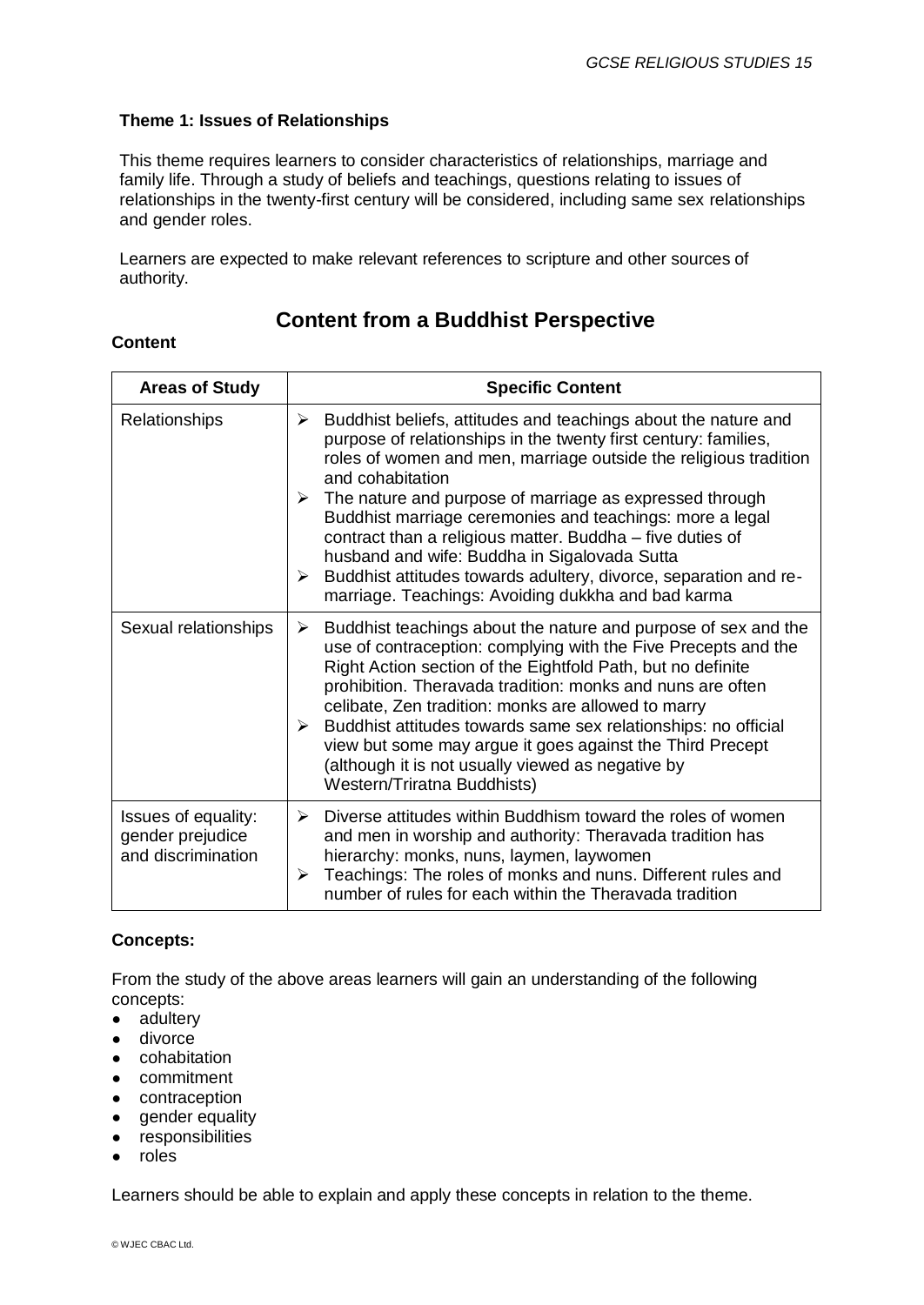This theme requires learners to consider religious and non-religious beliefs about the nature of life and death and the origins and value of the universe and human life.

Learners are expected to make relevant references to scripture and other sources of authority as well as the beliefs of Humanists and Atheists.

## **Content from Christian and Non-Religious Perspectives**

#### **Content**

| <b>Areas of Study</b>                       | <b>Specific Content</b>                                                                                                                                                                                                                                                                                                                                                                                                                                                                                                                                                            |
|---------------------------------------------|------------------------------------------------------------------------------------------------------------------------------------------------------------------------------------------------------------------------------------------------------------------------------------------------------------------------------------------------------------------------------------------------------------------------------------------------------------------------------------------------------------------------------------------------------------------------------------|
| The world                                   | $\triangleright$ Diverse Christian beliefs, teachings and attitudes about the<br>accounts of the origin of the universe: Genesis 1 and 2<br>$\triangleright$ The relationship between Christian views and non-religious views<br>of creation and the extent to which they conflict; Stephen<br>Hawking's view of the Big Bang<br>$\triangleright$ Christian and non-religious beliefs, teachings and attitudes about<br>dominion, stewardship, environmental responsibility,<br>sustainability, and global citizenship: Genesis 1:28, Psalm 8:6,<br>'Humanists for a Better World' |
| The origin and<br>value of human<br>life    | Diverse Christian beliefs, teachings and attitudes toward the<br>≻<br>origin and sanctity of human life: Genesis 1:31, Jeremiah 1:5<br>Non-religious beliefs about evolution; Charles Darwin, Richard<br>➤<br>Dawkins<br>$\triangleright$ Diverse Christian attitudes towards abortion and euthanasia<br>$\triangleright$ Non-religious views on the importance of human and animal life;<br>Peter Singer's views on 'speciesism'<br>Humanist 'Dignity in Dying' Movement<br>➤                                                                                                     |
| Beliefs about<br>death and the<br>afterlife | $\triangleright$ Christian beliefs and teachings about life after death, including<br>soul, judgement, heaven and hell: John 11:24-27, 1 Corinthians<br>$15.42 - 44$<br>$\triangleright$ Diverse Christian beliefs about the afterlife<br>$\triangleright$ How Christian and Humanist funerals in Britain reflect beliefs<br>about the afterlife                                                                                                                                                                                                                                   |

#### **Concepts:**

From the study of the areas above, learners will gain an understanding of the following concepts:

- afterlife
- environmental sustainability
- euthanasia
- evolution
- abortion
- quality of life
- sanctity of life
- soul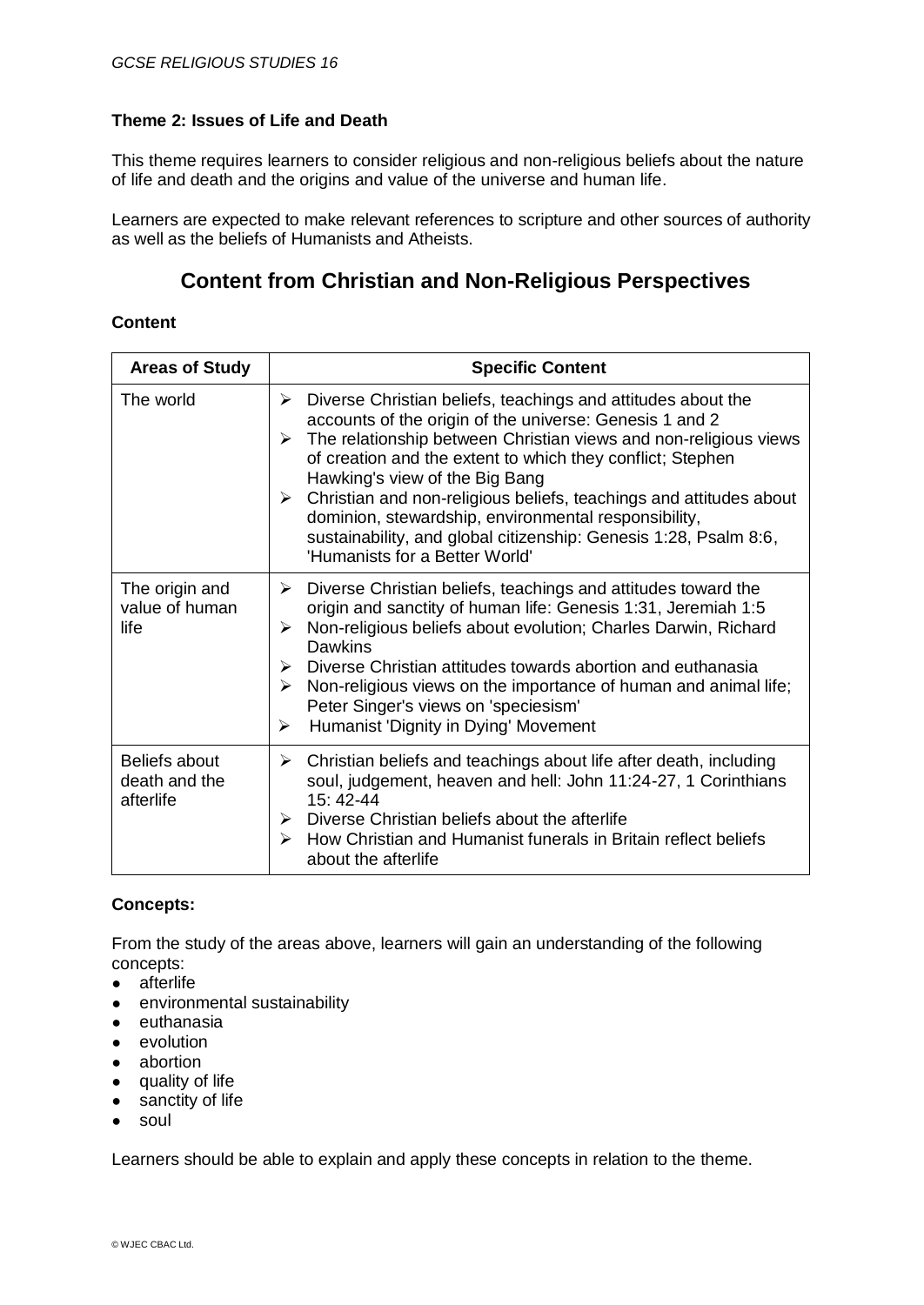This theme requires learners to consider religious and non-religious beliefs about the nature of life and death and the origins and value of the universe and human life.

Learners are expected to make relevant references to scripture and other sources of authority as well as the beliefs of Humanists and Atheists.

## **Content from Jewish and Non-Religious Perspectives**

#### **Content**

| <b>Areas of Study</b>                       | <b>Specific Content</b>                                                                                                                                                                                                                                                                                                                                                                                                                                                                                                                                                                                                                                                                   |
|---------------------------------------------|-------------------------------------------------------------------------------------------------------------------------------------------------------------------------------------------------------------------------------------------------------------------------------------------------------------------------------------------------------------------------------------------------------------------------------------------------------------------------------------------------------------------------------------------------------------------------------------------------------------------------------------------------------------------------------------------|
| The world                                   | Orthodox and Reform Jewish beliefs, teachings and attitudes<br>≻<br>about the accounts of the origin of the universe: Genesis 1 and 2<br>The relationship between Jewish views and non-religious views<br>➤<br>of creation and the extent to which they conflict; Stephen<br>Hawking's view of the Big Bang<br>Jewish and non-religious beliefs, teachings and attitudes about<br>➤<br>dominion, tikkun olam and bal tashchit, gemilut hasadim,<br>stewardship, environmental responsibility, sustainability, and<br>global citizenship: Honi from the Talmud (Avot d'Rebbe/Rabbi<br>Natan 31b) and teachings of Maimonides' 13 Principles (number<br>10). 'Humanists for a Better World' |
| The origin and<br>value of human<br>life    | Jewish beliefs, teachings and attitudes toward the origin and<br>≻<br>sanctity of human life: pikuach nefesh, The Talmud (B. Yoma<br>84b, number 8-9)<br>Non-religious beliefs about evolution; Charles Darwin, Richard<br>➤<br><b>Dawkins</b><br>Diverse Jewish attitudes towards abortion and euthanasia: Ethics<br>$\triangleright$<br>of the Fathers 4:22, Mishnah Oholot 7.6<br>Non-religious views on the importance of human and animal life;<br>$\blacktriangleright$<br>Peter Singer's views on 'speciesism'<br>Humanist 'Dignity in Dying' Movement<br>➤                                                                                                                        |
| Beliefs about<br>death and the<br>afterlife | $\triangleright$ Orthodox and Reform Jewish beliefs and teachings about life<br>after death, including soul, judgement, heaven and hell,<br>resurrection, sheol, olam ha-ba<br>How Jewish and Humanist funerals in Britain reflect beliefs about<br>$\blacktriangleright$<br>the afterlife                                                                                                                                                                                                                                                                                                                                                                                                |

#### **Concepts:**

From the study of the areas above, learners will gain an understanding of the following concepts:

- afterlife
- environmental sustainability
- euthanasia
- evolution
- abortion
- quality of life
- sanctity of life
- soul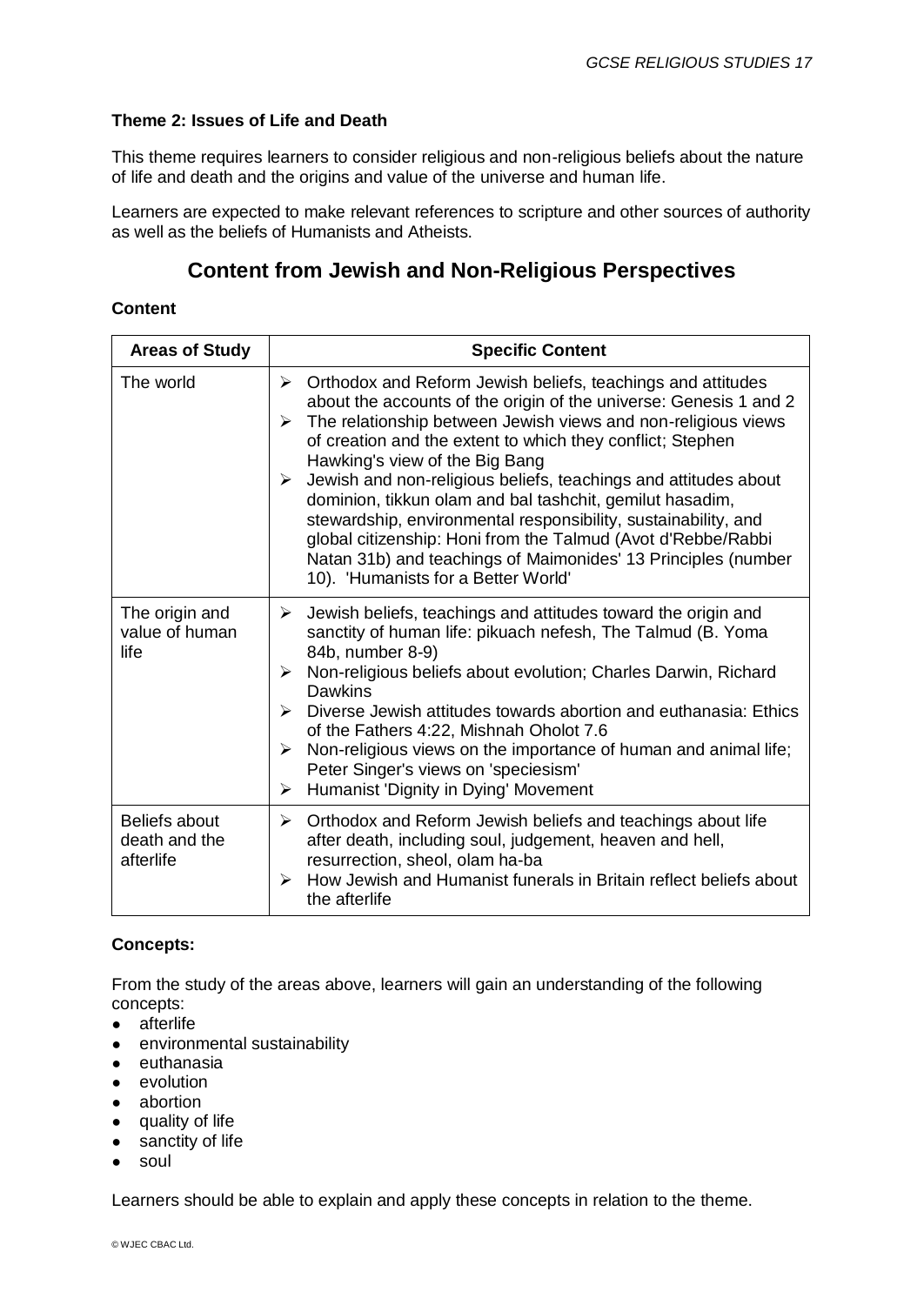This theme requires learners to consider religious and non-religious beliefs about the nature of life and death and the origins and value of the universe and human life.

Learners are expected to make relevant references to scripture and other sources of authority as well as the beliefs of Humanists and Atheists.

### **Content from Islamic and Non-Religious Perspectives**

#### **Content**

| <b>Areas of Study</b>                       | <b>Specific Content</b>                                                                                                                                                                                                                                                                                                                                                                                                                                                                                      |
|---------------------------------------------|--------------------------------------------------------------------------------------------------------------------------------------------------------------------------------------------------------------------------------------------------------------------------------------------------------------------------------------------------------------------------------------------------------------------------------------------------------------------------------------------------------------|
| The world                                   | Islamic beliefs, teachings and attitudes about the origin of the<br>➤<br>universe: Qur'an 36:81<br>The relationship between Islamic views and non-religious views<br>➤<br>of creation and the extent to which they conflict; Stephen<br>Hawking's view of the Big Bang<br>Islamic and non-religious beliefs, teachings and attitudes about<br>$\blacktriangleright$<br>fitra, khalifah, environmental responsibility, sustainability, and<br>global citizenship: Qur'an 7:54. 'Humanists for a Better World' |
| The origin and<br>value of human<br>life    | Islamic beliefs, teachings and attitudes toward the origin and<br>➤<br>sanctity of human life: Qur'an 5:32, 6:151<br>Non-religious beliefs about evolution; Charles Darwin, Richard<br>➤<br><b>Dawkins</b><br>Islamic attitudes towards abortion and euthanasia; Qur'an 30:40<br>$\blacktriangleright$<br>Non-religious views on the importance of human and animal life;<br>$\blacktriangleright$<br>Peter Singer's views on 'speciesism'<br>Humanist 'Dignity in Dying' Movement<br>➤                      |
| Beliefs about<br>death and the<br>afterlife | Islamic beliefs and teachings about life after death, including<br>➤<br>soul, judgement, akhirah, heaven and hell: Qur'an 46:33, 3:16<br>How Islamic and Humanist funerals in Britain reflect beliefs about<br>➤<br>the after<br>life<br>➤<br>Diversity of views between Shi'a and Sunni Muslims regarding<br>➤<br>worship at graves                                                                                                                                                                         |

#### **Concepts:**

From the study of the areas above, learners will gain an understanding of the following concepts:

- afterlife
- environmental sustainability
- euthanasia
- evolution
- abortion
- quality of life
- sanctity of life
- soul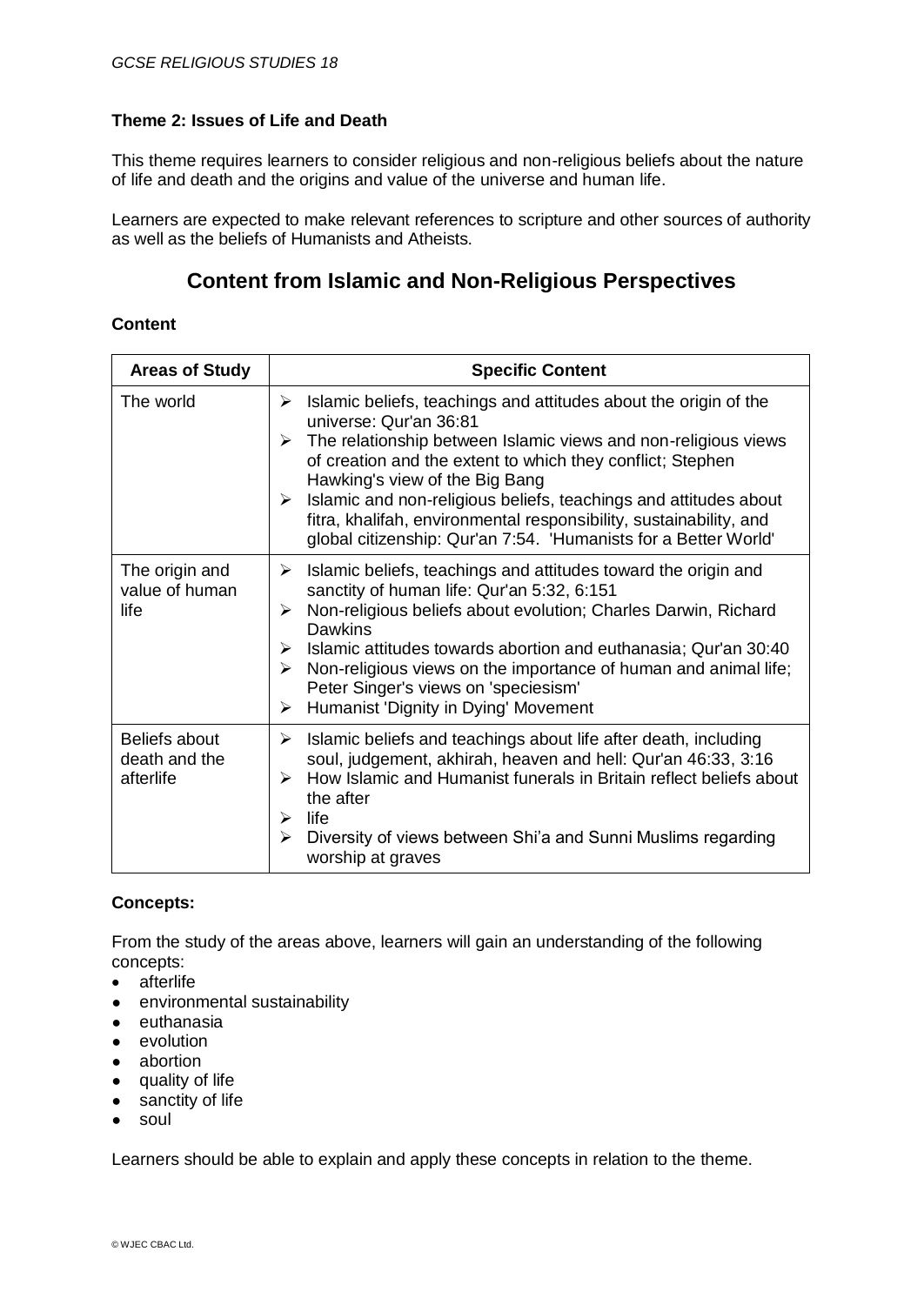This theme requires learners to consider religious and non-religious beliefs about the nature of life and death and the origins and value of the universe and human life.

Learners are expected to make relevant references to scripture and other sources of authority as well as the beliefs of Humanists and Atheists.

## **Content from Hindu and Non-Religious Perspectives**

#### **Content**

| <b>Areas of Study</b>                              | <b>Specific Content</b>                                                                                                                                                                                                                                                                                                                                                                                                                                                                                                                                                                                                                            |
|----------------------------------------------------|----------------------------------------------------------------------------------------------------------------------------------------------------------------------------------------------------------------------------------------------------------------------------------------------------------------------------------------------------------------------------------------------------------------------------------------------------------------------------------------------------------------------------------------------------------------------------------------------------------------------------------------------------|
| The world                                          | Hindu beliefs, teachings and attitudes about the accounts of the<br>➤<br>origin of the universe: Hymn of Creation (Rig Veda), Bhagavata<br>Purana 12.4.4, Bhagavad Gita 11.7<br>The relationship between Hindu views and non-religious views of<br>➤<br>creation and the extent to which they conflict; Stephen Hawking's<br>view of the Big Bang<br>Hindu and non-religious beliefs, teachings and attitudes towards<br>$\blacktriangleright$<br>practising ahimsa to the environment, environmental<br>responsibility, sustainability, and global citizenship: Bhagavata<br>Purana 7.14.9. Bhagavad Gita 7.10, 'Humanists for a Better<br>World' |
| The origin and<br>value of human<br>life           | Hindu beliefs, teachings and attitudes toward the origin and<br>➤<br>sanctity of human life: Bhagavad Gita 2: 17. Concept of atman as<br>universal in all living beings: Bhagavad Gita 18: 61<br>Hindu attitudes towards abortion and euthanasia: Yajur Veda 40-<br>$\blacktriangleright$<br>43. Diversity of attitudes between Hindu culture in Britain and<br>traditional Hindu teaching<br>Non-religious views on the importance of human and animal life;<br>➤<br>Peter Singer's views on 'speciesism'<br>Humanist 'Dignity in Dying' Movement<br>➤                                                                                            |
| <b>Beliefs about</b><br>death and the<br>afterlife | Hindu beliefs and teachings about life after death, including<br>➤<br>atman, samsara, reincarnation/transmigration and moksha:<br>Bhagavad Gita 2: 12-13, 22, 27<br>How Hindu and Humanist funerals in Britain reflect beliefs about<br>$\blacktriangleright$<br>the afterlife                                                                                                                                                                                                                                                                                                                                                                     |

#### **Concepts:**

From the study of the areas above, learners will gain an understanding of the following concepts:

- afterlife
- environmental sustainability
- euthanasia
- evolution
- abortion
- quality of life
- sanctity of life
- soul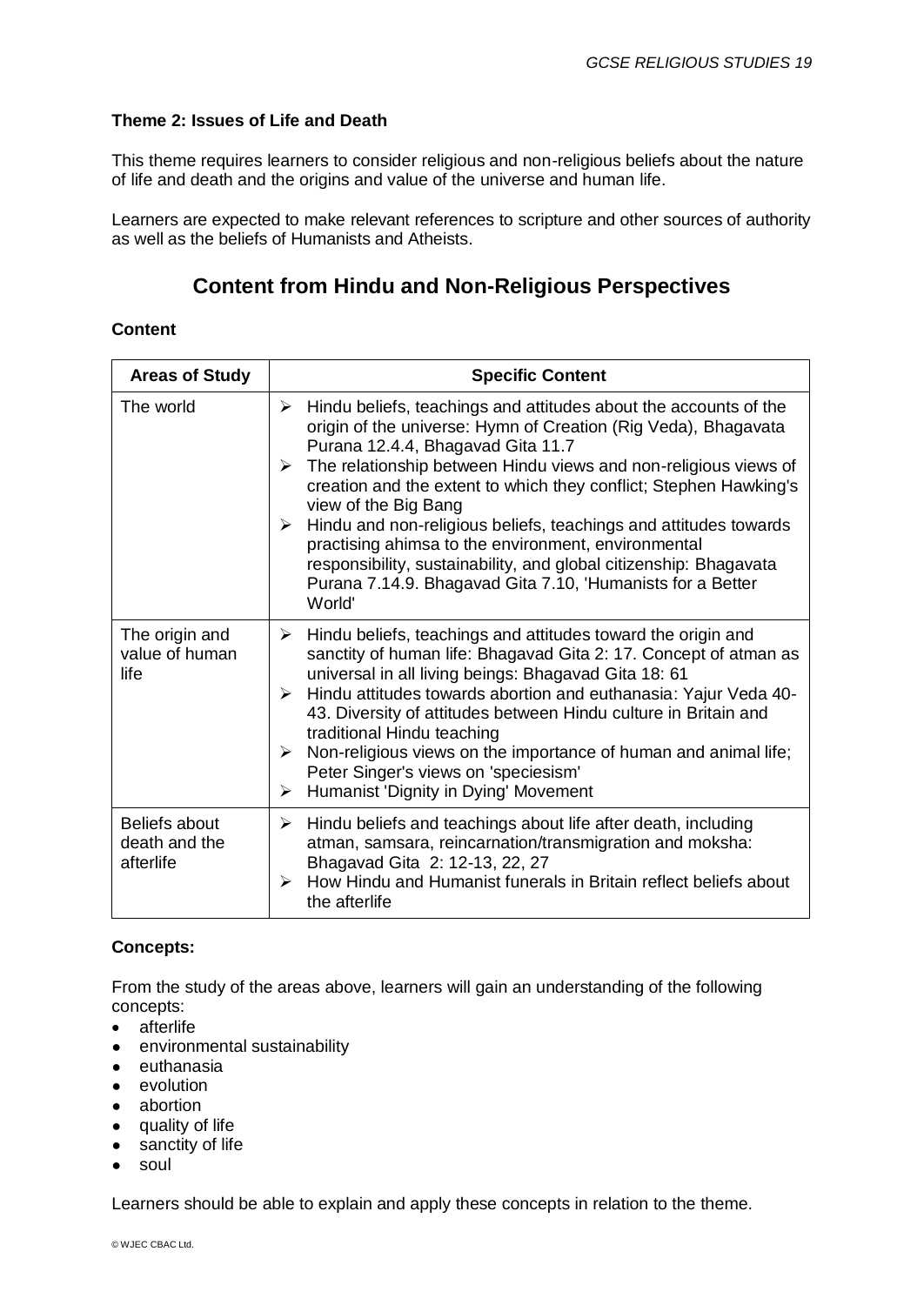This theme requires learners to consider religious and non-religious beliefs about the nature of life and death and the origins and value of the universe and human life.

Learners are expected to make relevant references to scripture and other sources of authority as well as the beliefs of Humanists and Atheists.

## **Content from Sikh and Non-Religious Perspectives**

#### **Content**

| <b>Areas of Study</b>                       | <b>Specific Content</b>                                                                                                                                                                                                                                                                                                                                                                                                                                                                                                                                                                                                                                 |
|---------------------------------------------|---------------------------------------------------------------------------------------------------------------------------------------------------------------------------------------------------------------------------------------------------------------------------------------------------------------------------------------------------------------------------------------------------------------------------------------------------------------------------------------------------------------------------------------------------------------------------------------------------------------------------------------------------------|
| The world                                   | Beliefs, teachings and attitudes about the origin of the universe:<br>➤<br>Sikhs have no creation story but they do believe the universe<br>was created by God; Guru Granth Sahib 1<br>The relationship between Sikh views and non-religious views of<br>$\blacktriangleright$<br>creation and the extent to which they conflict; Stephen Hawking's<br>view of the Big Bang<br>Sikh and non-religious beliefs, teachings and attitudes about,<br>$\blacktriangleright$<br>stewardship, environmental responsibility, sustainability, and<br>global citizenship: Guru Granth Sahib 21, 1037. 'Humanists for a<br><b>Better World'</b>                    |
| The origin and<br>value of human<br>life    | Sikh beliefs, teachings and attitudes toward the origin and<br>≻<br>sanctity of human life: concept of soul as universal in all living<br>beings: Guru Granth Sahib 441<br>Non-religious beliefs about evolution; Charles Darwin, Richard<br>≻<br>Dawkins<br>$\triangleright$ Sikh attitudes towards abortion and euthanasia: practising<br>ahimsa, Gurus condemned infanticide and Sikh view of not<br>tampering with God-given natural processes<br>Non-religious views on the importance of human and animal life;<br>$\blacktriangleright$<br>Peter Singer's views on 'speciesism'<br>Humanist 'Dignity in Dying' Movement<br>$\blacktriangleright$ |
| Beliefs about<br>death and the<br>afterlife | Sikh beliefs and teachings about life after death, soul, samsara,<br>≻<br>reincarnation/transmigration and mukti: Guru Granth Sahib 13<br>How Sikh and Humanist funerals in Britain reflect beliefs about<br>➤<br>the afterlife                                                                                                                                                                                                                                                                                                                                                                                                                         |

#### **Concepts:**

From the study of the areas above, learners will gain an understanding of the following concepts:

- afterlife
- environmental sustainability
- euthanasia
- evolution
- abortion
- quality of life
- sanctity of life
- soul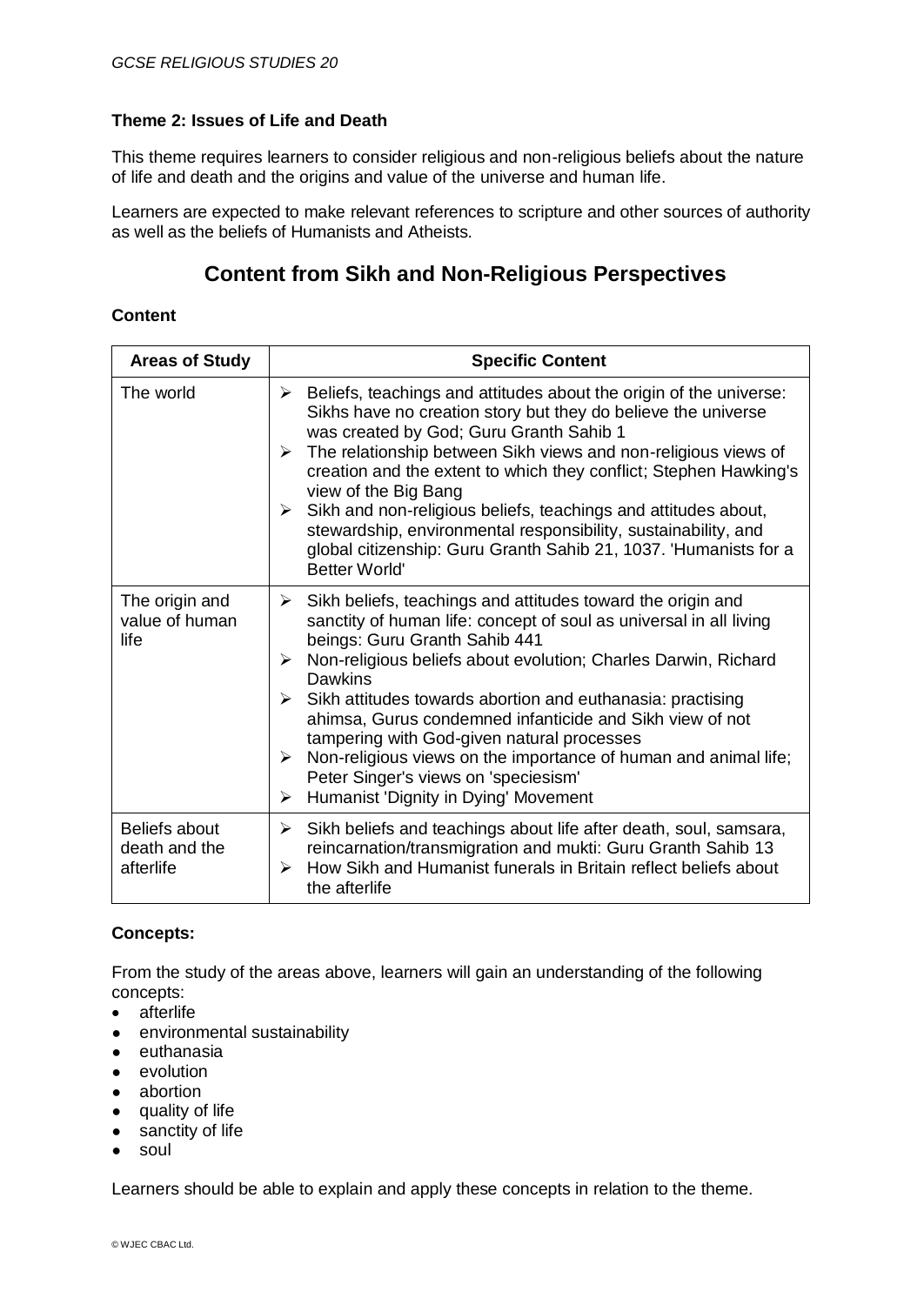This theme requires learners to consider religious and non-religious beliefs about the nature of life and death and the origins and value of the universe and human life.

Learners are expected to make relevant references to scripture and other sources of authority, as well as the beliefs of Humanists and Atheists.

## **Content from Buddhist and Non-Religious Perspectives**

#### **Content**

| <b>Areas of Study</b>                              | <b>Specific Content</b>                                                                                                                                                                                                                                                                                                                                                                                                                                                                                                                                                                               |
|----------------------------------------------------|-------------------------------------------------------------------------------------------------------------------------------------------------------------------------------------------------------------------------------------------------------------------------------------------------------------------------------------------------------------------------------------------------------------------------------------------------------------------------------------------------------------------------------------------------------------------------------------------------------|
| The world                                          | Buddhists have no creation story and no concept of a creator God.<br>➤<br>The cycle of decay, death and rebirth of worlds<br>➤<br>Non-religious views of creation and the extent to which they concur<br>⋗<br>with Buddhist views; Stephen Hawking's view of the Big Bang<br>Buddhist and non-religious beliefs, teachings and attitudes about<br>➤<br>environmental responsibility, sustainability, and global citizenship:<br>Buddhist Action Month, Pratiya Samutpada, Right Action (Eightfold<br>Path) and second Precept, 'Humanists for a Better World'                                         |
| The origin and<br>value of human<br>life           | Buddhist beliefs, teachings and attitudes toward the origin and<br>➤<br>value of human life: Five Precepts, Noble Eightfold Path, Middle<br>Way<br>Non-religious beliefs about evolution; Charles Darwin, Richard<br>➤<br><b>Dawkins</b><br>Buddhist attitudes towards abortion and euthanasia: karuna and<br>➤<br>working with dukkha may make euthanasia acceptable (Dalai<br>Lama). Ahimsa and first Precept must also be considered.<br>Non-religious views on the importance of human and animal life;<br>➤<br>Peter Singer's views on 'speciesism'<br>Humanist 'Dignity in Dying' Movement<br>➤ |
| <b>Beliefs about</b><br>death and the<br>afterlife | Buddhist beliefs and teachings about life after death, including<br>➤<br>anatta, (s) kandhas, karma, samsara, nirvana, re-birth, realms of<br>existence. Diverse views of Triratna Tradition which is not required<br>to believe in life-to-life re-birth but rather, moment-to-moment<br>rebirth<br>How Buddhist and Humanist funerals in Britain reflect beliefs about<br>⋗<br>the afterlife                                                                                                                                                                                                        |

#### **Concepts:**

From the study of the areas above, learners will gain an understanding of the following concepts:

- afterlife
- environmental sustainability
- euthanasia
- evolution
- abortion
- quality of life
- sanctity of life
- soul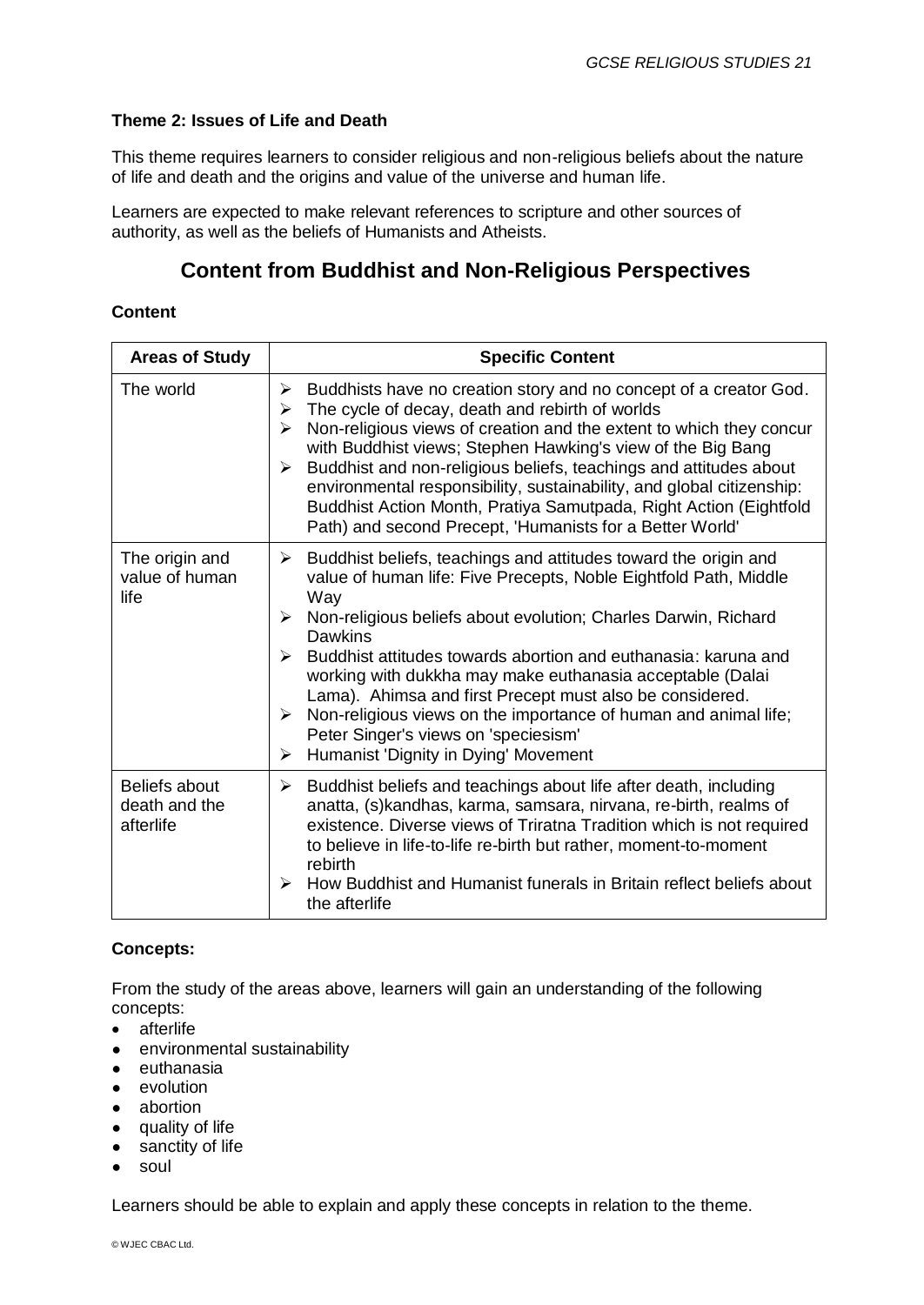This theme requires learners to consider philosophical questions concerning the origins and nature of good and evil. Through a study of teachings and beliefs, questions relating to the causes of crime and attitudes towards the aims of punishment and treatment of criminals will be considered.

Learners are expected to make relevant references to scripture and other sources of authority.

## **Content from a Christian Perspective**

#### **Content**

| <b>Areas of Study</b>          | <b>Specific Content</b>                                                                                                                                                                                                                                                                                                                                                                                                                                                                                                                                                                                           |
|--------------------------------|-------------------------------------------------------------------------------------------------------------------------------------------------------------------------------------------------------------------------------------------------------------------------------------------------------------------------------------------------------------------------------------------------------------------------------------------------------------------------------------------------------------------------------------------------------------------------------------------------------------------|
| Crime and<br>Punishment        | $\triangleright$ What makes an act 'wrong'?<br>Religious and ethical responses: relative and absolute<br>➤<br>morality, conscience, virtues, sin<br>Beliefs and attitudes about the causes of crime and the<br>$\blacktriangleright$<br>aims of punishment: justice, retribution, deterrence and<br>reformation<br>$\triangleright$ The treatment of criminals and the work of prison reformers<br>and prison chaplains<br>$\triangleright$ Varied Conservative and Liberal Christian responses to the<br>Death Penalty, including interpretations of Christian<br>teaching: Exodus 20:13, Matthew 5:38-39, 43-47 |
| Forgiveness                    | Christian teachings about forgiveness, including<br>➤<br>interpretations of teachings: Matthew 18:21-22, Matthew 6:<br>14-15<br>Examples of forgiveness arising from personal beliefs.<br>➤                                                                                                                                                                                                                                                                                                                                                                                                                       |
| Good, Evil<br>and<br>Suffering | Philosophical perspectives on the origin of evil: Original Sin<br>➤<br>(free will) and 'soul-making' (Irenaeus and John Hick)<br>Philosophical challenges posed by belief in God, free will<br>➤<br>and the existence of evil and suffering                                                                                                                                                                                                                                                                                                                                                                       |

#### **Concepts**

From the study of the areas above learners will gain an understanding of the following concepts:

- good/evil
- forgiveness
- free will
- justice
- morality
- punishment
- sin
- suffering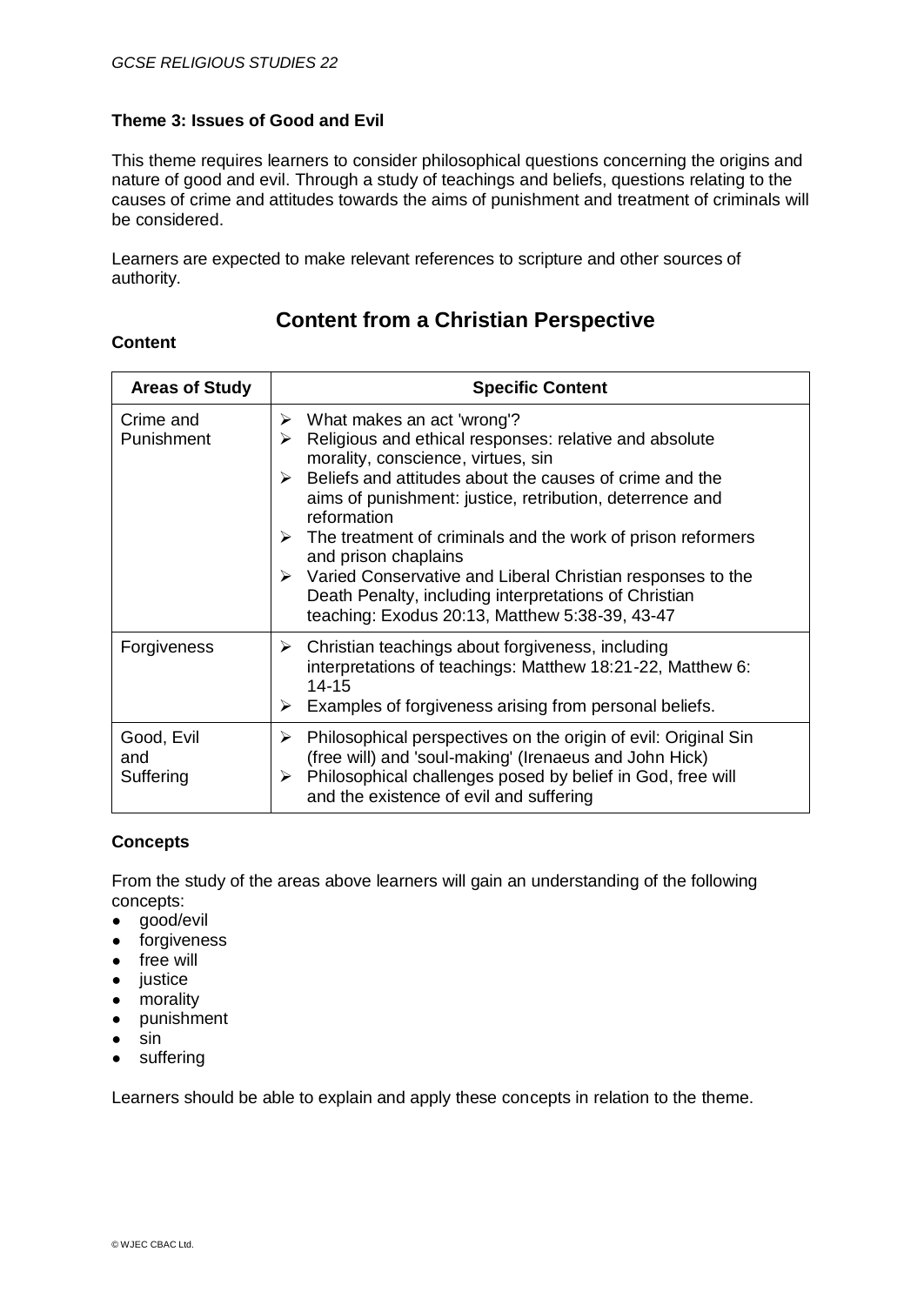This theme requires learners to consider philosophical questions concerning the origins and nature of good and evil. Through a study of teachings and beliefs, questions relating to the causes of crime and attitudes towards the aims of punishment and treatment of criminals will be considered.

Learners are expected to make relevant references to scripture and other sources of authority.

### **Content from a Jewish Perspective**

#### **Content**

| <b>Areas of Study</b>          | <b>Specific Content</b>                                                                                                                                                                                                                                                                                                                                                                                                                                                                                                                                |
|--------------------------------|--------------------------------------------------------------------------------------------------------------------------------------------------------------------------------------------------------------------------------------------------------------------------------------------------------------------------------------------------------------------------------------------------------------------------------------------------------------------------------------------------------------------------------------------------------|
| Crime and<br>Punishment        | $\triangleright$ What makes an act 'wrong'?<br>Religious responses: relative and absolute morality, conscience,<br>➤<br>free will<br>Beliefs and attitudes about the causes of crime and the aims of<br>$\blacktriangleright$<br>punishment: justice, retribution, deterrence and reformation<br>The treatment of criminals and the work of prison reformers and<br>➤<br>prison chaplains<br>$\triangleright$ Orthodox and Reform Jewish responses to the Death Penalty,<br>including interpretations of teaching: Leviticus 24:17-20, Exodus<br>20:13 |
| Forgiveness                    | Jewish teachings about forgiveness, including interpretations of<br>➤<br>teachings: Micah 7:18<br>Examples of forgiveness arising from personal beliefs<br>➤                                                                                                                                                                                                                                                                                                                                                                                           |
| Good, Evil<br>and<br>Suffering | Philosophical perspectives on the origin of evil: Berakhot 9:5,<br>➤<br>Avodah Zarah, 3b, Deuteronomy 30:15-19<br>Philosophical challenges posed by belief in God, free will and the<br>➤<br>existence of evil and suffering: the diversity of Jewish responses<br>to The Holocaust (Shoah)                                                                                                                                                                                                                                                            |

#### **Concepts**

From the study of the areas above learners will gain an understanding of the following concepts:

- good/evil
- forgiveness
- free will
- justice
- morality
- punishment
- sin
- suffering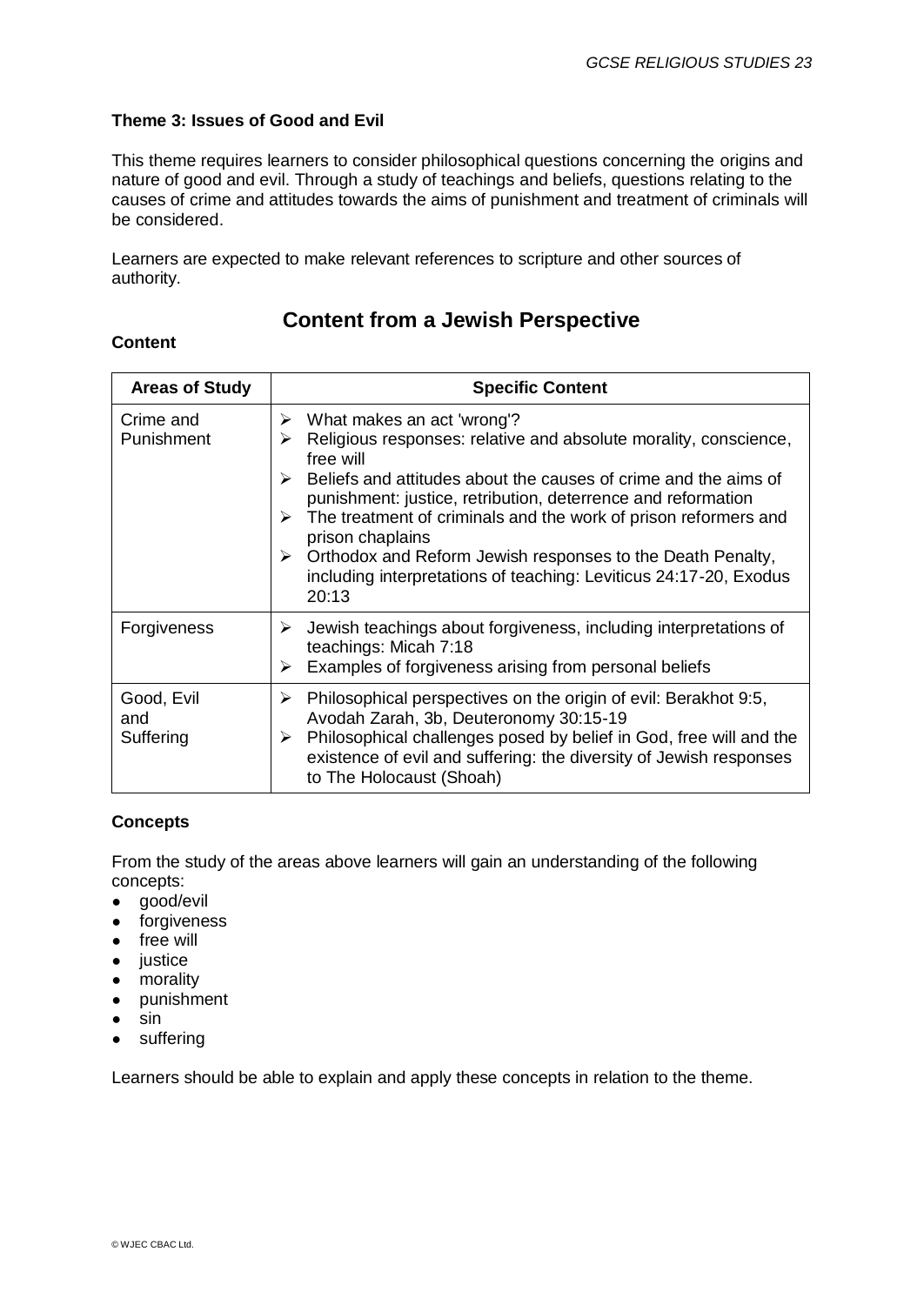This theme requires learners to consider philosophical questions concerning the origins and nature of good and evil. Through a study of teachings and beliefs, questions relating to the causes of crime and attitudes towards the aims of punishment and treatment of criminals will be considered.

Learners are expected to make relevant references to scripture and other sources of authority.

## **Content from an Islamic Perspective**

#### **Content**

| <b>Areas of Study</b>          | <b>Specific Content</b>                                                                                                                                                                                                                                                                                                                                                                                                                                                                                                                    |
|--------------------------------|--------------------------------------------------------------------------------------------------------------------------------------------------------------------------------------------------------------------------------------------------------------------------------------------------------------------------------------------------------------------------------------------------------------------------------------------------------------------------------------------------------------------------------------------|
| Crime and<br>Punishment        | $\triangleright$ What makes an act 'wrong'?<br>Religious responses: relative and absolute morality, conscience,<br>⋗<br>free will, doing the will of Allah<br>Beliefs and attitudes about the causes of crime and the aims of<br>➤<br>punishment: justice, retribution, deterrence and reformation:<br>Qur'an 16:90<br>$\triangleright$ The treatment of criminals and the work of prison reformers and<br>prison chaplains<br>$\triangleright$ Varied Islamic responses to the death penalty, including<br>interpretations of Shariah Law |
| Forgiveness                    | Islamic teachings about forgiveness: Qur'an 42:30, 64:14<br>➤<br>Examples of forgiveness arising from personal beliefs<br>≻                                                                                                                                                                                                                                                                                                                                                                                                                |
| Good, Evil<br>and<br>Suffering | Philosophical perspectives on the origin of evil: The Devil tests<br>➤<br>humans: Qur'an 2:34, 155<br>The belief in pre-destination (al Qadr) in relationship to free will<br>➤                                                                                                                                                                                                                                                                                                                                                            |

#### **Concepts**

From the study of the areas above learners will gain an understanding of the following concepts:

- good/evil
- forgiveness
- free will
- justice
- morality
- punishment
- $\bullet$  sin
- suffering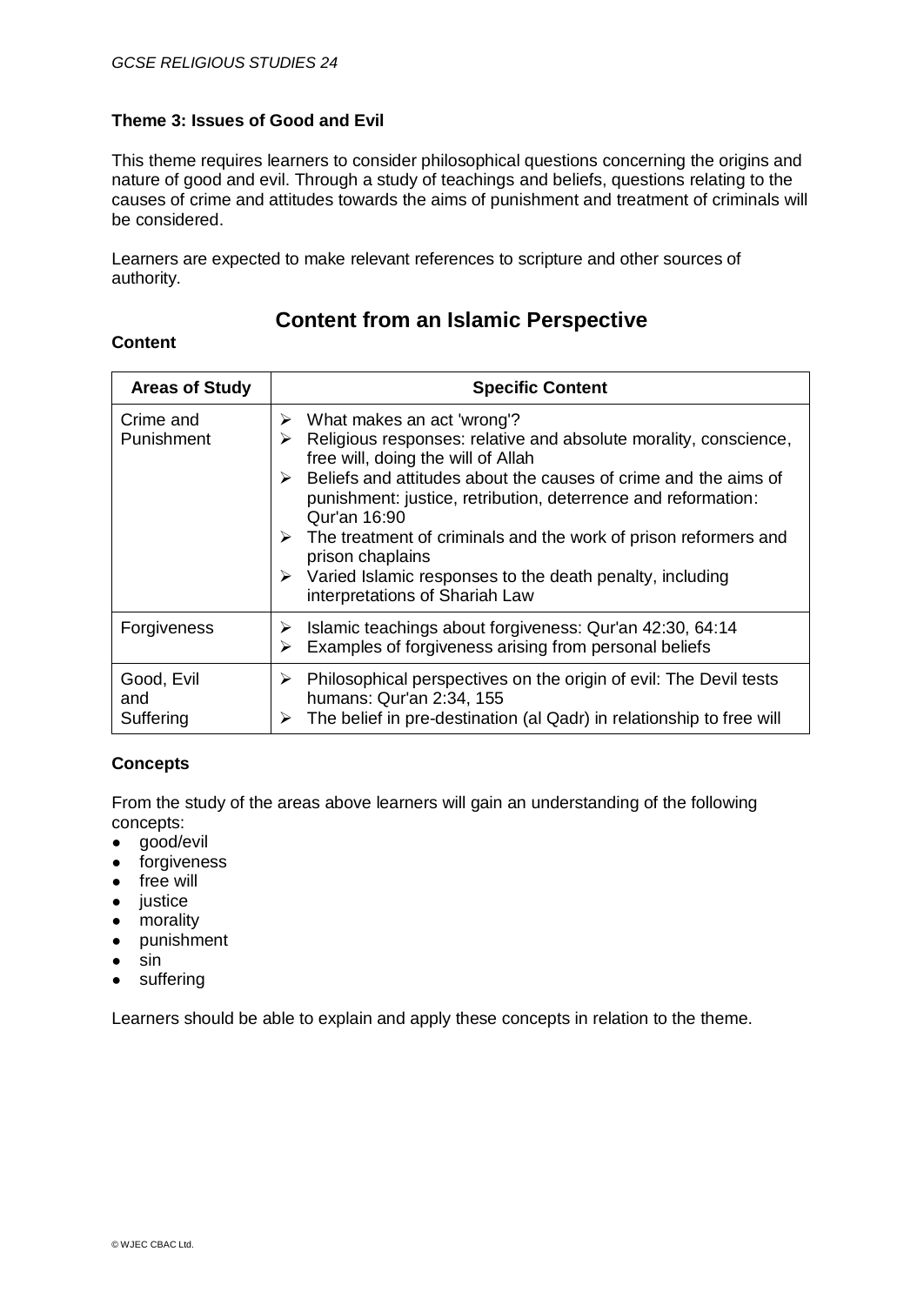This theme requires learners to consider philosophical questions concerning the origins and nature of good and evil. Through a study of teachings and beliefs, questions relating to the causes of crime and attitudes towards the aims of punishment and treatment of criminals will be considered.

Learners are expected to make relevant references to scripture and other sources of authority.

## **Content from a Hindu Perspective**

#### **Content**

| <b>Areas of Study</b>          | <b>Specific Content</b>                                                                                                                                                                                                                                                                                                                                                                                                                                                                                                                                          |
|--------------------------------|------------------------------------------------------------------------------------------------------------------------------------------------------------------------------------------------------------------------------------------------------------------------------------------------------------------------------------------------------------------------------------------------------------------------------------------------------------------------------------------------------------------------------------------------------------------|
| Crime and<br>Punishment        | $\triangleright$ What makes an act 'wrong'?<br>Religious responses: karma, dharma, ahimsa, moksha<br>➤<br>Beliefs and attitudes about the causes of crime and the<br>$\blacktriangleright$<br>aims of punishment: justice, retribution, deterrence and<br>reformation<br>$\triangleright$ The treatment of criminals and the work of prison reformers<br>and prison chaplains<br>$\triangleright$ Varied Hindu responses to the death penalty, including<br>interpretations of the impact of ahimsa and the role of<br>karma. The principles of paapa and danda. |
| Forgiveness                    | $\triangleright$ Hindu teachings about forgiveness: the laws of dharma and<br>karma<br>Examples of forgiveness arising from personal beliefs<br>➤                                                                                                                                                                                                                                                                                                                                                                                                                |
| Good, Evil<br>and<br>Suffering | Philosophical perspectives on the origin of evil and free will,<br>➤<br>ignorance, karma and guna: Bhagavata Purana 6.1.45,<br>Bhagavad Gita 14.17<br>Hindu beliefs about the nature of maya and paapa<br>➤<br>Hindu responses to suffering: Brahma Sutras, 2.1.34-36<br>⋗                                                                                                                                                                                                                                                                                       |

#### **Concepts**

From the study of the areas above learners will gain an understanding of the following concepts:

- good/evil
- forgiveness
- free will
- justice
- morality
- punishment
- sin
- suffering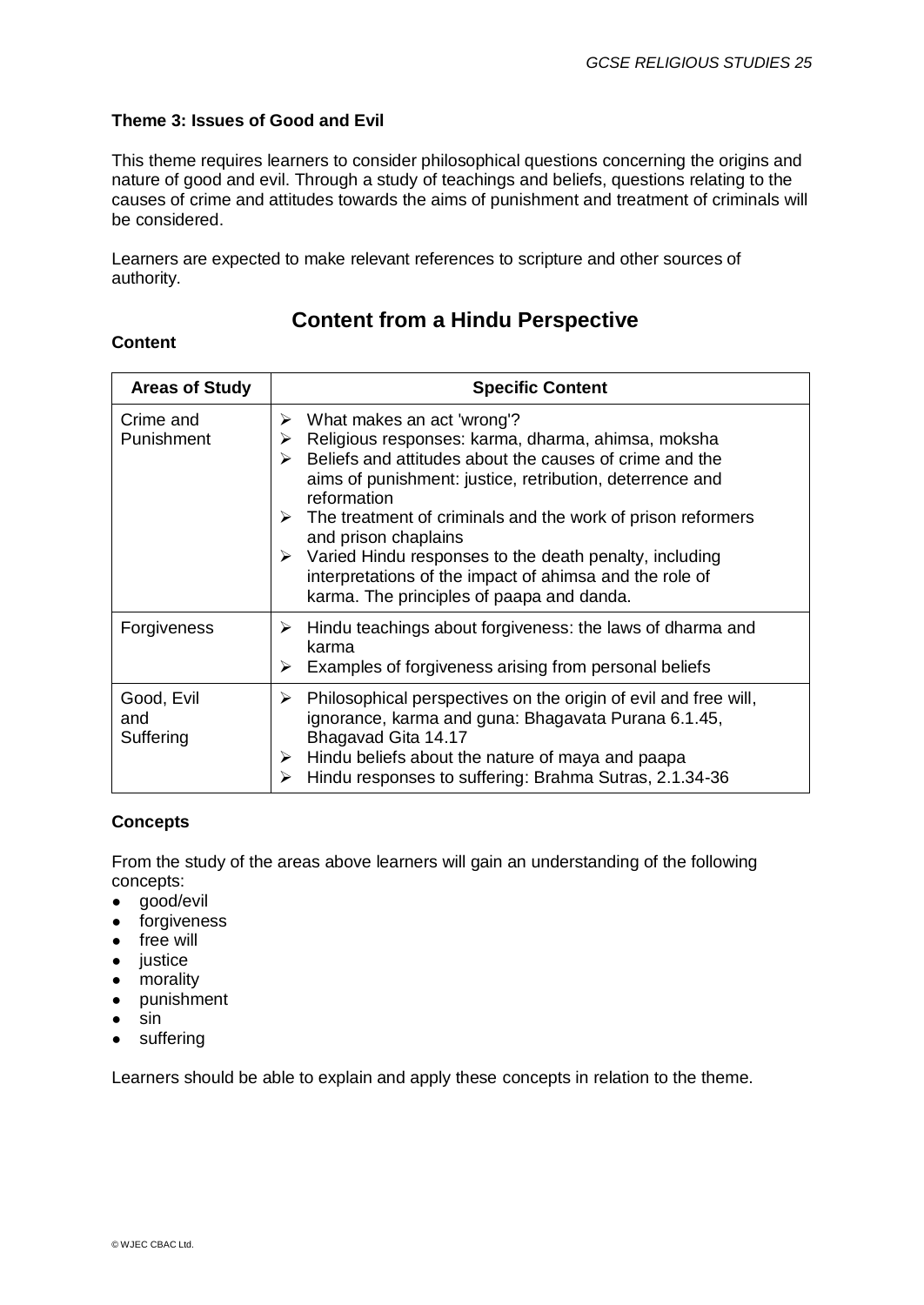This theme requires learners to consider philosophical questions concerning the origins and nature of good and evil. Through a study of teachings and beliefs, questions relating to the causes of crime and attitudes towards the aims of punishment and treatment of criminals will be considered.

Learners are expected to make relevant references to scripture and other sources of authority.

## **Content from a Sikh Perspective**

| <b>Areas of Study</b>          | <b>Specific Content</b>                                                                                                                                                                                                                                                                                                                                                                                                                                                          |
|--------------------------------|----------------------------------------------------------------------------------------------------------------------------------------------------------------------------------------------------------------------------------------------------------------------------------------------------------------------------------------------------------------------------------------------------------------------------------------------------------------------------------|
| Crime and<br>Punishment        | What makes an act 'wrong'?<br>➤<br>Religious and ethical responses: God, karma, mukti,<br>⋗<br>ahimsa: Guru Granth Sahib 1, 1241<br>Beliefs and attitudes about the causes of crime and the<br>↘<br>aims of punishment: justice, retribution, deterrence and<br>reformation<br>The treatment of criminals and the work of prison reformers<br>➤<br>and prison chaplains<br>Varied Sikh responses to the Death Penalty, including<br>➤<br>interpretations of the impact of ahimsa |
| Forgiveness                    | Sikh teachings about forgiveness, including Guru Granth<br>➤<br>Sahib 866<br>Examples of forgiveness arising from personal beliefs<br>➤                                                                                                                                                                                                                                                                                                                                          |
| Good, Evil<br>and<br>Suffering | Philosophical perspectives on the origin of evil and free will<br>➤<br>and barriers to mukti: karma, maya, manmukh and the five<br>evils of kam, lobh, moh, krodh and ahankar: Guru Granth<br><b>Sahib 1342</b><br>The links between karma and suffering                                                                                                                                                                                                                         |

#### **Content**

#### **Concepts**

From the study of the areas above learners will gain an understanding of the following concepts:

- good/evil
- forgiveness
- free will
- justice
- morality
- punishment
- sin
- suffering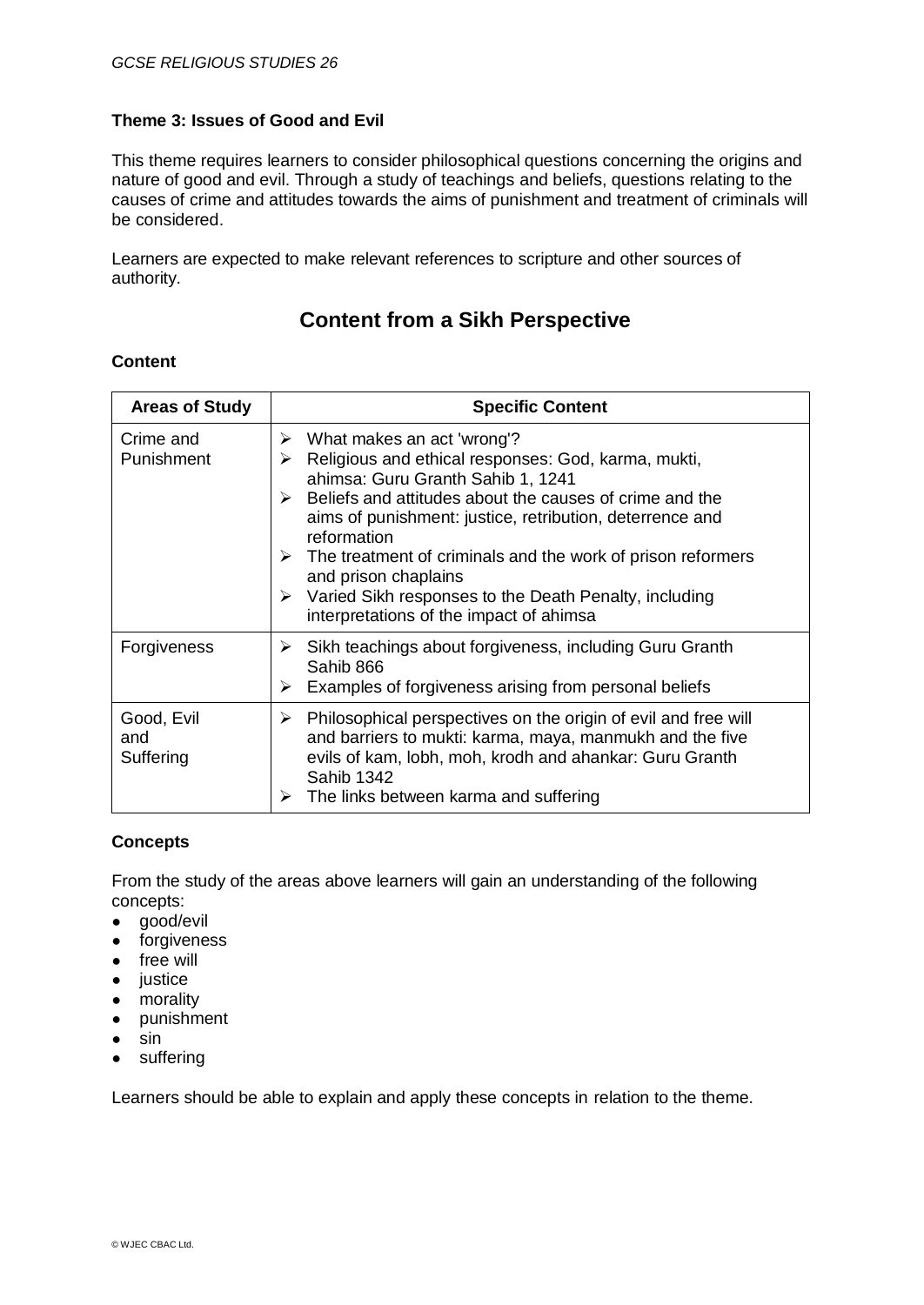This theme requires learners to consider philosophical questions concerning the origins and nature of good and evil. Through a study of teachings and beliefs, questions relating to the causes of crime and attitudes towards the aims of punishment and treatment of criminals will be considered.

Learners are expected to make relevant references to scripture and other sources of authority.

## **Content from a Buddhist Perspective**

#### **Content**

| <b>Areas of Study</b>          | <b>Specific Content</b>                                                                                                                                                                                                                                                                                                                                                                                                                                                                                                                                                                                                                                     |
|--------------------------------|-------------------------------------------------------------------------------------------------------------------------------------------------------------------------------------------------------------------------------------------------------------------------------------------------------------------------------------------------------------------------------------------------------------------------------------------------------------------------------------------------------------------------------------------------------------------------------------------------------------------------------------------------------------|
| Crime and<br>Punishment        | What makes an act 'wrong'/'unskilful'?<br>➤<br>Religious and ethical responses: relative and absolute morality,<br>➤<br>ahimsa, karuna, karma, samsara, Eightfold Path, Five Precepts<br>Beliefs and attitudes about the causes of crime and the aims of<br>➤<br>punishment: justice, retribution, deterrence and reformation: The<br>Story of Milarepa<br>$\triangleright$ The treatment of criminals and the work of prison reformers and<br>prison chaplains: Angulimala Society<br>$\triangleright$ Varied Buddhist responses to the death penalty, including<br>interpretations of teachings: The Middle Path, Five Precepts,<br>karuna, ahimsa, metta |
| Forgiveness                    | Buddhist teachings about forgiveness, including interpretations of<br>➤<br>teachings: Metta - story of Buddha and Angulimala<br>Examples of forgiveness arising from personal beliefs<br>➤                                                                                                                                                                                                                                                                                                                                                                                                                                                                  |
| Good, Evil<br>and<br>Suffering | Philosophical perspectives on the origin of evil: dukkha, Mara,<br>➤<br>attachment, and the use of free will. Three Poisons:<br>Dhammapada 12:165, The 101 Zen Stories 9 & 63                                                                                                                                                                                                                                                                                                                                                                                                                                                                               |

#### **Concepts**

From the study of the areas above learners will gain an understanding of the following concepts:

- good/evil
- forgiveness
- free will
- justice
- morality
- punishment
- sin
- suffering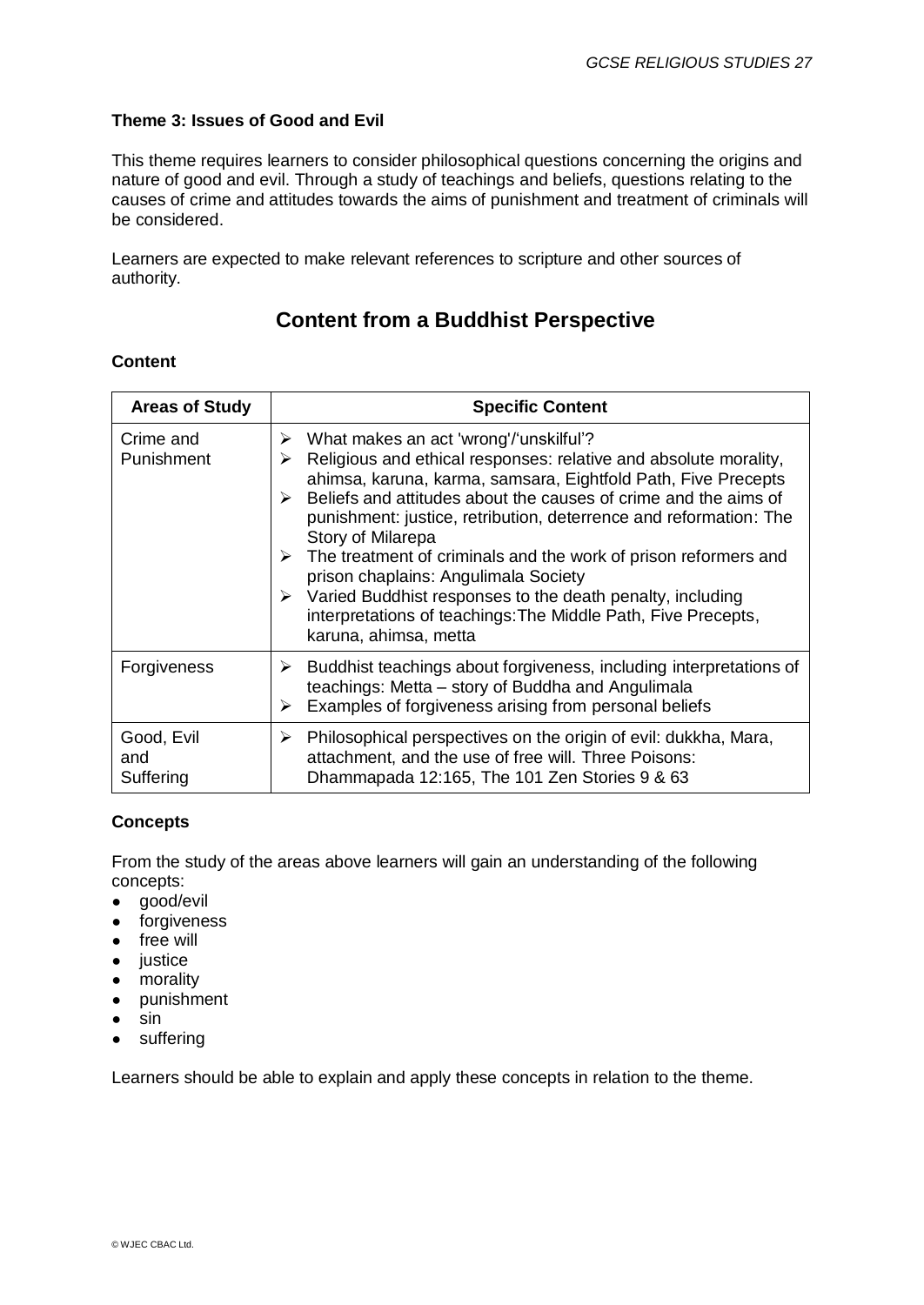This theme considers contemporary issues of human rights and social justice and their relationship with religion and belief. Learners will be expected to consider specific issues of wealth and poverty, racial prejudice and discrimination.

Learners are expected to make relevant references to scripture and other sources of authority.

## **Content from a Christian Perspective**

#### **Content**

| <b>Areas of Study</b>                  | <b>Specific Content</b>                                                                                                                                                                                                                                                                                                                                                                        |
|----------------------------------------|------------------------------------------------------------------------------------------------------------------------------------------------------------------------------------------------------------------------------------------------------------------------------------------------------------------------------------------------------------------------------------------------|
| Human Rights<br>and Social Justice     | $\triangleright$ Christian beliefs, teachings and attitudes toward the dignity of<br>human life: Genesis 1:26-27<br>Christian practices to promote human rights including equality:<br>➤<br>agape in action<br>An example of conflict between personal conviction and the laws<br>➤<br>of a country<br>$\triangleright$ Censorship, freedom of religious expression and religious<br>extremism |
| Prejudice and<br>discrimination        | Christian beliefs, teachings and attitudes towards prejudice and<br>≻<br>discrimination: Galatians 3:27-29<br>Christian beliefs, teachings and attitudes towards racial prejudice<br>➤<br>and discrimination, including Martin Luther King's teachings on<br>equality                                                                                                                          |
| <b>Issues of wealth</b><br>and poverty | $\triangleright$ Ethical considerations about acquisition and use of wealth: Luke<br>16:19-31<br>The actions and attitudes of Christian charities in twenty first<br>≻<br>century Britain whose aim is to alleviate poverty: Christian Aid                                                                                                                                                     |

#### **Concepts**

From the study of the areas above learners will gain an understanding of the following concepts:

- censorship
- discrimination
- extremism
- human rights
- personal conviction
- prejudice
- relative and absolute poverty
- social justice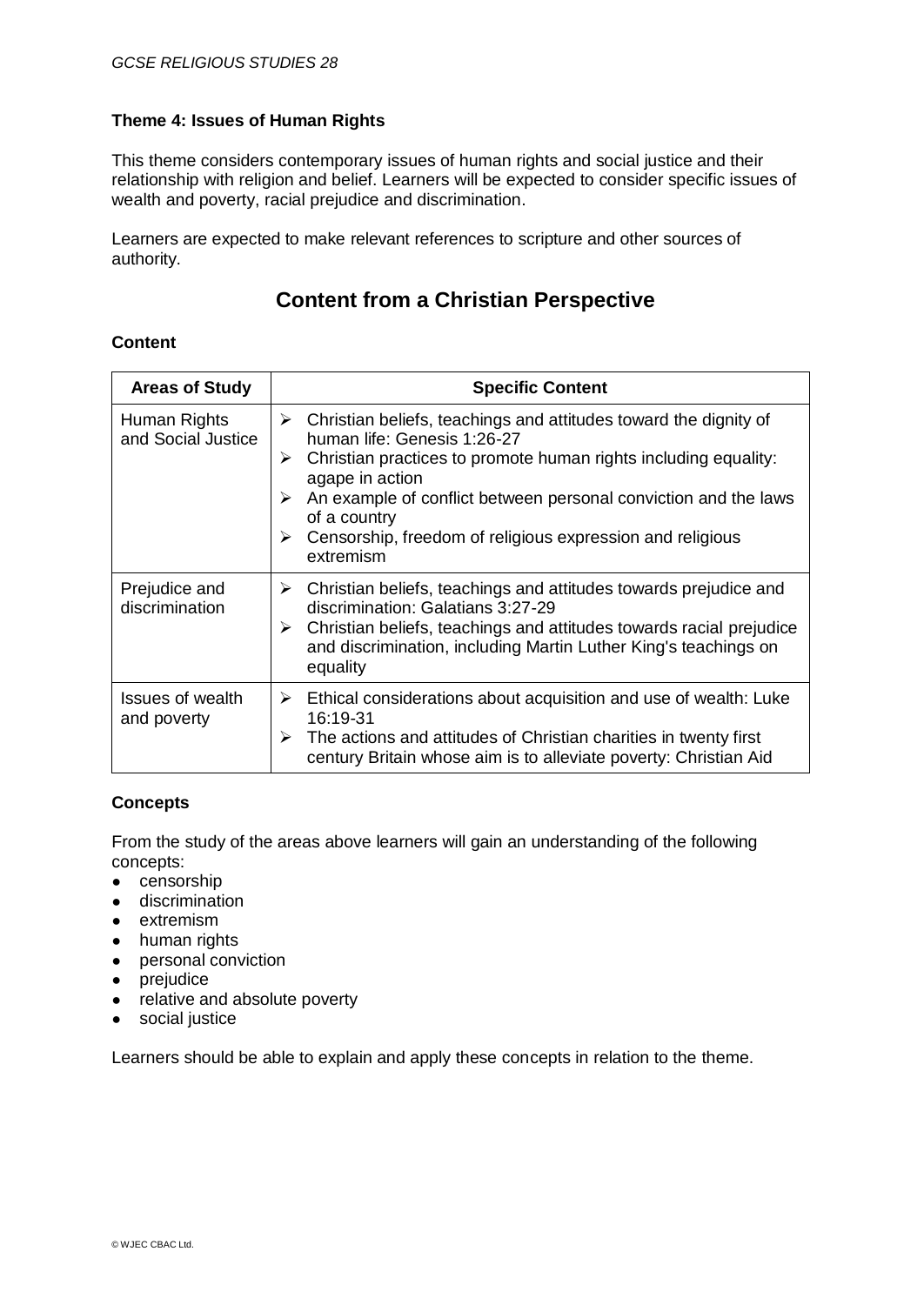This theme considers contemporary issues of human rights and social justice and their relationship with religion and belief. Learners will be expected to consider specific issues of wealth and poverty, racial prejudice and discrimination.

Learners are expected to make relevant references to scripture and other sources of authority.

## **Content from a Jewish Perspective**

#### **Content**

| <b>Areas of Study</b>                  | <b>Specific Content</b>                                                                                                                                                                                                                                                                                                                                                     |
|----------------------------------------|-----------------------------------------------------------------------------------------------------------------------------------------------------------------------------------------------------------------------------------------------------------------------------------------------------------------------------------------------------------------------------|
| Human Rights<br>and Social Justice     | Diverse Jewish beliefs, teachings and attitudes toward the dignity<br>➤<br>of human life: Genesis 1:26-27<br>Jewish practices to promote human rights including equality:<br>≻<br>tzedekah in action<br>An example of conflict between personal conviction and the laws<br>➤<br>of a country<br>Censorship, freedom of religious expression and religious<br>➤<br>extremism |
| Prejudice and<br>discrimination        | Jewish beliefs, teachings and attitudes towards prejudice and<br>➤<br>discrimination: Mishnah Sanhedrin 4.5b<br>Jewish beliefs, teachings and attitudes towards racial prejudice<br>➤<br>and discrimination, including the actions of J. Core                                                                                                                               |
| <b>Issues of wealth</b><br>and poverty | Ethical considerations about acquisition and use of wealth:<br>➤<br>Maimonides' Eight Levels of Charity<br>The actions and attitudes of Jewish charities in twenty first<br>➤<br>century Britain whose aim is to alleviate poverty: Tzedek                                                                                                                                  |

#### **Concepts**

From the study of the areas above learners will gain an understanding of the following concepts:

- censorship
- discrimination
- extremism
- human rights
- personal conviction
- prejudice
- relative and absolute poverty
- social justice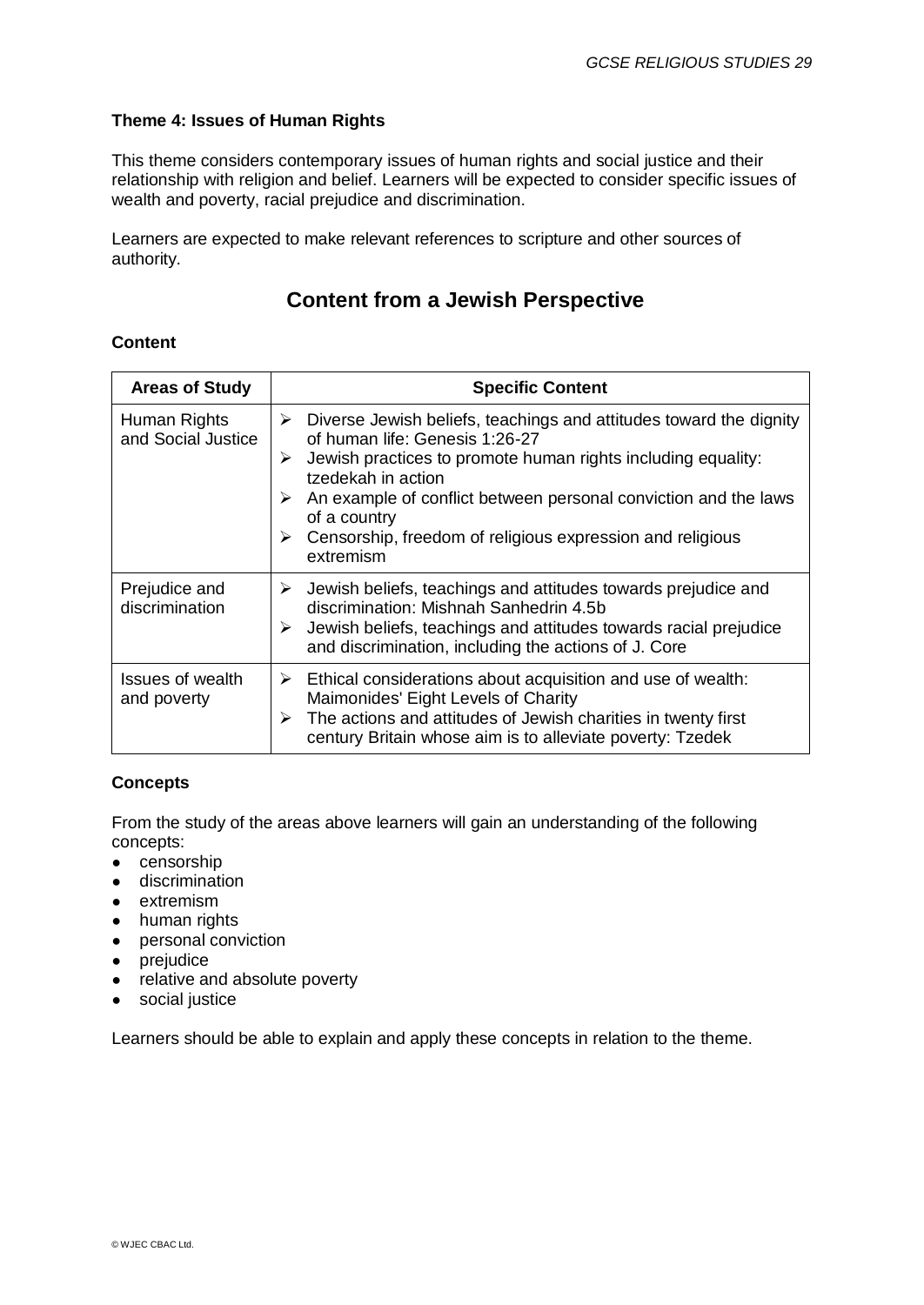This theme considers contemporary issues of human rights and social justice and their relationship with religion and belief. Learners will be expected to consider specific issues of wealth and poverty, racial prejudice and discrimination.

Learners are expected to make relevant references to scripture and other sources of authority.

## **Content from an Islamic Perspective**

#### **Content**

| <b>Areas of Study</b>                  | <b>Specific Content</b>                                                                                                                                                                                                                                                                                                                                                                            |
|----------------------------------------|----------------------------------------------------------------------------------------------------------------------------------------------------------------------------------------------------------------------------------------------------------------------------------------------------------------------------------------------------------------------------------------------------|
| Human Rights<br>and Social Justice     | Islamic beliefs, teachings and attitudes toward the dignity of<br>➤<br>human life: Qur'an 5:32<br>Islamic practices to promote human rights including equality:<br>≻<br>ummah in action<br>An example of conflict between personal conviction and the laws<br>➤<br>of a country<br>$\triangleright$ Censorship, freedom of religious expression and religious<br>extremism (including Islamphobia) |
| Prejudice and<br>discrimination        | Islamic beliefs, teachings and attitudes towards prejudice and<br>➤<br>discrimination: Qur'an 5:8, 49:13<br>Islamic beliefs, teachings and attitudes towards racial prejudice<br>➤<br>and discrimination, including the actions of the Christian/Muslim<br>Forum                                                                                                                                   |
| <b>Issues of wealth</b><br>and poverty | $\triangleright$ Ethical considerations about acquisition and use of wealth:<br>Qur'an 2:177<br>The actions and attitudes of Islamic charities in twenty first<br>➤<br>century Britain whose aim is to alleviate poverty: Islamic Relief                                                                                                                                                           |

#### **Concepts**

From the study of the areas above learners will gain an understanding of the following concepts:

- censorship
- discrimination
- extremism
- human rights
- personal conviction
- prejudice
- relative and absolute poverty
- social justice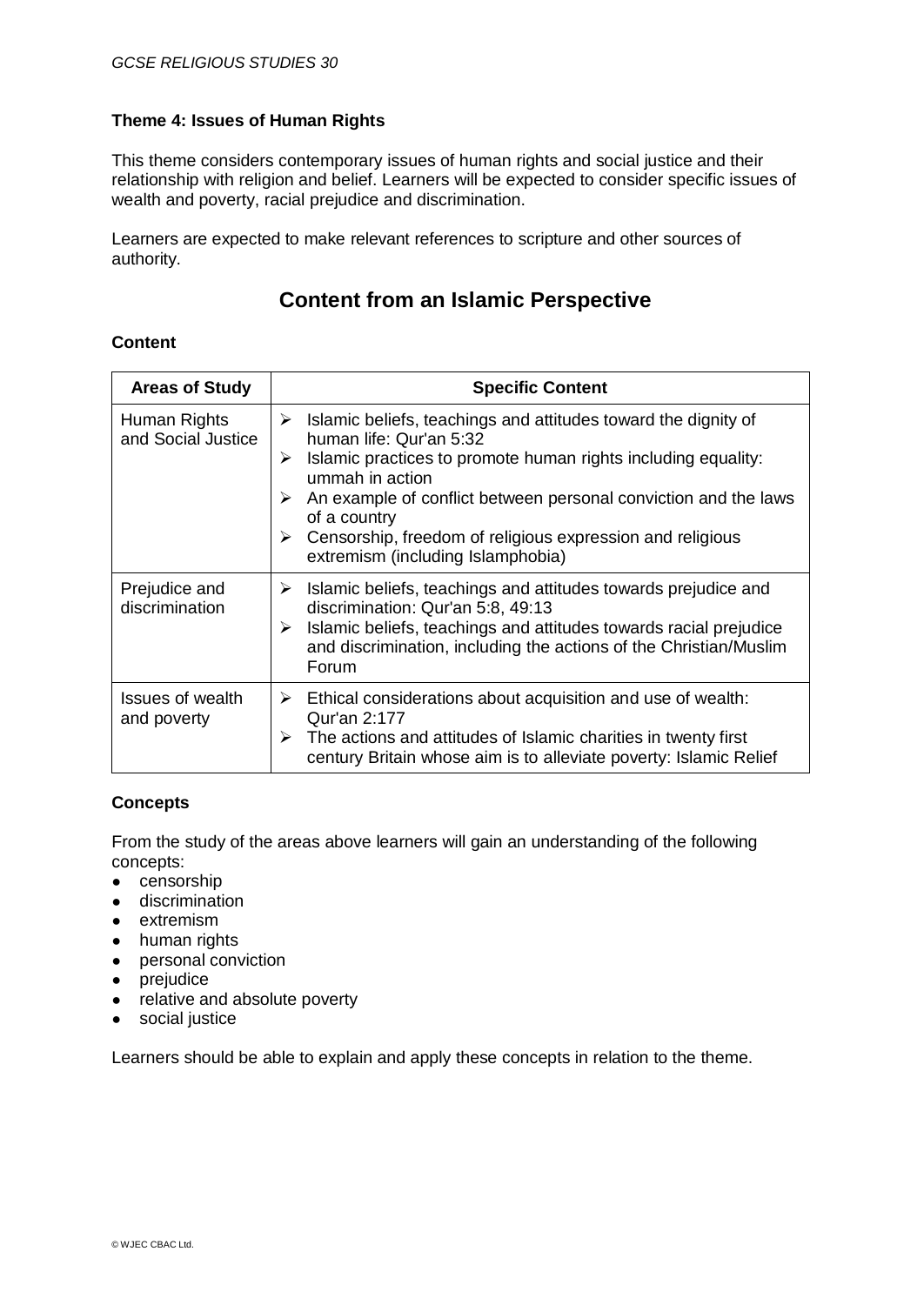This theme considers contemporary issues of human rights and social justice and their relationship with religion and belief. Learners will be expected to consider specific issues of wealth and poverty, racial prejudice and discrimination.

Learners are expected to make relevant references to scripture and other sources of authority.

## **Content from a Hindu Perspective**

#### **Content**

| <b>Areas of Study</b>                  | <b>Specific Content</b>                                                                                                                                                                                                                                                                                                                                                                                                                                                                                                                           |
|----------------------------------------|---------------------------------------------------------------------------------------------------------------------------------------------------------------------------------------------------------------------------------------------------------------------------------------------------------------------------------------------------------------------------------------------------------------------------------------------------------------------------------------------------------------------------------------------------|
| Human Rights<br>and Social Justice     | Hindu beliefs, teachings and attitudes toward the dignity of<br>≻<br>human life: relationship between self, God and the world<br>Hindu practices to promote human rights including equality:<br>➤<br>dharma in action<br>An example of conflict between personal conviction and the laws<br>➤<br>of a country<br>Censorship, freedom of religious expression and religious<br>➤<br>extremism                                                                                                                                                      |
| Prejudice and<br>discrimination        | $\triangleright$ Hindu beliefs, teachings and attitudes towards prejudice and<br>discrimination: Traditional and changing views towards varna and<br>status of dalits: Rig Veda 10:90, Manusmriti 9.149-157. Differing<br>views of Gandhi and Dr. Ambedkar.<br>$\triangleright$ Views of reform movements such as Vivekenanda Ramakrishna,<br>Swaminarayan and ISKON<br>$\triangleright$ Hindu beliefs, teachings and attitudes towards racial prejudice<br>and discrimination, including Mahatma Ghandi's teachings on<br>equality and diversity |
| <b>Issues of wealth</b><br>and poverty | $\triangleright$ Ethical considerations about acquisition and use of wealth-artha<br>$\triangleright$ The actions and attitudes of Hindu charities in twenty first century<br>Britain whose aim is to alleviate poverty: Food for Life                                                                                                                                                                                                                                                                                                            |

#### **Concepts**

From the study of the areas above learners will gain an understanding of the following concepts:

- censorship
- discrimination
- extremism
- human rights
- personal conviction
- prejudice
- relative and absolute poverty
- social justice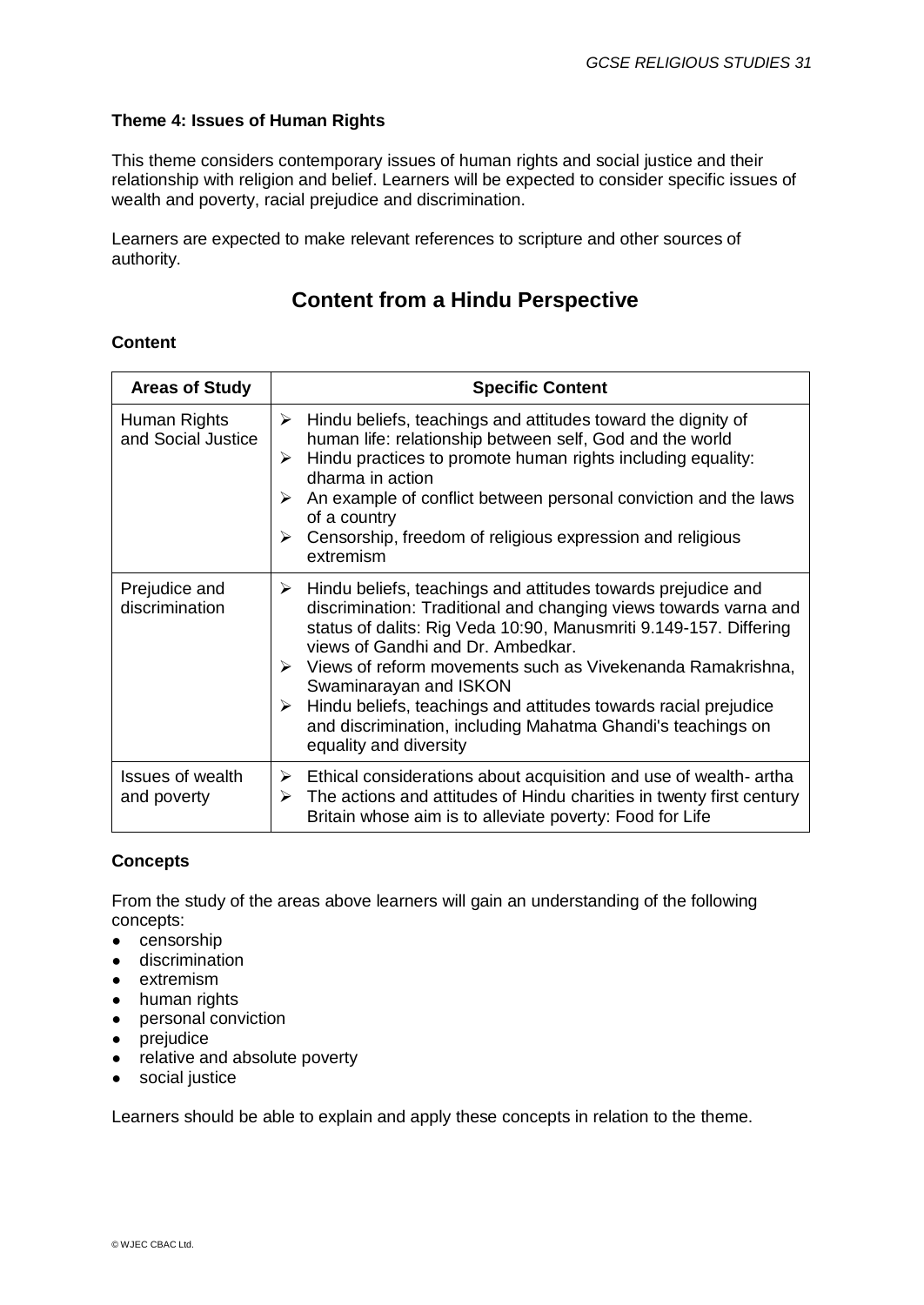This theme considers contemporary issues of human rights and social justice and their relationship with religion and belief. Learners will be expected to consider specific issues of wealth and poverty, racial prejudice and discrimination.

Learners are expected to make relevant references to scripture and other sources of authority.

## **Content from a Sikh Perspective**

#### **Content**

| <b>Areas of Study</b>              | <b>Specific Content</b>                                                                                                                                                                                                                                                                                                                                                                                                        |
|------------------------------------|--------------------------------------------------------------------------------------------------------------------------------------------------------------------------------------------------------------------------------------------------------------------------------------------------------------------------------------------------------------------------------------------------------------------------------|
| Human Rights<br>and Social Justice | $\triangleright$ Sikh beliefs, teachings and attitudes toward the dignity of human<br>life: relationship between God and humans: Guru Granth Sahib 1<br>Sikh practices to promote human rights including equality: khalsa<br>➤<br>in action<br>≻<br>An example of conflict between personal conviction and the laws<br>of a country<br>$\triangleright$ Censorship, freedom of religious expression and religious<br>extremism |
| Prejudice and<br>discrimination    | Sikh beliefs, teachings and attitudes towards prejudice and<br>≻<br>discrimination: Guru Granth Sahib 349<br>Sikh beliefs, teachings and attitudes towards racial prejudice and<br>≻<br>discrimination, including Guru Gobind Singh's formation of the<br>Khalsa                                                                                                                                                               |
| Issues of wealth<br>and poverty    | Ethical considerations about acquisition and use of wealth: the<br>➤<br>concept of sewa/seva: Guru Granth Sahib: 1, 42, 1246<br>The actions and attitudes of Sikh charities in twenty first century<br>➤<br>Britain whose aim is to alleviate poverty: Khalsa Aid                                                                                                                                                              |

#### **Concepts**

From the study of the areas above learners will gain an understanding of the following concepts:

- censorship
- discrimination
- extremism
- human rights
- personal conviction
- prejudice
- relative and absolute poverty
- social justice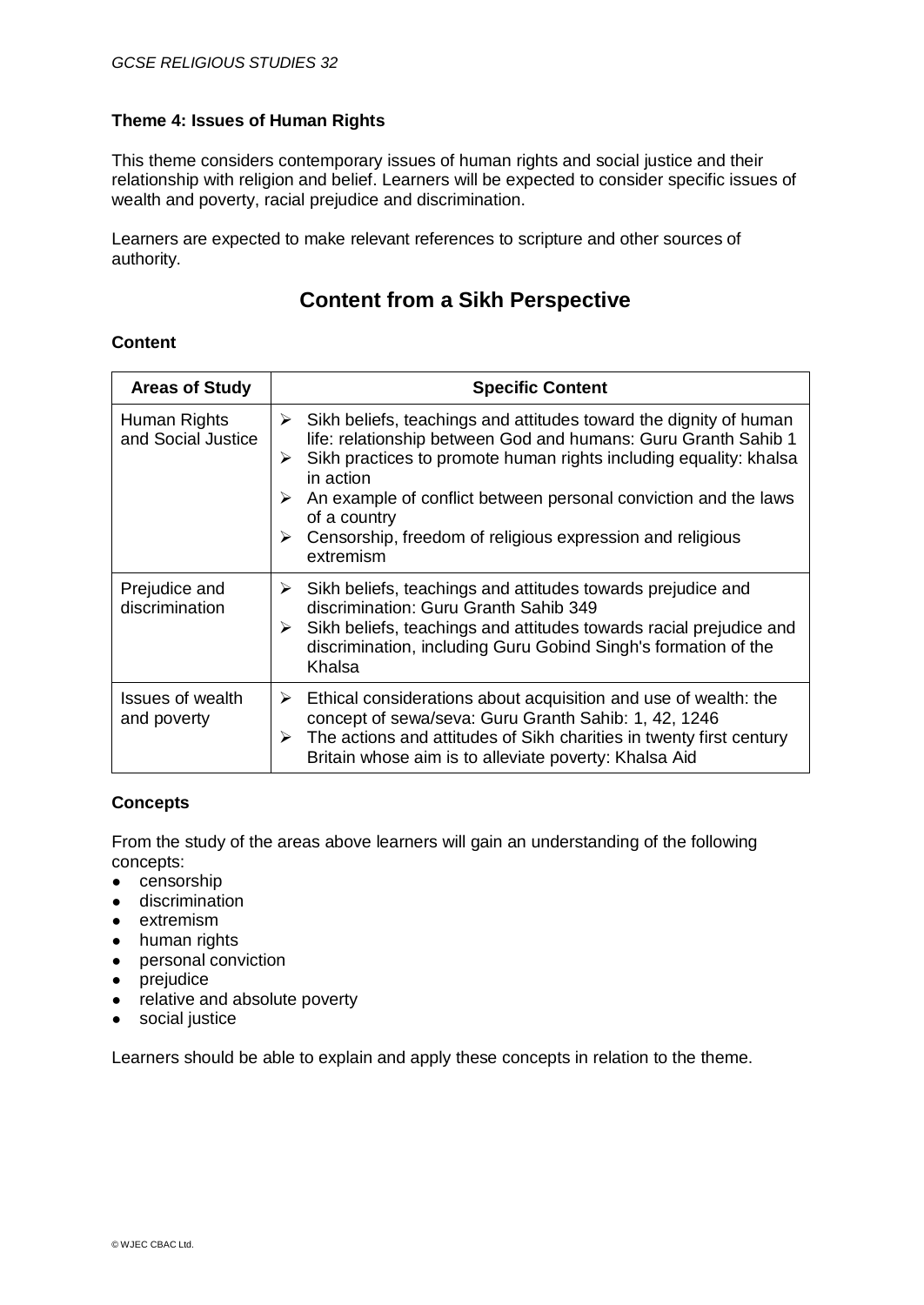This theme considers contemporary issues of human rights and social justice and their relationship with religion and belief. Learners will be expected to consider specific issues of wealth and poverty, racial prejudice and discrimination.

Learners are expected to make relevant references to scripture and other sources of authority.

## **Content from a Buddhist Perspective**

#### **Content**

| <b>Areas of Study</b>                  | <b>Specific Content</b>                                                                                                                                                                                                                                                                                                                                                                                                                       |
|----------------------------------------|-----------------------------------------------------------------------------------------------------------------------------------------------------------------------------------------------------------------------------------------------------------------------------------------------------------------------------------------------------------------------------------------------------------------------------------------------|
| Human Rights<br>and Social Justice     | Buddhist beliefs, teachings and attitudes toward the dignity of<br>$\blacktriangleright$<br>human life: Five Precepts, Eightfold Path<br>Buddhist practices to promote human rights including equality:<br>➤<br>dharma/dhamma in action, Right Action (Eightfold Path)<br>An example of conflict between personal conviction and the<br>➤<br>laws of a country<br>Censorship, freedom of religious expression and religious<br>➤<br>extremism |
| Prejudice and<br>discrimination        | Buddhist beliefs, teachings and attitudes towards prejudice and<br>➤<br>discrimination: Right Action, avoiding negative karma and rebirth<br>Buddhist beliefs, teachings and attitudes towards racial<br>$\blacktriangleright$<br>prejudice and discrimination, including Dr. Ambedkar's<br>teachings on equality and Buddhist monks in Myanmar<br>promoting tolerance towards Muslims in light of The 969<br>Movement                        |
| <b>Issues of wealth</b><br>and poverty | Ethical considerations about acquisition and use of wealth: Four<br>≻<br>Noble Truths, example of Siddhartha Gautama and Triratna<br>Buddhists - Right Action, The Middle Way, dhana<br>The actions and attitudes of Buddhist charities in twenty first<br>➤<br>century Britain whose aim is to alleviate poverty and injustice:<br>Karuna Trust                                                                                              |

#### **Concepts**

From the study of the areas above learners will gain an understanding of the following concepts:

- censorship
- discrimination
- extremism
- human rights
- personal conviction
- prejudice
- relative and absolute poverty
- social justice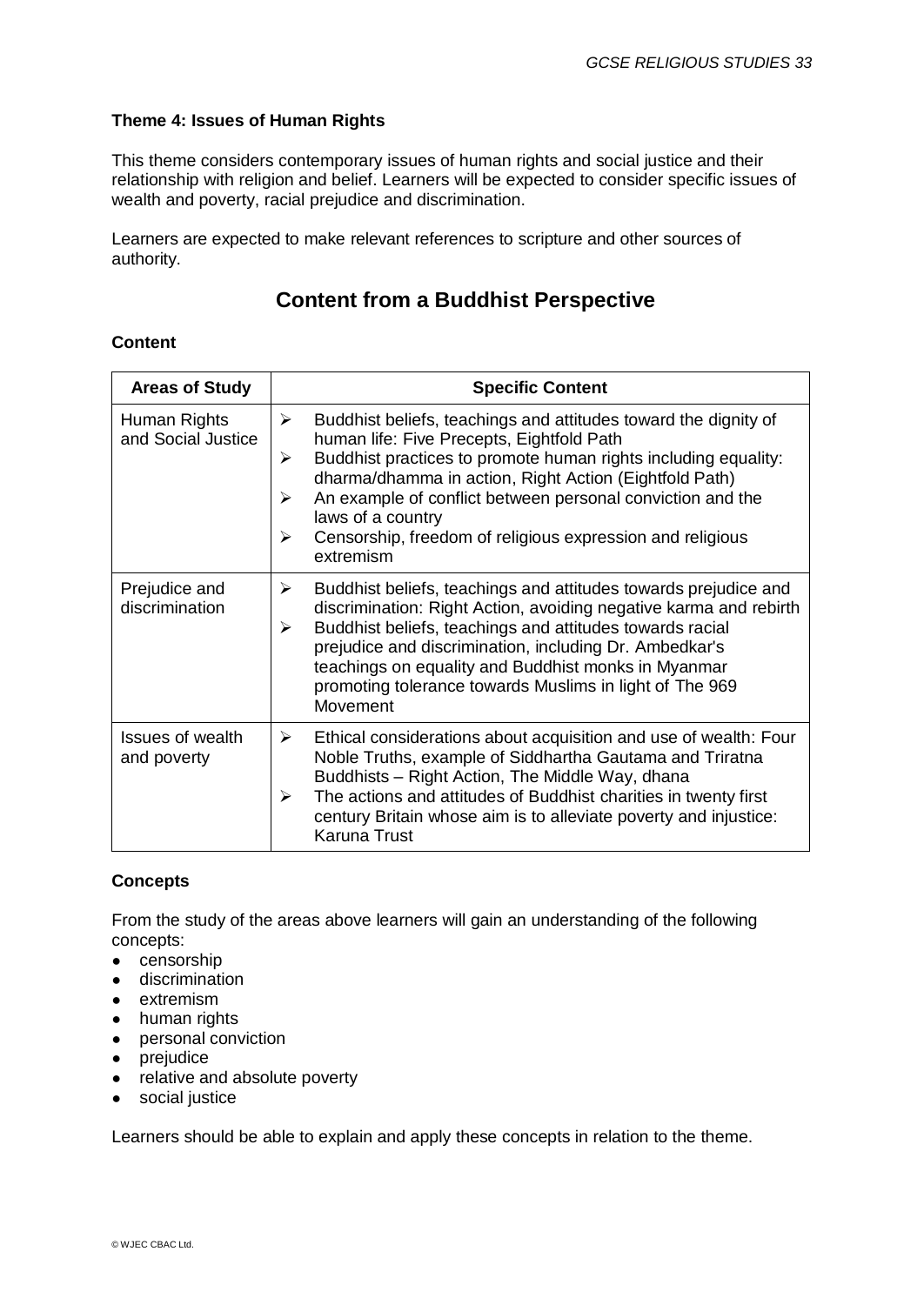# 2.2 Component 2 (Route A)

### Study of Christianity

#### **Written examination: 1 hour 25% of qualification 60 marks (plus 6 for spelling, punctuation and grammar)**

#### **Christianity**

The compulsory nature of this component ensures that learners know and understand the fact that the religious traditions of Great Britain are, in the main, Christian, but also diverse and include the following religious and non-religious traditions: Christianity, Buddhism, Hinduism, Islam, Judaism, Sikhism, Humanism and Atheism. This knowledge may be applied throughout the assessment of the specified content

Learners must know, understand and express common and divergent views and the basis for beliefs, teachings and practices. References to relevant sources of wisdom and authority are expected, including scripture and/or sacred texts.

#### **Beliefs and teachings**

| <b>Specific Content</b>                                                                                                                                                                               |
|-------------------------------------------------------------------------------------------------------------------------------------------------------------------------------------------------------|
| > Omnipotent: Exodus 7-11, Exodus 14:21: Omni-benevolent:<br>Psalm 86:15, John 3:16, Romans 8: 37-39. Evil and suffering:<br>Quote on God and evil from Epicurus, Book of Job 1: 8 -12,<br>$42:1 - 6$ |
| $\triangleright$ The Trinity, beliefs and teachings about the oneness of God:<br>Father, Son and Holy Spirit: John 10:30, John 14: 6-11                                                               |
| Genesis 1-3; nature and role of humans, literal and non-literal<br>➤<br>ways of interpretation.<br>The role of Word and Spirit in creation: John 1:1-5<br>➤                                           |
| Beliefs and teachings about Jesus' incarnation: John 1:14,<br>➤<br>Luke1:28-33                                                                                                                        |
| $\triangleright$ Crucifixion: Matthew 27:28-50; Salvation and Atonement :<br>Matthew 26:26-29, Leviticus 16:20-22, Isaiah 53:3-9.                                                                     |
| $\triangleright$ Resurrection: Luke 24:1-9, 1 Corinthians 15:3-8, 12-14<br>Ascension: Luke 24:50-53<br>$\triangleright$                                                                               |
| Law: Word of God; inspiration and revelation; differing ways of<br>➤<br>interpreting biblical writings; Bible in relation to other sources of<br>authority.                                           |
| Sin as preventing salvation.<br>≻                                                                                                                                                                     |
| Grace and the Spirit: Acts 2:1-6. The role of Holy Spirit in<br>$\blacktriangleright$<br>Evangelical worship.                                                                                         |
| Eschatological beliefs: John 11:25-26, John 14:2-7<br>➤                                                                                                                                               |
| Judgement: Matthew 25:31-46, Luke 16:19-31<br>≻                                                                                                                                                       |
| Resurrection: 1 Corinthians 15:42-55<br>≻<br>Traditional and contemporary beliefs about heaven and hell<br>➤                                                                                          |
|                                                                                                                                                                                                       |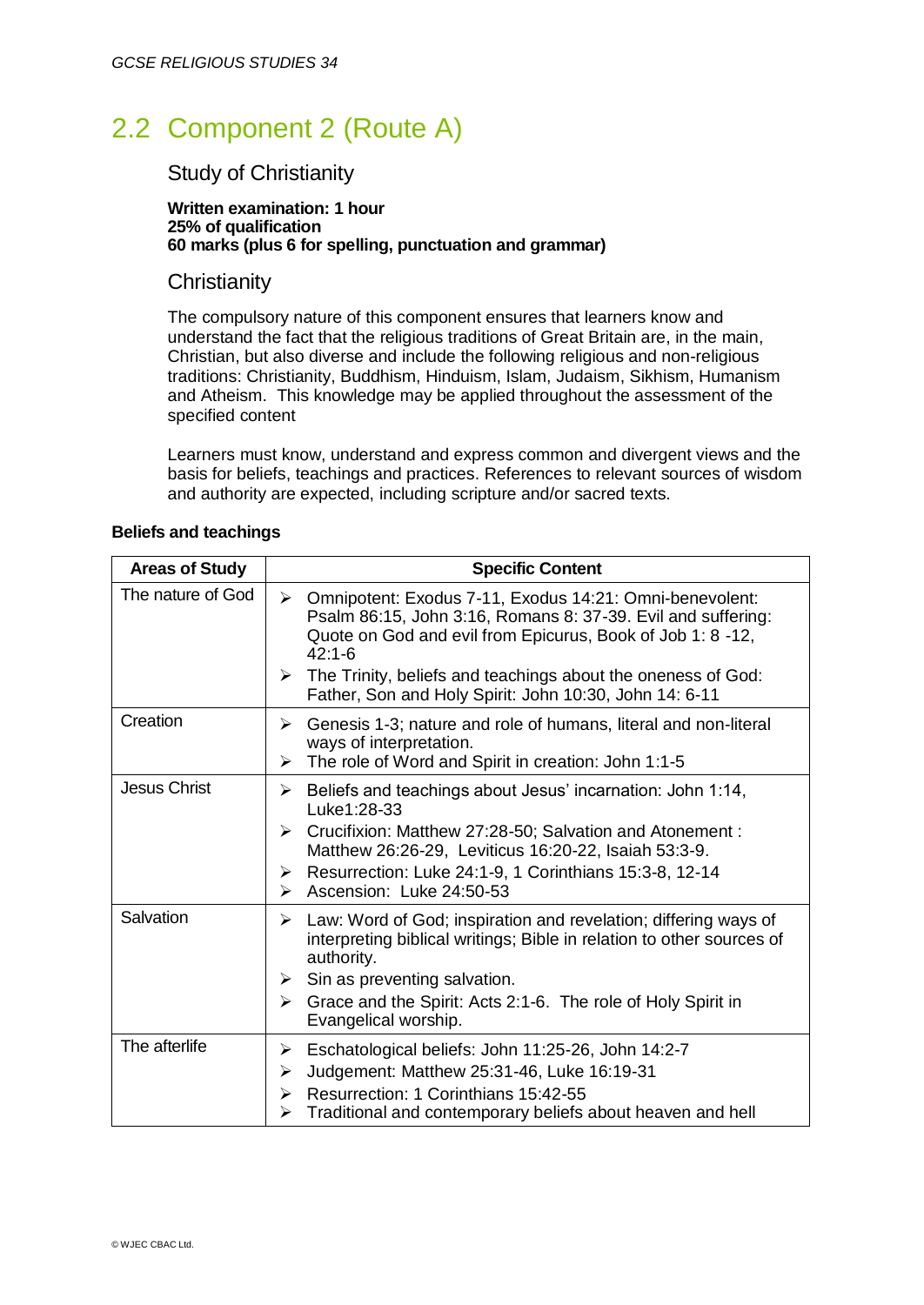#### **Practices**

| <b>Areas of Study</b>                                                  | <b>Specific Content</b>                                                                                                                                                                                                                                                                                                                                                                                                                                                                                                                                                                                                                                                                                                                                      |
|------------------------------------------------------------------------|--------------------------------------------------------------------------------------------------------------------------------------------------------------------------------------------------------------------------------------------------------------------------------------------------------------------------------------------------------------------------------------------------------------------------------------------------------------------------------------------------------------------------------------------------------------------------------------------------------------------------------------------------------------------------------------------------------------------------------------------------------------|
| Forms of worship                                                       | The nature and significance of liturgical, informal and individual<br>➤<br>worship: Matthew 18:20<br>The nature and importance of prayer: The Lord's Prayer<br>➤<br>Set prayers and informal prayers: different forms of worship<br>$\blacktriangleright$<br>across the different Christian traditions with reference to Society<br>of Friends and Evangelical worship                                                                                                                                                                                                                                                                                                                                                                                       |
| Sacraments                                                             | Diverse beliefs regarding Sacraments<br>≻<br>$\triangleright$ The role, meaning and celebration of Baptism and<br>Eucharist: John 3:3-6<br>Diverse interpretations of Baptism and Eucharist with reference<br>↘<br>to the beliefs of the Catholic and Protestant Churches                                                                                                                                                                                                                                                                                                                                                                                                                                                                                    |
| Pilgrimage and<br>Celebrations                                         | The importance of pilgrimage: Walsingham, Taizé<br>➤<br>How Christians celebrate Christmas and Easter<br>≻                                                                                                                                                                                                                                                                                                                                                                                                                                                                                                                                                                                                                                                   |
| Christianity in<br>Britain and the<br>Church in the local<br>community | $\blacktriangleright$<br>Christianity in Britain; results of the 2011 census compared to the<br>2001 census, showing an increase in diverse religious and non-<br>religious beliefs and practices (including those of Christianity,<br>Buddhism, Hinduism, Islam, Judaism, Sikhism, Humanism and<br>Atheism), whilst also showing that over half of those who<br>responded considered themselves Christian<br>$\triangleright$ U.K. laws, festivals and traditions are rooted in the Christian<br>tradition whilst also celebrating the festivals, beliefs and cultures<br>of other religious and non-religious traditions.<br>The role of the Church in the local community; a place of<br>$\blacktriangleright$<br>worship, social and community functions |
| The worldwide<br>Church                                                | The importance of mission, evangelism and church growth.<br>➤<br>The work of Tearfund: Christian beliefs in action<br>≻<br>Persecution of Christians past and present<br>➤<br>Working for reconciliation: World Council of Churches, The<br>➤<br><b>Ecumenical Movement</b>                                                                                                                                                                                                                                                                                                                                                                                                                                                                                  |

From the study of the areas above learners will gain an understanding of the following concepts:

- omnipotent
- omnibenevolent
- Trinity
- incarnation
- atonement
- resurrection
- sacraments
- evangelism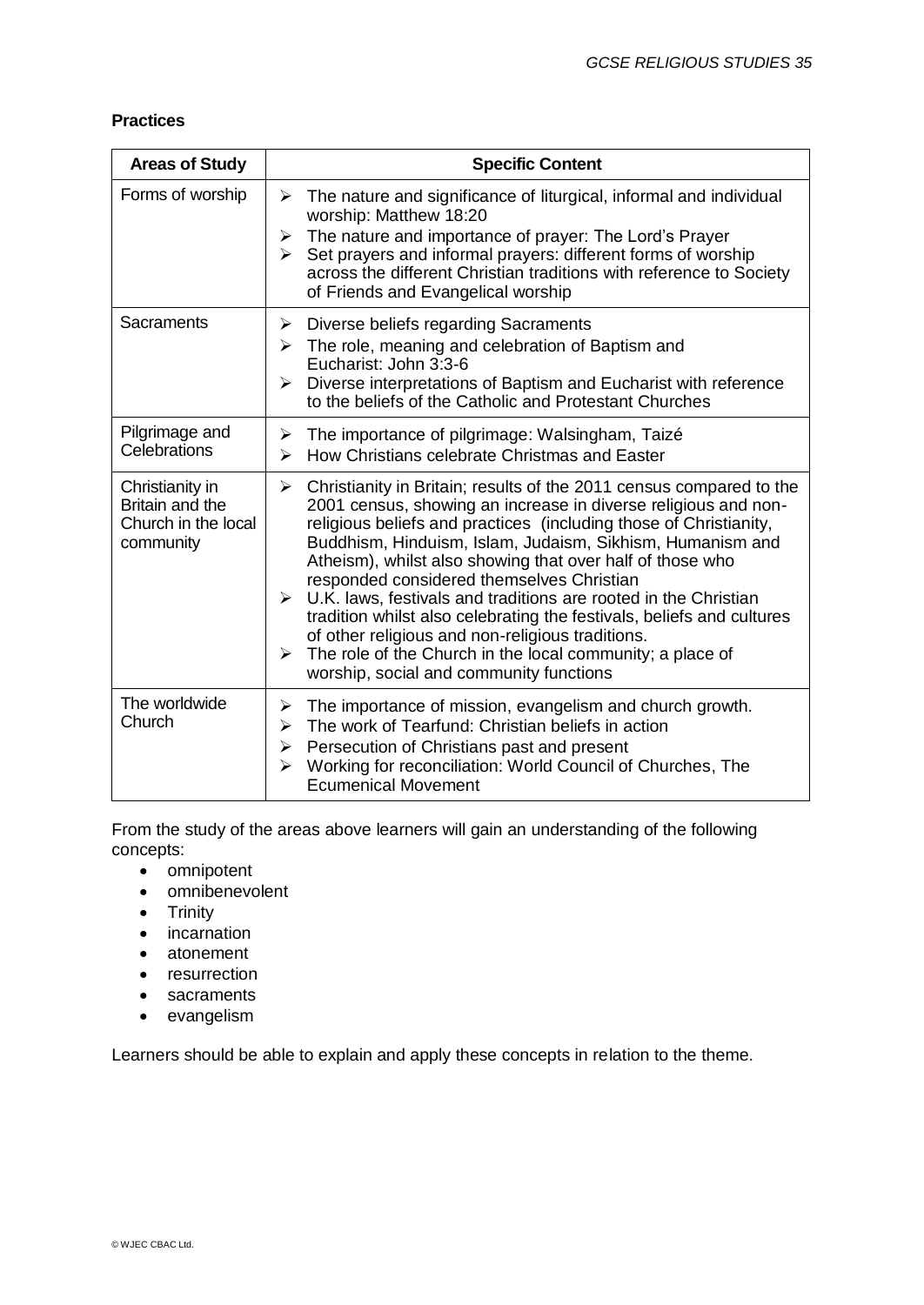## 2.3 Component 3 (Route A)

The compulsory nature of this component ensures that learners know and understand the fact that the religious traditions of Great Britain whilst being, in the main, Christian are also diverse and include the following religious traditions as well as other religious and non-religious beliefs such as humanism and atheism. This knowledge may be applied throughout the assessment of the specified content.

### Study of a World Faith

#### **Written examination: 1 hour 25% of qualification 60 marks**

Candidates will be assessed on **ONE** of the following options.

#### **either**

Option 1: Buddhism

**or**

Option 2: Hinduism

**or**

Option 3: Islam

**or**

Option 4: Judaism

**or**

Option 5: Sikhism

The specific content of each of these options is detailed on the following pages.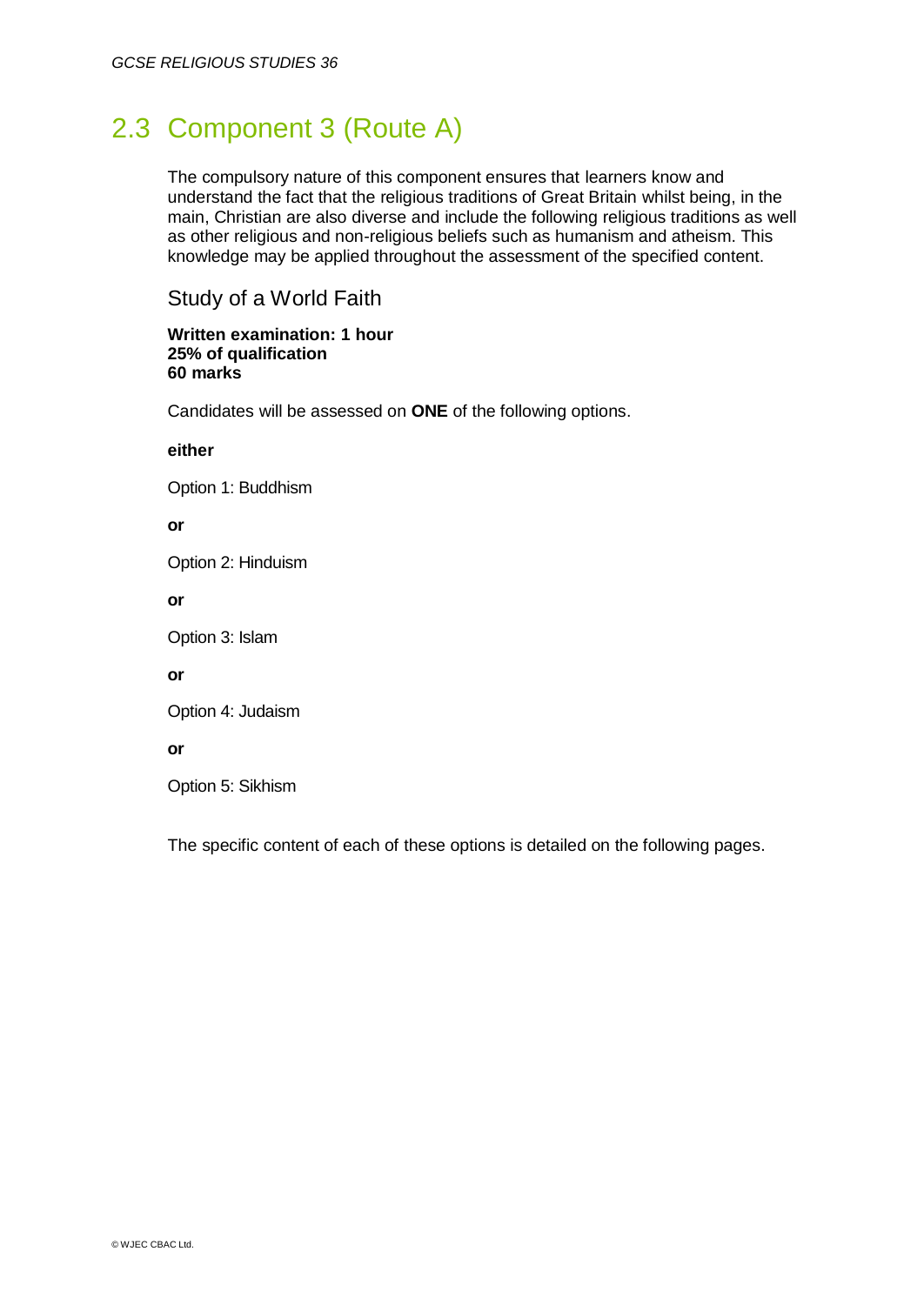## Option 1: Buddhism

Learners should be aware that Buddhism is one of a diverse range of religious and nonreligious traditions and beliefs in Great Britain today that also includes Christianity, Hinduism, Islam, Judaism, Sikhism, Humanism and Atheism, but that the main religious tradition in Great Britain is Christian. This knowledge may be applied throughout the assessment of the specified content.

Learners must know, understand and express common and divergent views and the basis for beliefs, teachings and practices. References to relevant sources of wisdom and authority are expected, including scripture and/or sacred texts.

| <b>Areas of Study</b>                 | <b>Specific Content</b>                                                                                                                                                                                                                                                                                                                                                                                                                                                                                                                        |
|---------------------------------------|------------------------------------------------------------------------------------------------------------------------------------------------------------------------------------------------------------------------------------------------------------------------------------------------------------------------------------------------------------------------------------------------------------------------------------------------------------------------------------------------------------------------------------------------|
| The Buddha                            | Stories of his early life: pre-birth, birth, prophecy, palace<br>➤<br>The Four Sights: old age, sickness, death, the holy man<br>➤<br>His Enlightenment following renunciation and meditation<br>➤                                                                                                                                                                                                                                                                                                                                             |
| The<br>Dhamma/Dharma                  | Dependent origination/conditionality (pratityasamutpada)<br>➤<br><b>Three Marks of Existence</b><br>⋗<br>(lakshanas);Suffering/unsatisfactoriness (dukkha),<br>impermanence (anicca); no fixed self, essence or soul (anatta):<br>The Story of Nagasena and the Chariot (The Milindapanha)                                                                                                                                                                                                                                                     |
| The Four Noble<br><b>Truths</b>       | Suffering (dukkha); types and causes of suffering; Three<br>➤<br>Poisons (ignorance, greed, hatred): Dhammapada 1, 5<br>Interpretations of nirvana, samsara and enlightenment;<br>Theravada and Mahayana<br>The Eightfold Path (magga) to nirvana, the Three-fold Way:<br>➤<br>ethics, meditation and wisdom                                                                                                                                                                                                                                   |
| Human personality                     | Theravada - Five Aggregates (ever-changing (s) khandas):<br>➤<br>Dhammapada 113<br>Mahayana - sunyata<br>➤<br>Tathagatagarbha (Buddha-nature - all have potential to achieve<br>➤<br>enlightenment)                                                                                                                                                                                                                                                                                                                                            |
| Human destiny and<br>ethical teaching | Arhat ideals (Theravada)<br>➤<br>Bodhisattva Ideals (Mahayana) e.g. Manjushri; Buddhahood: the<br>➤<br>potential of all to be enlightened and become a buddha<br>Pure Land (Bodhisattva Amida)<br>➤<br>Karma and rebirth: achieving positive karma, and avoiding<br>≻<br>samsara and rebirth through compassion (karuna); loving<br>kindness (metta); five precepts (panchasila): Dhammapada 183<br>Mahayana: the development of the Six Perfections (paramitas)<br>≻<br>or virtues which must be cultivated to realise one's Buddha<br>nature |

#### **Beliefs and teachings**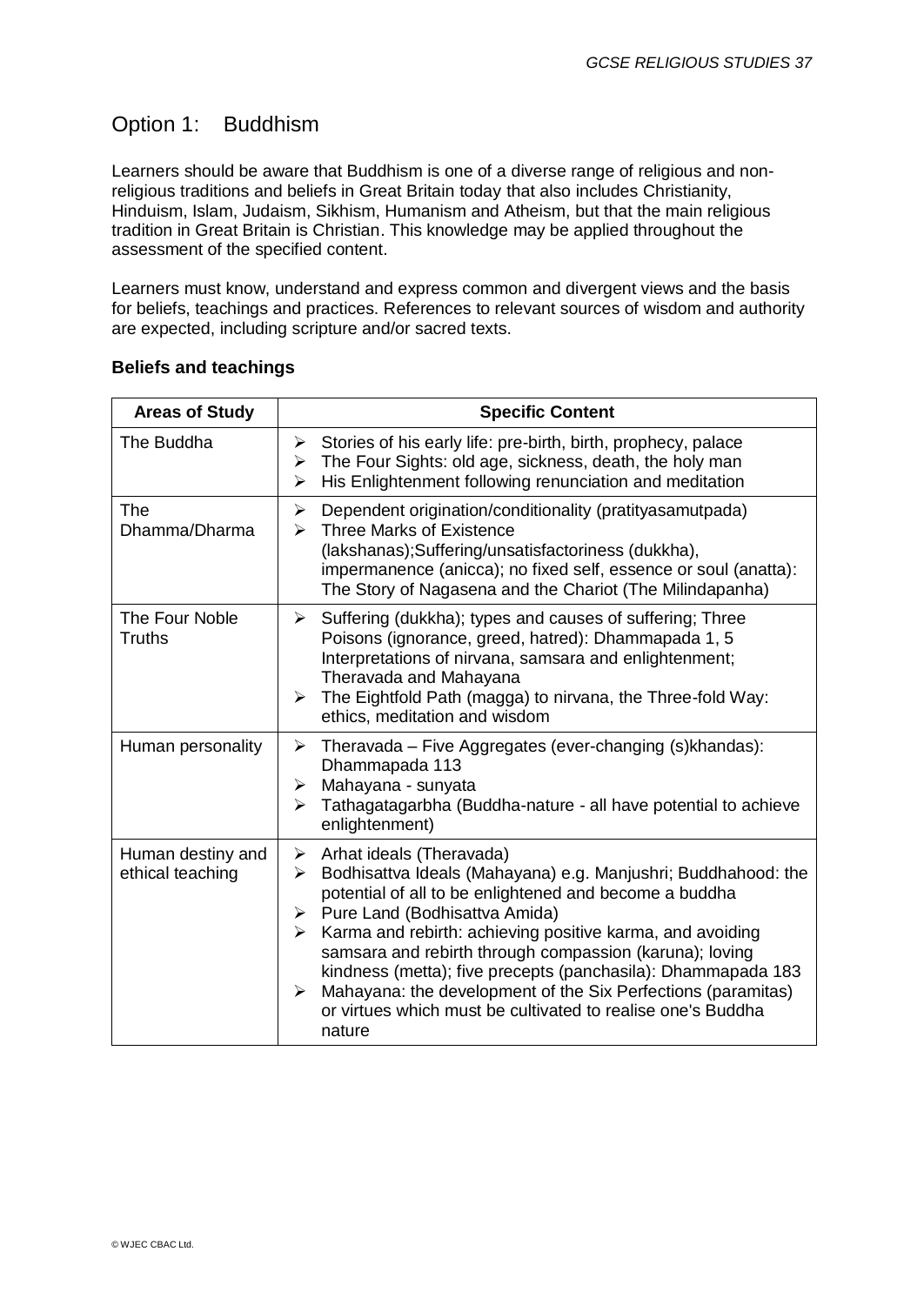#### **Practices**

| <b>Areas of Study</b>                                                      | <b>Specific Content</b>                                                                                                                                                                                                                                                                                                                                                                                                                                                |
|----------------------------------------------------------------------------|------------------------------------------------------------------------------------------------------------------------------------------------------------------------------------------------------------------------------------------------------------------------------------------------------------------------------------------------------------------------------------------------------------------------------------------------------------------------|
| Buddhist places of<br>worship in Britain<br>and elsewhere                  | The importance of features and functions of temples and viharas;<br>➤<br>statues, shrines, stupa and meditation area. Mahayana and<br>Theravada Buddhist temples in Britain compared to those in<br>countries where Buddhism is widely practised.<br>Offerings: food, light, flowers, incense, offerings of food to monks<br>≻<br>(dana)                                                                                                                               |
| <b>Meditation</b>                                                          | The significance of meditation; Dhammapada 282, Surangama<br>≻<br>Sutra<br>Mindfulness of breathing (samatha meditation)<br>➤<br>Loving kindness (mettabhavana meditation)<br>➤<br>Insight meditation (vipassana meditation)<br>➤<br>The importance and role of Buddhas and Bodhisattvas; example<br>➤<br>of Gautama Buddha (enlightenment through meditation).<br>Buddhas and bodhisattvas as the focus of devotion and<br>meditation                                 |
| Devotional<br>practices                                                    | The role and significance of chanting; chanting the Triratna<br>➤<br>(importance of Three Jewels): Dhammapada 190<br>Use of malas to count mantras or breaths in meditation<br>➤<br>(Japanese and Tibetan forms of Buddhism)<br>Role of mantra recitation to evoke enlightenment<br>➤<br>Significance of puja - indevotional ritual in different Buddhist<br>➤<br>contexts; veneration rather than worship. Use of mudras to<br>identify with buddhas and bodhisattvas |
| Death and<br>mourning                                                      | The significance of ceremonies and rituals associated with death<br>➤<br>and mourning as practised in Theravada communities:<br>transferring to rebirth. Cremation practices and almsgiving<br>Mahayana practices: Japan: cremated ashes are buried.<br>➤<br>Importance of name. Tibet: chanting and sky burials, offerings to<br>monks; The Tibetan Book of the Dead                                                                                                  |
| <b>Festivals and</b><br>retreats: practices<br>in Britain and<br>elsewhere | The origins and meaning of festivals and retreats such as<br>$\blacktriangleright$<br>Theravada Wesak; celebration of birth of Buddha. Theravada<br>tradition: also celebration of enlightenment and death<br>Kathina; celebration of the end of Vassa<br>≻<br>Parinirvana Day: Mahayana tradition - marks the Buddha's death<br>➤<br>and passing into final nirvana                                                                                                   |

From the study of the areas above learners will gain an understanding of the following concepts:

- anicca
- anatta
- dukkha
- (s)kandhas
- samatha
- pratitya
- mettabhavana
- vipassana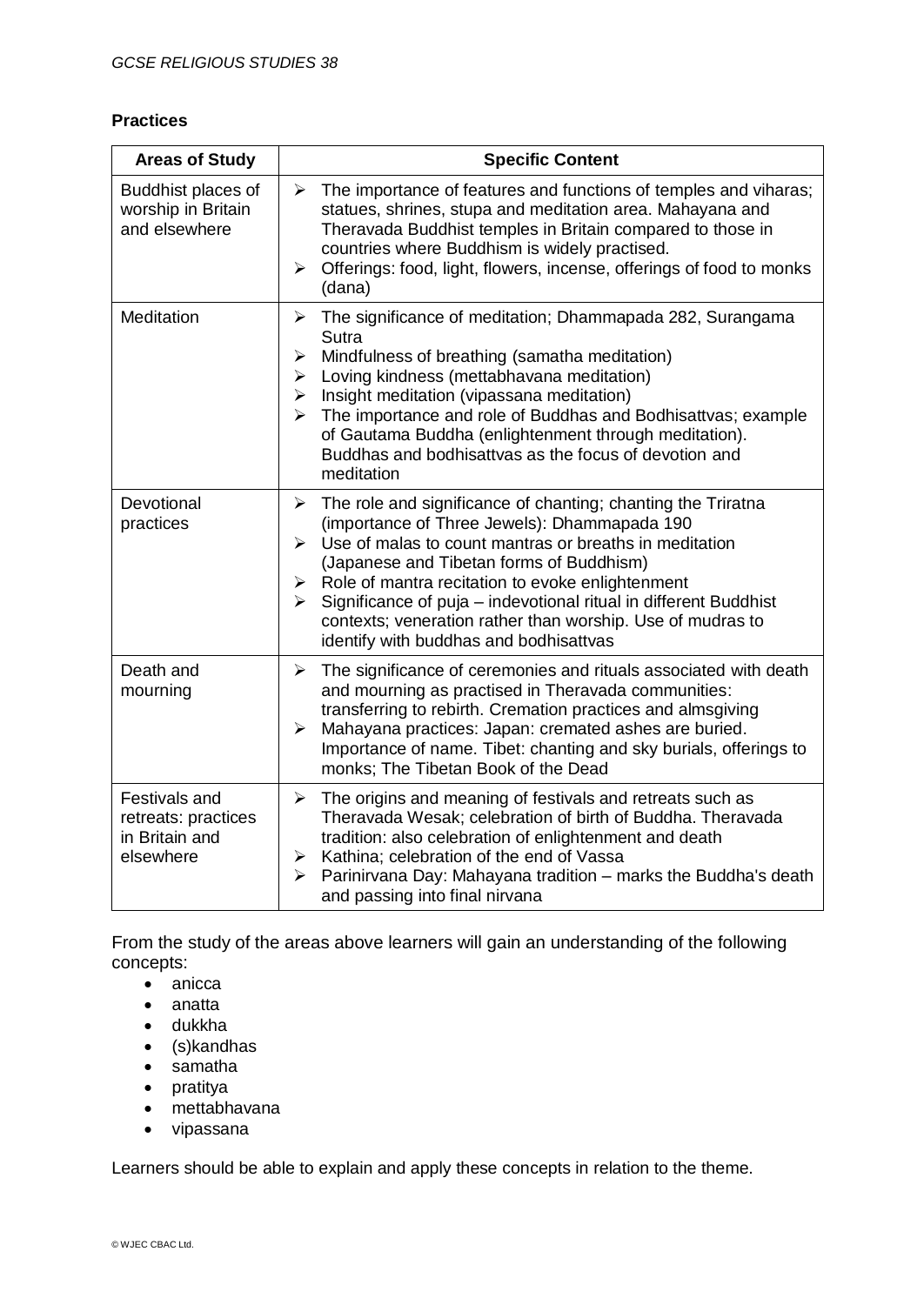## Option 2: Hinduism

Learners should be aware that Hinduism is one of a diverse range of religious and nonreligious traditions and beliefs in Great Britain today that also includes Christianity, Buddhism, Islam, Judaism, Sikhism, Humanism and Atheism, but that the main religious tradition in Great Britain is Christian. This knowledge may be applied throughout the assessment of the specified content.

Learners must know, understand and express common and divergent views and the basis for beliefs, teachings and practices. References to relevant sources of wisdom and authority are expected, including scripture and/or sacred texts.

| <b>Areas of Study</b>                                | <b>Specific Content</b>                                                                                                                                                                                                                                                                                                                                                                                                                                                    |
|------------------------------------------------------|----------------------------------------------------------------------------------------------------------------------------------------------------------------------------------------------------------------------------------------------------------------------------------------------------------------------------------------------------------------------------------------------------------------------------------------------------------------------------|
| Nature and features<br><b>of</b><br>Brahman/Bhagavan | As spirit, ultimate reality, absolute truth; Chandogya<br>➤<br>Upanishad 3:14.1<br>Everywhere and within the heart; Katha Upanishad 5:2<br>➤<br>A personal and loving God; Bhagavad Gita 14.27<br>➤<br>Belief in Brahman as nirguna (without qualities) and saguna (with<br>➤<br>qualities) Bhagavad Gita 11.8<br>Diversity of views within Hinduism: monist and monotheist<br>$\blacktriangleright$                                                                       |
| <b>Hindu Gods/deities</b>                            | Nature and role of the trimurti (Brahma, Vishnu and Shiva and<br>➤<br>their consorts); Kūrma Purana 1.6, 1.9<br>The importance of Krishna and Shakti<br>≻<br>The nature and role of avatara; Bhagavad Gita 4.5<br>$\blacktriangleright$<br>Importance and role of murti in worship; Bhagavad Gita 12.5<br>➤<br>Diversity of views towards trimurti: Vaishnavism and Shaivism<br>➤                                                                                          |
| The Eternal Self                                     | Atman; trapped in matter, distinct from body and mind: Bhagavad<br>≻<br>Gita 2.12, 2.17<br>Diversity of views: Advaita Vedanta and Dvaita Vedanta<br>≻<br>Karma (action and reaction), samsara, reincarnation: Bhagavad<br>➤<br>Gita 2:22, Moksha: Bhagavad Gita 2.13, 8.6, 15.9, 2.15                                                                                                                                                                                     |
| Human Life                                           | Four aims: (dharma as duty/righteousness, artha, kama and<br>≻<br>moksha); sanatana dharma and varnashramadharma:<br>Bhagavata Purana 1.2.6, The Mahabharata, Book 9.60<br>Free will and responses to suffering and maya: Bhagavata<br>$\blacktriangleright$<br>Purana 5.5.8, cycle of birth and death, Bhagavad Gita 2.60 – 63<br>Importance of knowledge, ahimsa, mind/sense control, respect,<br>➤<br>humility and love: Bhagavad Gita 18. 42- 43, 13. 8 -12, 16. 1 - 3 |
| Cosmology                                            | Understanding of the universe (prakriti): Bhagavata Purana 1.2.6<br>➤<br>The Three Qualities (Tri-guna)<br>$\blacktriangleright$<br>Cycle of the four ages (yugas): Bhagavata Purana, 3.11.19<br>⋗<br>Bhagavad Gita 8.17, importance of vaikuntha: Srimad-<br>Bhagavatam 3.15.16-23                                                                                                                                                                                        |

#### **Beliefs and teachings**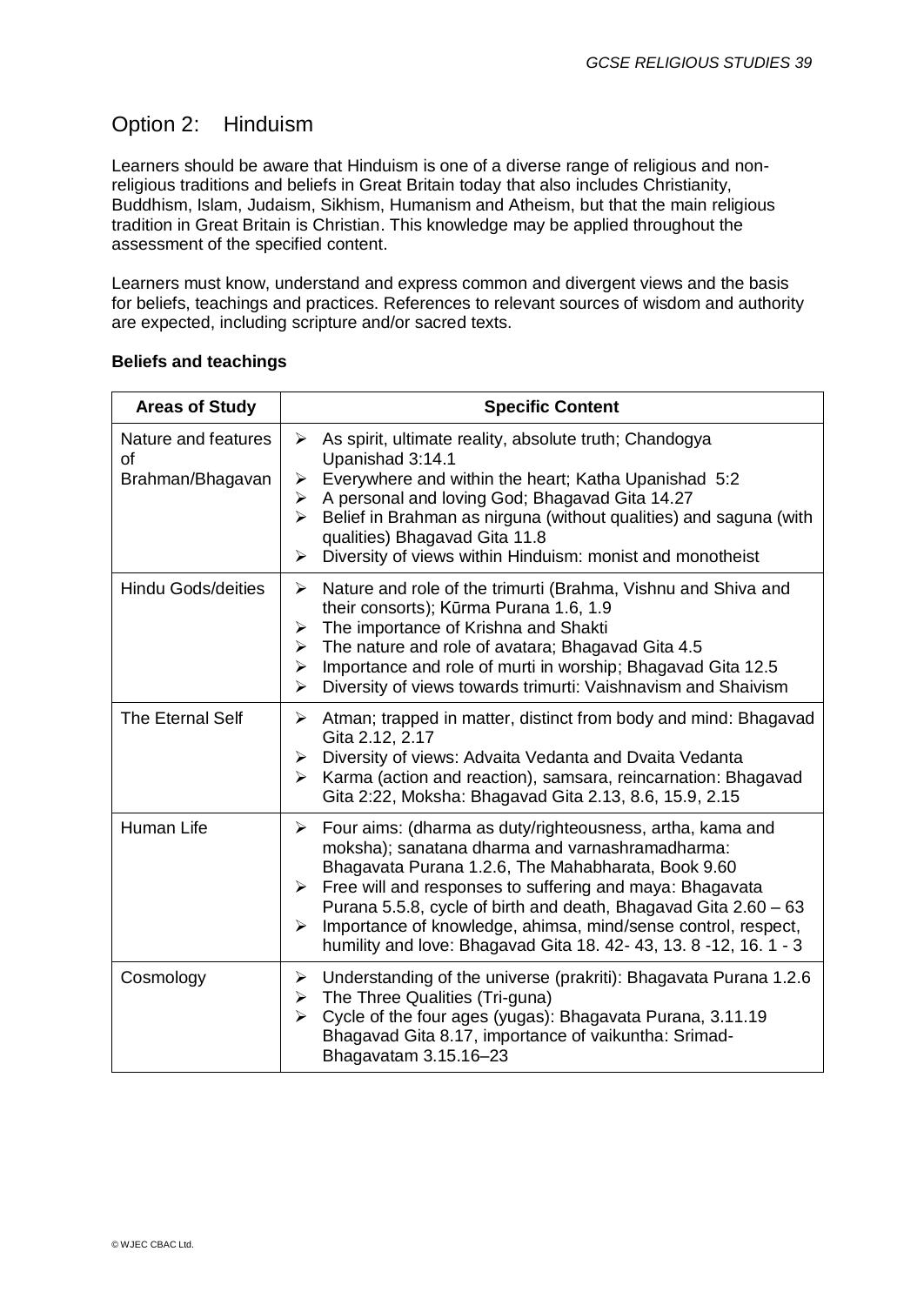#### **Practices**

| <b>Areas of Study</b>                               | <b>Specific Content</b>                                                                                                                                                                                                                                                                                                                                                                                            |
|-----------------------------------------------------|--------------------------------------------------------------------------------------------------------------------------------------------------------------------------------------------------------------------------------------------------------------------------------------------------------------------------------------------------------------------------------------------------------------------|
| Places of worship<br>in Britain and<br>elsewhere    | Features and importance of daily puja in the home<br>➤<br>$\triangleright$ Features and importance of congregational puja in the mandir<br>Diversity of views and practices: Vaishnava and Shaiva bhakti<br>≻<br>$\triangleright$ Hindu mandirs in Britain compared to those in India<br>Features and importance of worship at outdoor shrines<br>$\triangleright$                                                 |
| Worship/meditation                                  | The significance of different forms of worship/meditation; havan,<br>➤<br>puja, arati, darshan Bhagavad Gita 9.26, bhajan/kirtan, japa:<br>Bhagavad Gita 3.19, 4.38, 6.11-12<br>The importance of focuses of worship and representations of the<br>➤<br>divine; one god, other deities, holy land, plants and animals:<br>Bhagavad Gita 16.24<br>Honouring Gurus and elders<br>➤                                   |
| Festivals: practices<br>in Britain and<br>elsewhere | $\triangleright$ The diverse origins, features and meaning of:<br>$\triangleright$ Diwali – with reference to how this festival is practised by different<br>Hindu communities in Britain<br>Holi – with reference to how this is practised by different Hindu<br>➤<br>communities in Britain<br>Raksha Bandhan: myths of King Bali and Lakshmi (Vishnu<br>➤<br>Purana) and Indra and the demon (Bhavishya Purana) |
| <b>Sacred Sites</b>                                 | $\triangleright$ The role of pilgrimage<br>The purposes and practices associated with pilgrimage to the<br>➤<br>Ganges at Varanasi<br>Diversity of views and practices regarding sacred sites between<br>➤<br>Vaishnavas and Shaivas                                                                                                                                                                               |
| Social concern                                      | $\triangleright$ Environmental projects at Vrindaban<br>$\triangleright$ The importance of Goshallas (cow protection)<br>The work of ISKCON Food for Life<br>↘                                                                                                                                                                                                                                                     |

From the study of the areas above learners will gain an understanding of the following concepts:

- ahimsa
- Brahman
- dharma
- Diwali
- moksha
- murti
- $\bullet$  puja
- trimurti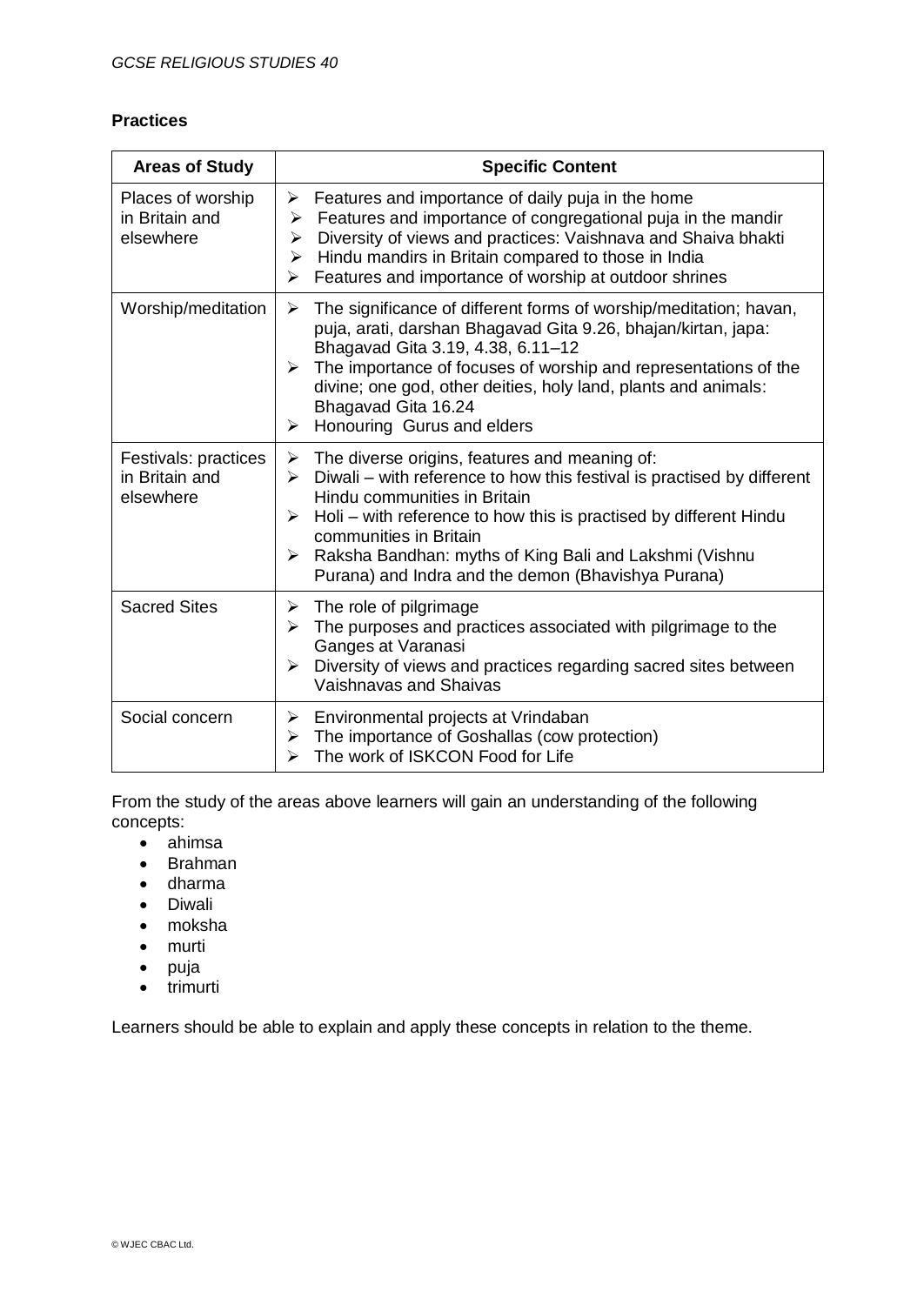## Option 3: Islam

Learners should be aware that Islam is one of a diverse range of religious and non-religious traditions and beliefs in Great Britain today that also includes Christianity, Buddhism, Hinduism, Judaism, Sikhism, Humanism and Atheism, but that the main religious tradition in Great Britain is Christian. This knowledge may be applied throughout the assessment of the specified content.

Learners must know, understand and express common and divergent views and the basis for beliefs, teachings and practices. References to relevant sources of wisdom and authority are expected, including scripture and/or sacred texts.

| <b>Areas of Study</b>     | <b>Specific Content</b>                                                                                                                                                                                                                                                                                                                                                                                                               |
|---------------------------|---------------------------------------------------------------------------------------------------------------------------------------------------------------------------------------------------------------------------------------------------------------------------------------------------------------------------------------------------------------------------------------------------------------------------------------|
| The Nature of Allah       | $\triangleright$ The teaching about the nature of Allah: the belief in the oneness of<br>Allah (Tawhid): Qur'an 3:18<br>Nature of Allah: immanence, transcendence, omnipotence,<br>➤<br>beneficence, mercy, fairness and justice: Qur'an 46:33<br>Adalat in Shi'a Islam<br>↘                                                                                                                                                          |
| Prophet hood<br>(Risalah) | The nature of prophet hood; why are prophets important?<br>➤<br>Qur'an 2:136<br>The importance of Adam as the first prophet<br>⋗<br>Ibrahim as father of Isaac and Ishma'il and his significance for the<br>⋗<br>Muslim religion<br>Isa as a prophet for Muslims: Qur'an 2:87<br>➤<br>Muhammad as the seal of the Prophets<br>➤                                                                                                       |
| Angels (Malaikah)         | The significance of angels in Islam: Qur'an 2:97-98, Qur'an 2:285<br>$\blacktriangleright$<br>Diversity in belief between Shi'a and Sunni Muslims regarding<br>➤<br>angels and free will<br>The significance of Jibril's revelation of the Qur'an to Muhammad:<br>➤<br>Qur'an 2:97-98<br>The significance of Mika'il placed in charge of plants and rain<br>➤<br>The significance of Israfil to announce the Day of Resurrection<br>➤ |
| Akhirah<br>(Afterlife)    | Al-Qadr (Predestination): Implications for human freedom<br>➤<br>Akhirah: Human responsibility and accountability; Muslim beliefs<br>➤<br>and teachings about the afterlife<br>Human Freedom and its relationship to Day of Judgement<br>➤<br>Heaven; Muslim beliefs about the nature, stages and purpose of<br>➤<br>heaven<br>Hell; Muslim beliefs about the nature and purpose of hell<br>➤                                         |
| Foundations of<br>faith   | The six articles of faith in Sunni Islam<br>➤<br>The five roots in Usul ad-Din in Shi'a Islam<br>⋗<br>Islamic attitudes towards Kutub (books), Sahifah (Scrolls), Injil<br>➤<br>(Gospel), Tawrat (Torah), Zabur (Psalms)                                                                                                                                                                                                              |

#### **Beliefs and teachings**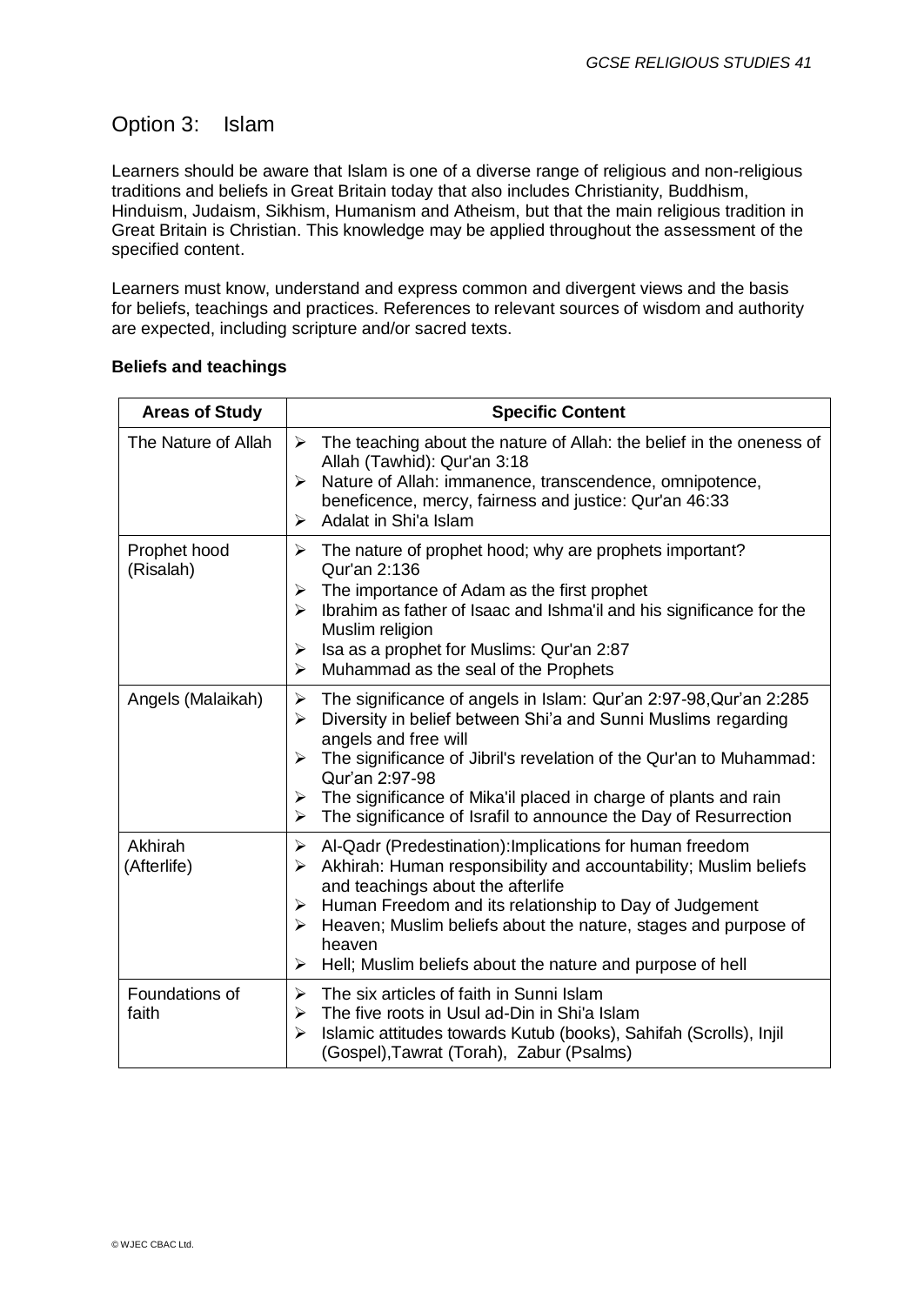#### **Practices**

| <b>Areas of Study</b>                                                                     | <b>Specific Content</b>                                                                                                                                                                                                                                                                                                                                                                                                                                                                                                                                                                                   |
|-------------------------------------------------------------------------------------------|-----------------------------------------------------------------------------------------------------------------------------------------------------------------------------------------------------------------------------------------------------------------------------------------------------------------------------------------------------------------------------------------------------------------------------------------------------------------------------------------------------------------------------------------------------------------------------------------------------------|
| The Five Pillars of<br>Sunni Islam:<br>practices in<br><b>Britain and</b><br>elsewhere    | $\triangleright$ Shahadah: the Muslim statement of faith: Qur'an 3:18<br>$\triangleright$ Zakah: How Sunni Muslims make payment of charity tax, alms and<br>how zakat money may be spent<br>Sawm: How Sunni Muslims fast during Ramadan: Qur'an 2:184.<br>➤<br>Issues relating to Muslims fasting in Britain<br>Hajj: How Sunni Muslims undertake pilgrimage to the Ka'ba in<br>➤<br>Makkah; Qur'an 2:125. Issues relating to Muslims in Britain<br>undertaking Hajj<br>Salah: the practices of prayer in Islam in the mosque and at home,<br>➤<br>including Jummah prayer: Qur'an 15:98-99, Qur'an 29:45 |
| Ten Obligatory<br>Acts of Shi'a<br>Islam: practices in<br><b>Britain and</b><br>elsewhere | $\blacktriangleright$<br>Salat: How Shi'a Muslims perform salat, observe sawm, pay zakat<br>and pilgrimage to Makkah<br>Khums: How Shi'a Muslims pay savings tax<br>$\blacktriangleright$<br>Hajj: Pilgrimage to Makkah: Qur'an 2:125 and pilgrimage to Shi'a<br>➤<br>shrines<br>Jihad: The struggle to live as a Muslim<br>➤<br>Amr-bil-Maroof: How Muslims encourage others to do good<br>≻<br>Nahil Anril Munkar: How Muslims discourage bad actions<br>➤<br>Tawalia: The duty to love the friends of Allah<br>➤<br>Tabarra: The duty to express disapproval of evil-doers<br>➤                        |
| Jihad                                                                                     | Greater jihad: The daily struggle to live as a good Muslim Issues<br>$\blacktriangleright$<br>regarding living as a Muslim in Britain today and maintaining a<br>Muslim lifestyle<br>Origins, influence and conditions for declaration of Lesser Jihad in<br>➤<br>the Qur'an and Hadith: Qur'an 2:190, 22:39                                                                                                                                                                                                                                                                                              |
| Festivals and<br>commemorations:<br>practices in Britain<br>and elsewhere                 | Id-ul-Adha: The festival of sacrifice. How Muslims celebrate Idul-<br>$\blacktriangleright$<br>Adha in Britain and worldwide<br>Id-ul-Fitr: The festival of fast-breaking following Ramadan. How<br>➤<br>Muslims celebrate Id-ul-Fitr in Britain and worldwide<br>Ashura: The Day of Remembrance (Shi'a). How Shi'a Muslims<br>➤<br>celebrate Ashura in Britain and worldwide<br>The Night of Power: the importance of the revelation of the Qur'an<br>≻<br>and how it is viewed and treated in Islam                                                                                                     |

From the study of the areas above learners will gain an understanding of the following concepts:

- tawhid
- prophethood
- halal (permitted)
- haram (forbidden)
- greater/lesserjihad
- mosque
- shariah (straight path)
- ummah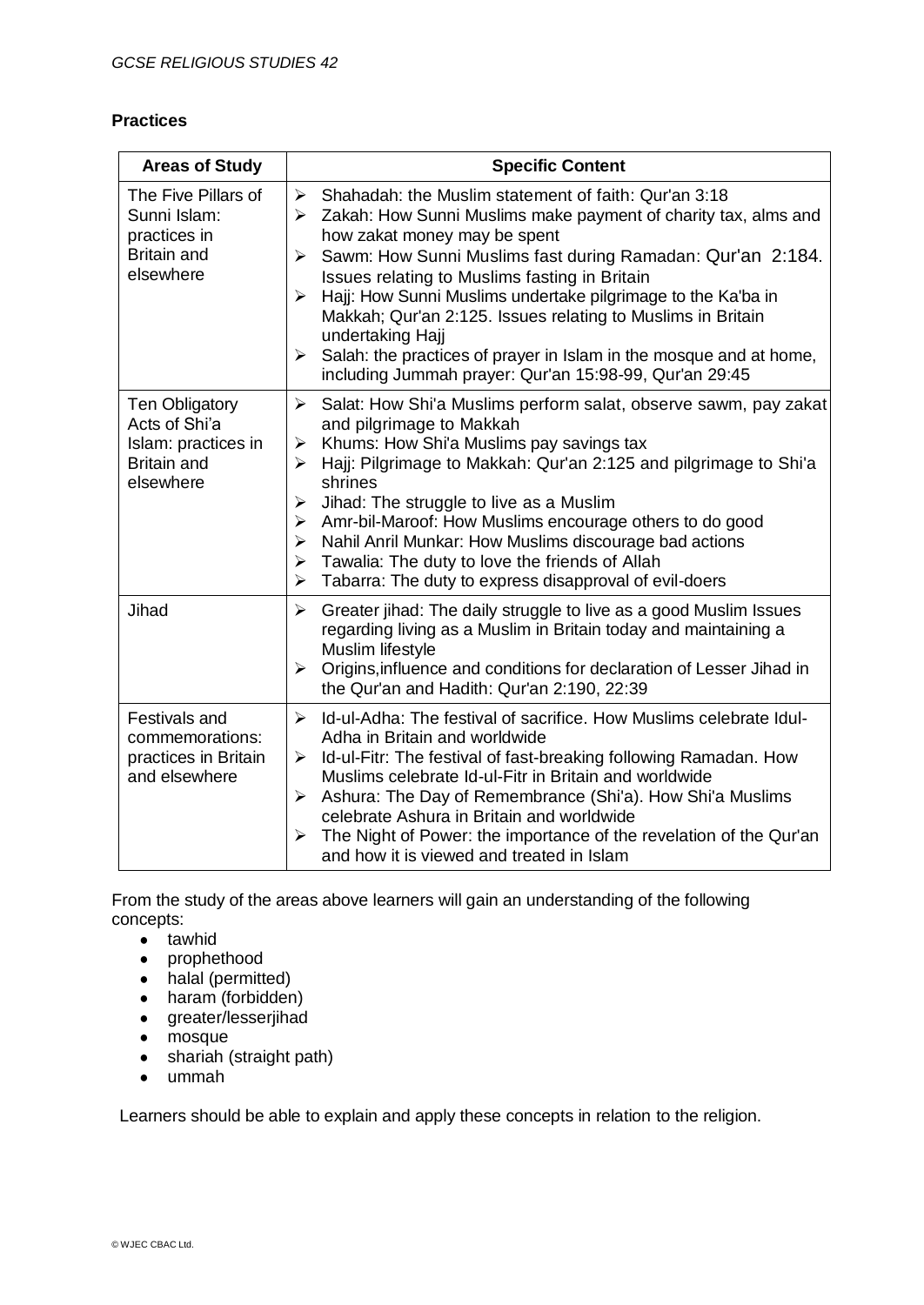## Option 4: Judaism

Learners should be aware that Judaism is one of a diverse range of religious and nonreligious traditions and beliefs in Great Britain today that also includes Christianity, Buddhism, Hinduism, Islam, Sikhism, Humanism and Atheism, but that the main religious tradition in Great Britain is Christian. This knowledge may be applied throughout the assessment of the specified content

Learners must know, understand and express common and divergent views and the basis for beliefs, teachings and practices. References to relevant sources of wisdom and authority are expected, including scripture and/or sacred texts.

| <b>Areas of Study</b> | <b>Specific Content</b>                                                                                                                                                                                                                                                                                                                                                       |
|-----------------------|-------------------------------------------------------------------------------------------------------------------------------------------------------------------------------------------------------------------------------------------------------------------------------------------------------------------------------------------------------------------------------|
| The nature of God     | Issues of God as: One, Creator: Genesis 1: 3-5; 1: 26-28, The<br>➤<br>Shema<br>Law-Giver and Judge: Exodus 20:1-15<br>➤<br>The nature and significance of shekhinah (the divine<br>⋗<br>presence)                                                                                                                                                                             |
| Messiah<br>(Mashiach) | Different views within Orthodox and Reform Judaism about the<br>➤<br>nature and role of the Mashiach (Messiah); special person who<br>brings an age of peace, ourselves, his arrival as signaling the<br>end of the world, praying for his coming, concerned more with<br>living life according to the mitzvot                                                                |
| Covenant              | The meaning and significance of the Abrahamic Covenant:<br>➤<br>Genesis 12:1-3, 17:6-8, 17:11-14 including the importance of<br>the 'Promised Land'<br>The meaning and significance of the Covenant with Moses at<br>Sinai: Exodus 3:11-15 including the continuing importance of<br>the idea of a 'Promised Land'<br>Importance of the Ten Commandments: Exodus 20:2-14<br>➤ |
| Life on earth         | Beliefs and teachings about the nature and importance of<br>➤<br>Pikuach Nefesh (sanctity of life): Genesis 1:26-27, Talmud B<br>Yoma 84b, Psalm 139: 13-15, Jeremiah 1:5<br>The relationship between freewill and the 613 mitzvot (duties)<br>➤<br>between humans and with God                                                                                               |
| The afterlife         | Orthodox and Reform beliefs and teachings about life after<br>➤<br>death, judgement and resurrection; spiritual and/or bodily<br>resurrection, immortality of the soul and the belief that we must<br>focus on this life in preparation for whatever happens in the next                                                                                                      |

#### **Beliefs and teachings**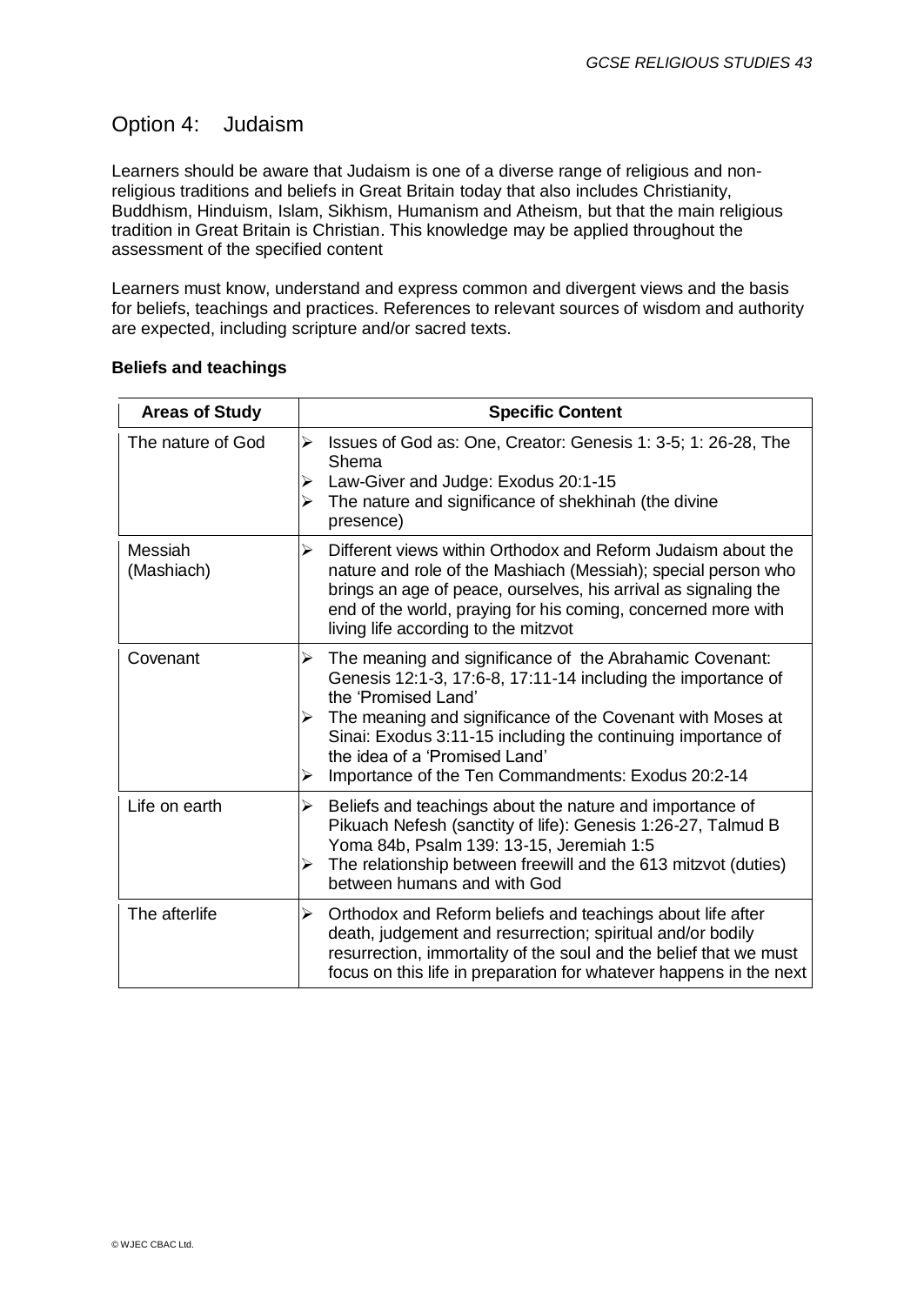#### **Practices**

| <b>Areas of Study</b>                               | <b>Specific Content</b>                                                                                                                                                                                                                                                                                                                                                                                                                                                           |  |  |
|-----------------------------------------------------|-----------------------------------------------------------------------------------------------------------------------------------------------------------------------------------------------------------------------------------------------------------------------------------------------------------------------------------------------------------------------------------------------------------------------------------------------------------------------------------|--|--|
| Worship: practices<br>in Britain and<br>elsewhere   | $\triangleright$ The nature and importance of Orthodox and Reform synagogue<br>services; Shabbat service, the significance of prayer including<br>the standing prayer (Amidah)<br>Worship in the home; siddur, recitation of Shema and Modeh Ani,<br>➤<br>display of mezuzah. The importance of preparing for and<br>celebrating Shabbat: Exodus 20:8-10<br>Items worn for worship; tallith, tefillin and kippah<br>➤                                                             |  |  |
| The Synagogue                                       | $\triangleright$ Features of different synagogues in Britain: significance of<br>bimah, aron hakodesh, Torah scrolls, ner tamid, seating,<br>minyan; Exodus 20:4-5<br>> Worship, social and community functions of Orthodox and<br>Reform synagogues serving Jewish communities in Britain.                                                                                                                                                                                       |  |  |
| <b>Rituals</b>                                      | The role and importance of Brit Milah: Covenant, identity,<br>$\blacktriangleright$<br>features of the ceremony<br>Bar Mitzvah: Law and personal responsibility, features of the<br>➤<br>ceremony<br>$\triangleright$ Orthodox and Reform views regarding Bat Mitzvah and Bat<br>Chayil and features of the ceremonies<br>$\triangleright$ Marriage: Genesis 2: 24, features of the ceremony<br>Mourning rituals: onan, kaddish, sheva, yarzheit. Role of chevra<br>➤<br>kaddisha |  |  |
| Daily life                                          | Significance of use of the Tenakh and the Talmud in daily life;<br>≻<br>Dietary laws: kosher/treyfah, parev, the prohibition of milk with<br>➤<br>meat, requirements of a kosher kitchen: Leviticus 11:1-23<br>Keeping kosher in Britain: benefits and challenges<br>$\blacktriangleright$                                                                                                                                                                                        |  |  |
| Festivals: practices<br>in Britain and<br>elsewhere | The origin, meaning and celebration of the following festivals<br>$\blacktriangleright$<br>among different Jewish communities in Britain<br>Rosh Hashanah<br>⋗<br>Yom Kippur<br>➤<br>Pesach: Exodus 12:14<br>⋗<br><b>Sukkot</b><br>⋗<br>Diversity of practice between different Jewish traditions<br>➤                                                                                                                                                                            |  |  |

From the study of the areas above learners will gain an understanding of the following concepts:

- synagogue
- shekinah
- Shabbat
- kosher
- Torah
- mitzvot
- Messiah
- Covenant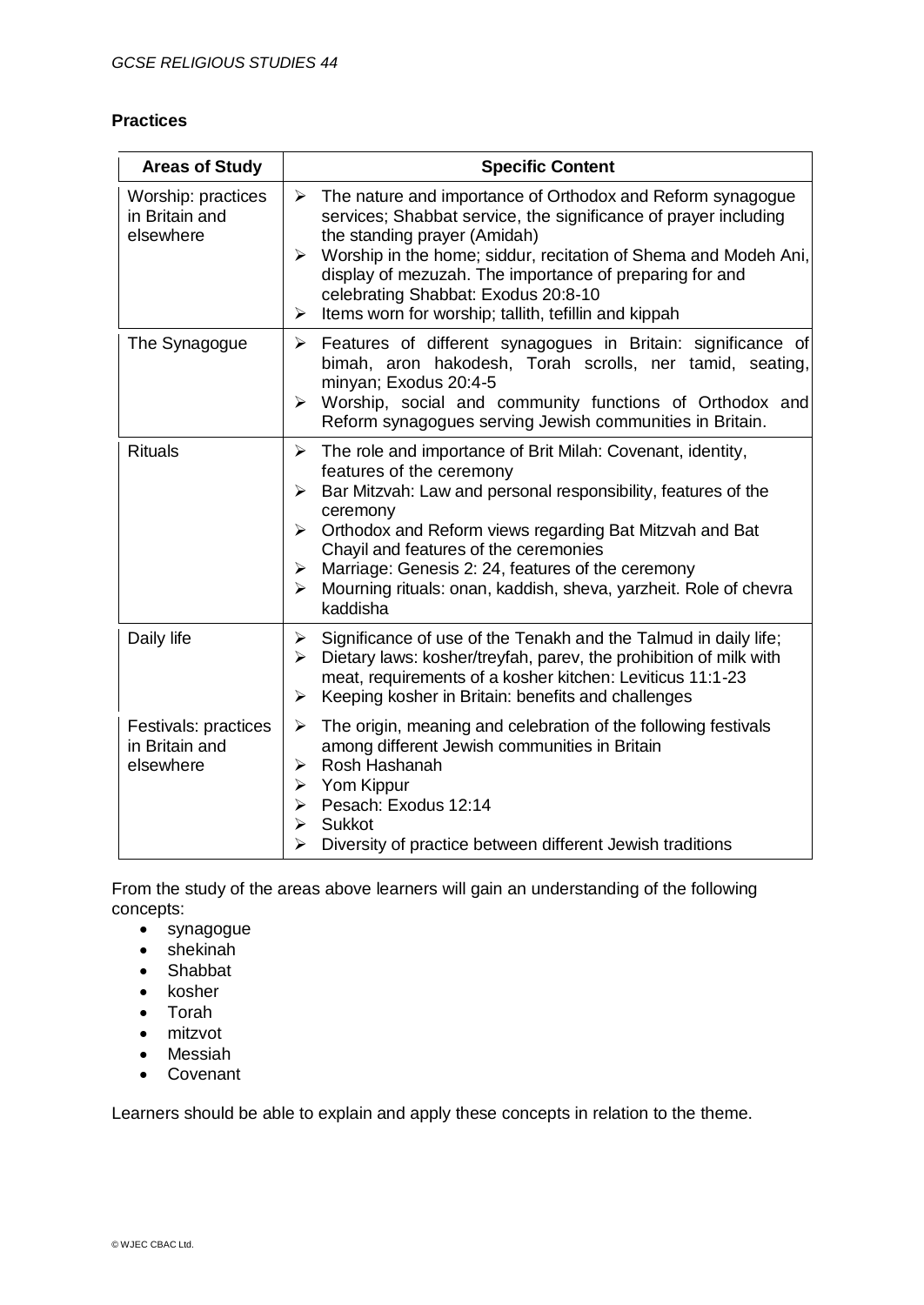## Option 5: Sikhism

Learners should be aware that Sikhism is one of a diverse range of religious and nonreligious traditions and beliefs in Great Britain today that also includes Christianity, Buddhism, Hinduism, Islam, Judaism, Humanism and Atheism, but that the main religious tradition in Great Britain is Christian. This knowledge may be applied throughout the assessment of the specified content

Learners must know, understand and express common and divergent views and the basis for beliefs, teachings and practices. References to relevant sources of wisdom and authority are expected, including scripture and/or sacred texts.

| Areas of Study             | <b>Specific Content</b>                                                                                                                                                                                                                                                                                                                            |  |  |
|----------------------------|----------------------------------------------------------------------------------------------------------------------------------------------------------------------------------------------------------------------------------------------------------------------------------------------------------------------------------------------------|--|--|
| The Nature of God          | Beliefs and teachings about the nature of God as expressed in<br>➤<br>the Mool Mantra: Guru Granth Sahib 1<br>God as Creator: GGS 294<br>➤<br>God's relationship with human life: Guru Granth Sahib: 921<br>➤                                                                                                                                      |  |  |
| The Oneness of<br>Humanity | Beliefs and teachings about the equality of all human beings,<br>➤<br>including equality of men and women: GGS 349<br>Examples of equality in the lives of the Gurus and in Sikhism<br>➤<br>today, including practice of the Langar, Guru Amar Das appoints<br>women preachers<br>The priority of service to others: Daswandh (Guru Amar Das)<br>➤ |  |  |
| Gurmukh (God-<br>centred)  | The importance of being God-centred (gurmurkh): GGS125,<br>➤<br>$1054 - 55$ ;<br>The elimination of haumai (pride/ego): GGS 226, 538, 466<br>➤                                                                                                                                                                                                     |  |  |
| The sangat                 | The role of the sangat (community) in spiritual edification and<br>➤<br>progress of an individual: Guru Nanak - GGS 72, GGS 1098,<br>As a centre of religious and ethical training: Guru Arjan -<br>➤<br>GGS 266<br>Basis for acts of sewa (selfless service), nihangs, khalsa<br>➤                                                                |  |  |
| The Afterlife              | Teachings and beliefs about karma and rebirth: GGS 2, 78<br>➤<br>The aim of mukti (liberation): GGS 11,43<br>➤                                                                                                                                                                                                                                     |  |  |

#### **Beliefs and teachings**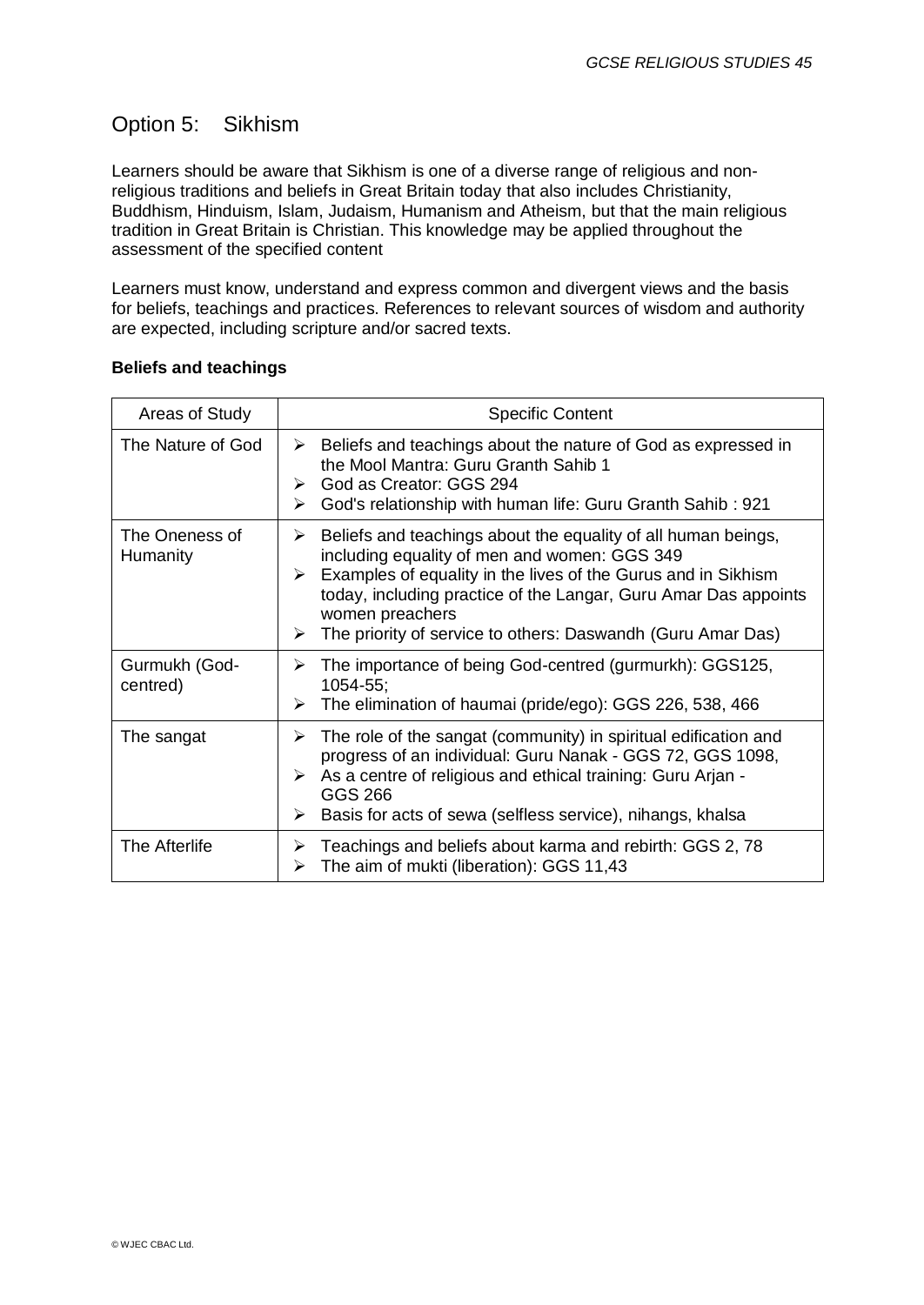#### **Practices:**

| Areas of Study                                         | <b>Specific Content</b>                                                                                                                                                                                                                                                                                                             |  |  |
|--------------------------------------------------------|-------------------------------------------------------------------------------------------------------------------------------------------------------------------------------------------------------------------------------------------------------------------------------------------------------------------------------------|--|--|
| The gurdwara:<br>practices in Britain<br>and elsewhere | The importance and the role of Bhatra and Ramgarhia gurdwaras<br>➤<br>in Britain as places of worship, social and community functions<br>Religious features: artefacts, Guru Granth Sahib, langar (as an<br>➤<br>expression of sewa - selfless service to others) and associated<br>practices                                       |  |  |
| Worship                                                | The role and importance of prayer in the home<br>➤<br>Significance of the practice of meditating on the name of God<br>➤<br>The importance of the Akand Path<br>⋗                                                                                                                                                                   |  |  |
| Ceremonies                                             | The meaning and significance of birth and naming ceremonies<br>➤<br>The significance of Amrit Sanskar: (the initiation ceremony): Bhai<br>➤<br>Gurdas Var 3.11. The significance and use of the names Singh<br>and Kaur<br>The different views of khalsa and non-khalsa (sahaj-dhari) Sikhs<br>➤<br>towards Khalsa and the Five K's |  |  |
| Amritsar                                               | The importance and significance of Amritsar as a place of Sikh<br>➤<br>pilgrimage; the spiritual centre of Sikhism<br>The Harmander Sahib in Amritsar (Golden Temple): features and<br>➤<br>practices of pilgrimage to the Golden Temple                                                                                            |  |  |
| Festivals: practices<br>in Britain and<br>elsewhere    | The origins and practices of gurpurbs and melas and how these<br>➤<br>are celebrated by different Sikh communities in Britain.<br>Guru Nanak's birthday, commemorations of the martyrdoms of<br>➤<br>Guru Arjan and Guru Tagh Bahadur Ji<br>Vaisakhi<br>⋗<br>Divali                                                                 |  |  |

From the study of the areas above learners will gain an understanding of the following concepts:

- amritsanskar
- gurdwara
- gurpurbs
- Mool Mantra
- mukti
- sangat
- sewa
- Vaisakhi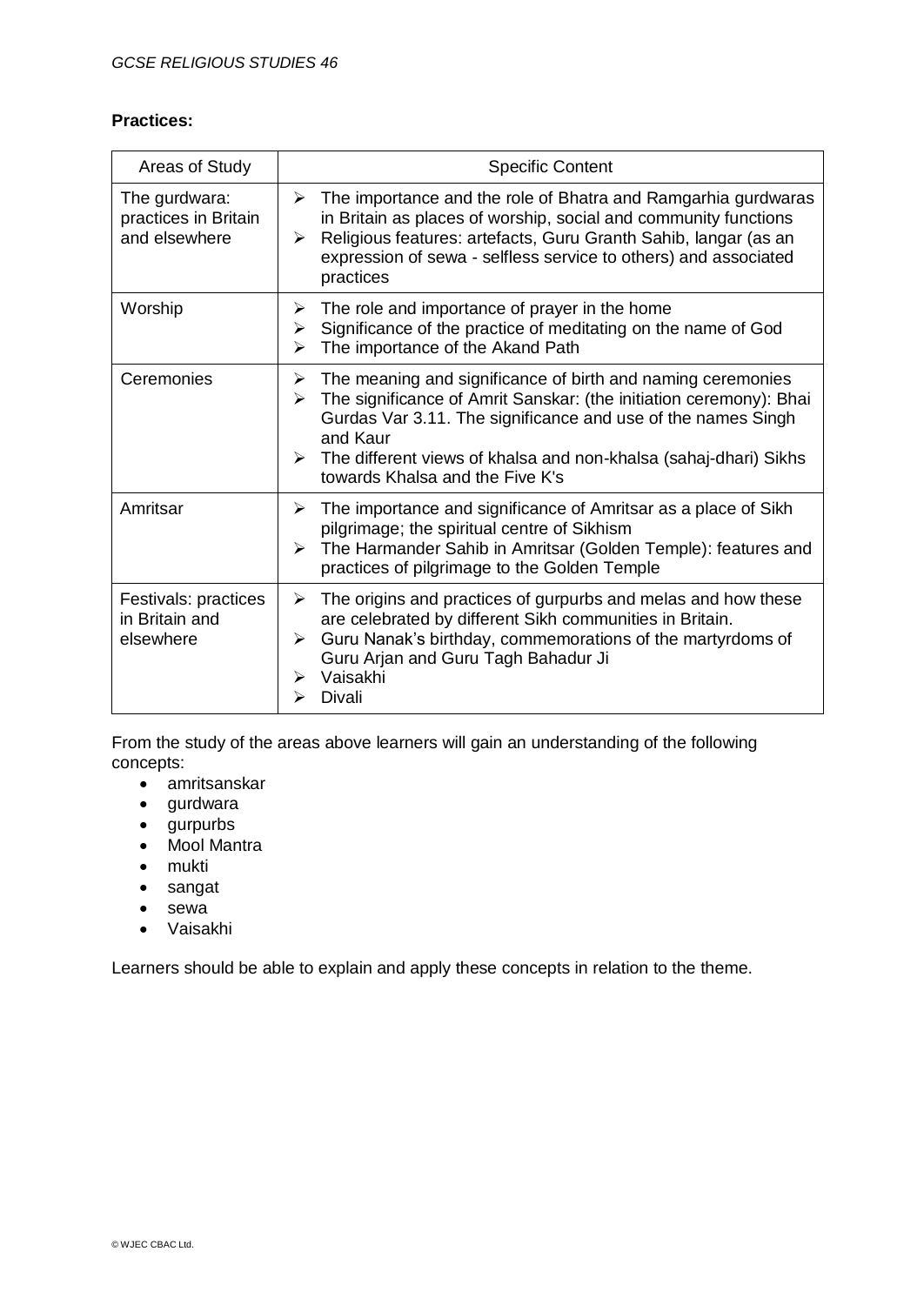## 2.4 Component 1 (Route B)

Foundational Catholic Theology

**Written examination: 1½ hours 37.5% of qualification 90 marks (plus 6 for spelling, punctuation and grammar)**

For this component learners will study two themes:

Theme 1: Origins and Meaning Theme 2: Good and Evil

Learners will be expected to demonstrate an understanding of the influence of religion on individuals, communities and societies. They will be expected to support their responses using appropriate knowledge and understanding of key sources of wisdom and sacred texts. These texts might include, for example: the Bible; extracts from the documents of Vatican II or other ecumenical councils, extracts from Papal encyclicals and exhortations, extracts from the work of key theologians and thinkers such as St Augustine of Hippo as well as the views of past and current philosophers (including ethical philosophers).

Learners must be aware how varied interpretations of sources and/or teachings may give rise to diversity within traditions or textual studies on religious, philosophical and ethical studies in the modern world. Candidates will be expected to demonstrate an understanding of different perspectives. These may derive from **either** different religions **or** different views/denominations within a particular religion.

Each theme contains eight concepts which learners should be able to explain and apply in relation to the areas studied. These are detailed on the following pages.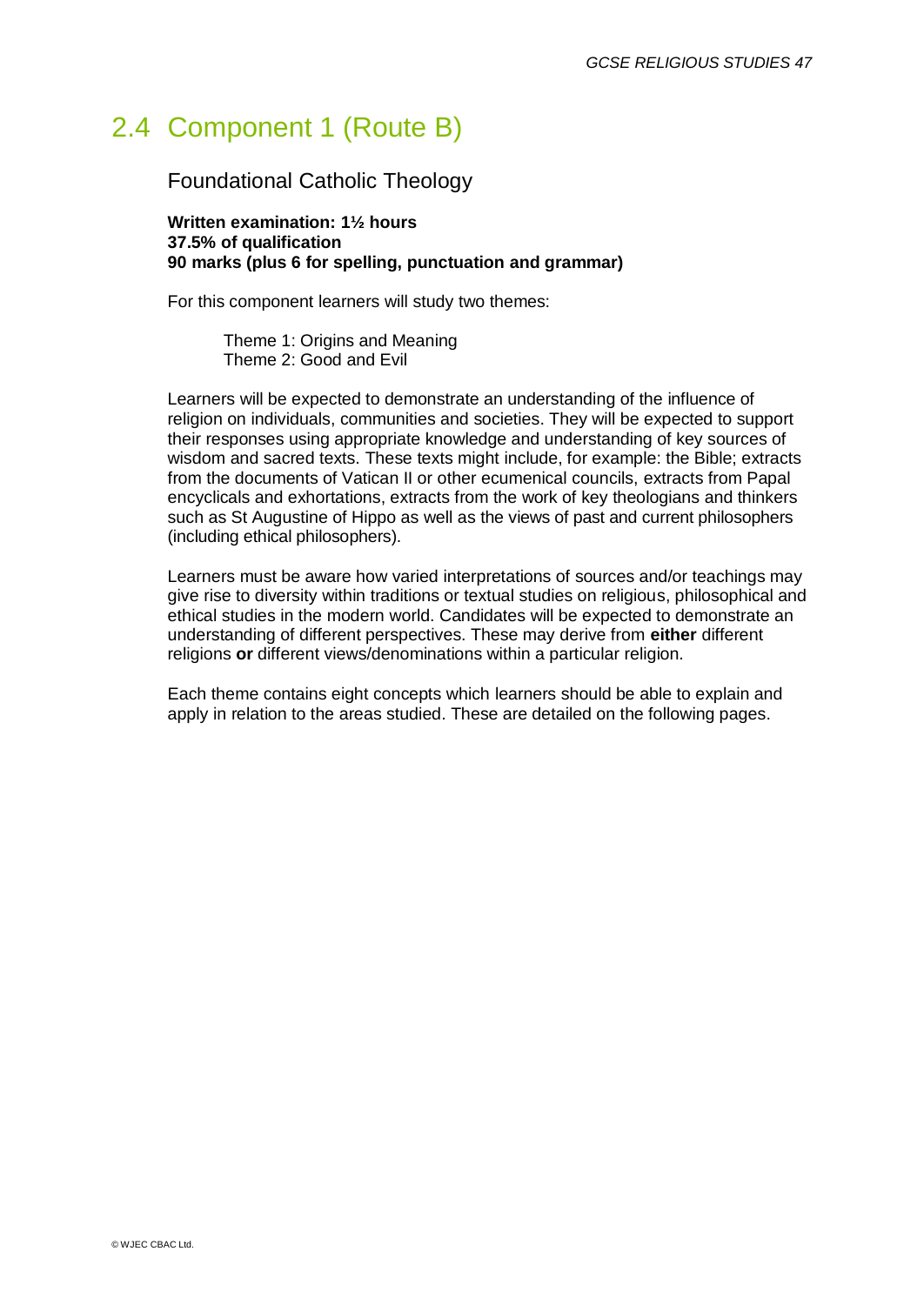#### **Theme 1: Origins and Meaning**

The compulsory nature of this component ensures that learners know and understand the fact that the religious traditions of Great Britain are, in the main, Christian but also diverse and include the following religious and non-religious traditions: Christianity; Buddhism; Hinduism; Islam; Judaism; Sikhism; Humanism and Atheism. This knowledge may be applied throughout the assessment of the specified content

This theme requires learners to consider religious and non-religious beliefs about the origins and value of the universe and human life. Learners are expected to make relevant references to scripture, other sources of authority and contrasting scientific and/or nonreligious world-views such as those held by Atheists and Humanists.

This theme must also be studied, where appropriate, from the perspective of the Jewish religious tradition

| <b>Areas of Study</b>       | <b>Specific Content</b>                                                                                                                                                                                                                                                                                                                                                                                                                                                                                                                                                                                                                                                                                                                                                                                                                                                                                                                                                                                                                                                                                                                                                                                                                                                                                                                                                                                                                                                                                                                                                                                          |  |  |
|-----------------------------|------------------------------------------------------------------------------------------------------------------------------------------------------------------------------------------------------------------------------------------------------------------------------------------------------------------------------------------------------------------------------------------------------------------------------------------------------------------------------------------------------------------------------------------------------------------------------------------------------------------------------------------------------------------------------------------------------------------------------------------------------------------------------------------------------------------------------------------------------------------------------------------------------------------------------------------------------------------------------------------------------------------------------------------------------------------------------------------------------------------------------------------------------------------------------------------------------------------------------------------------------------------------------------------------------------------------------------------------------------------------------------------------------------------------------------------------------------------------------------------------------------------------------------------------------------------------------------------------------------------|--|--|
| Origins and<br>Meaning      | $\triangleright$ Catholic beliefs and teachings about the origin of the universe<br>and the concept of creation ex nihilo as expressed in the writing<br>of St Augustine (specifically Confessions XII, 7)<br>The relationship between Catholic views and other Christian<br>➤<br>views on the origin of the universe and the extent to which these<br>conflict<br>$\blacktriangleright$<br>The relationship between Catholic and non-religious views about<br>the origins of the universe and of human beings (Stephen<br>Hawking's theory of the Big Bang) and the extent to which these<br>conflict<br>Comparison of scientific theory of evolution (Charles Darwin,<br>➤<br>Richard Dawkins), with Catholic beliefs about the purposeful<br>creation of human beings; the extent to which creation and<br>evolution are compatible, with reference to Pope John Paul II's<br>Message To The Pontifical Academy Of Sciences: On Evolution<br>(22 October 1996, paragraphs 3 & 4)<br>Catholic beliefs and teachings about the origin and sanctity of<br>$\triangleright$<br>human life and the concept of <i>imago Dei</i> as expressed in the<br>writings of St Catherine of Siena (specifically The Dialogue of St<br>Catherine of Siena, of Discretion)<br>$\triangleright$ The relationship between Catholic views, other fundamentalist<br>Christian views and non-religious views about the value of<br>human life, including attitudes toward abortion<br>Humanist critiques of Catholic beliefs about sanctity of life issues<br>➤<br>(for example, Peter Singer's views on 'speciesism') and Catholic |  |  |
|                             | responses to these challenges                                                                                                                                                                                                                                                                                                                                                                                                                                                                                                                                                                                                                                                                                                                                                                                                                                                                                                                                                                                                                                                                                                                                                                                                                                                                                                                                                                                                                                                                                                                                                                                    |  |  |
| <b>Beliefs:</b><br>Creation | $\triangleright$ Comparison of the first (Genesis 1:1-2:3) and second (Genesis<br>2:4-24) creation accounts, and their respective representations of<br>God and human beings<br>The significance of the Creation narratives with regards to<br>$\blacktriangleright$<br>Catholic beliefs about the nature of human beings and their<br>relationship with creation<br>A comparison of Catholic and Humanist beliefs on the<br>➤                                                                                                                                                                                                                                                                                                                                                                                                                                                                                                                                                                                                                                                                                                                                                                                                                                                                                                                                                                                                                                                                                                                                                                                   |  |  |
|                             | importance of preserving the planet and the environment                                                                                                                                                                                                                                                                                                                                                                                                                                                                                                                                                                                                                                                                                                                                                                                                                                                                                                                                                                                                                                                                                                                                                                                                                                                                                                                                                                                                                                                                                                                                                          |  |  |

#### **Content**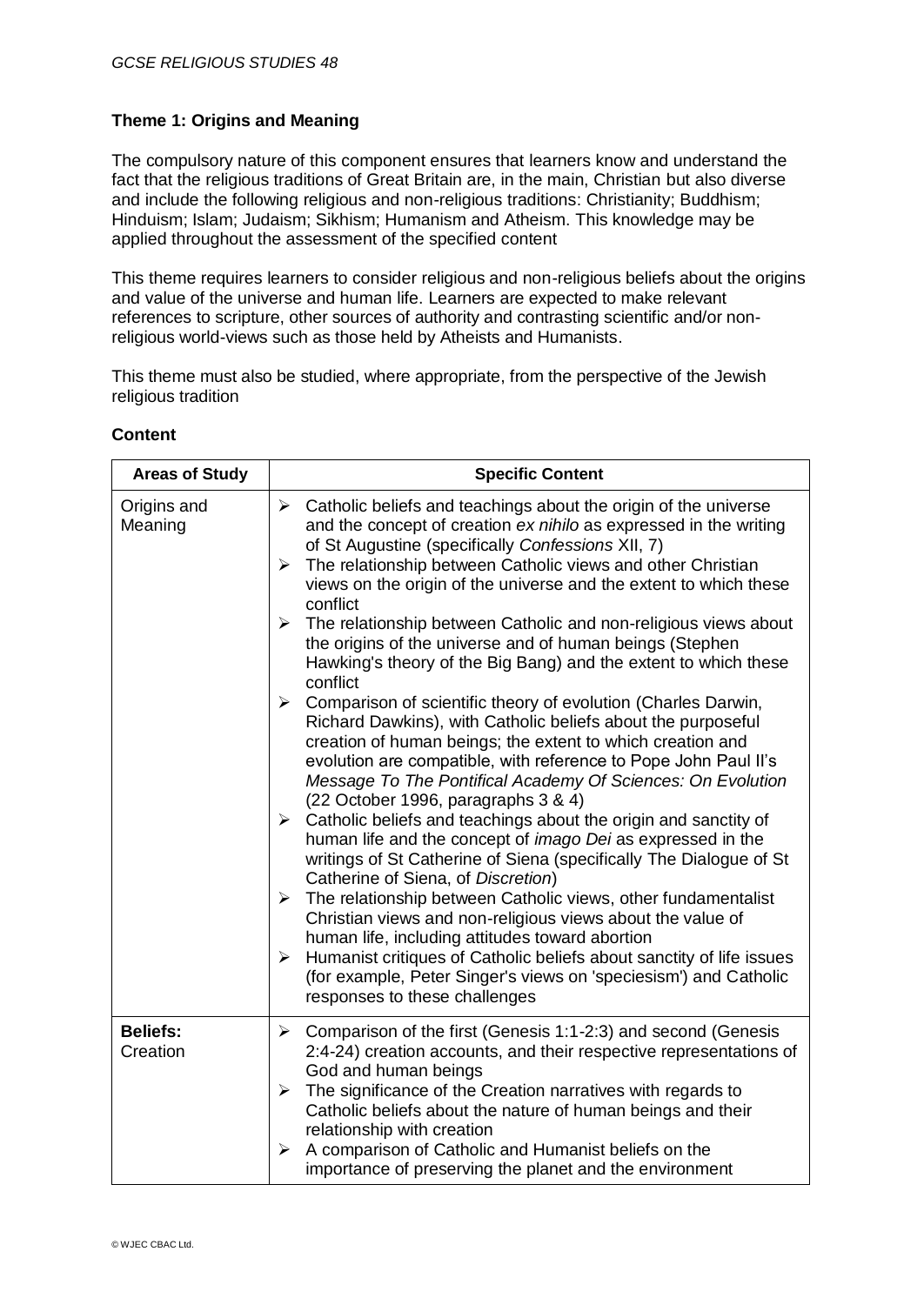| <b>Sources:</b><br>The Bible                                                                                   | The Catholic understanding of the nature of revelation and<br>inspiration, with reference to the structure and origins of scripture<br>and its literary forms<br>Different Christian views on the literary form of Genesis and the<br>significance of this for the interpretation of the accounts                                                                                                                                                                                                                                                                                                                                                                                                                                                                                      |  |
|----------------------------------------------------------------------------------------------------------------|----------------------------------------------------------------------------------------------------------------------------------------------------------------------------------------------------------------------------------------------------------------------------------------------------------------------------------------------------------------------------------------------------------------------------------------------------------------------------------------------------------------------------------------------------------------------------------------------------------------------------------------------------------------------------------------------------------------------------------------------------------------------------------------|--|
| Forms:<br>Painting                                                                                             | The meaning of Michelangelo's Creation of Adam in the Sistine<br>chapel<br>The extent to which Michelangelo's Creation of Adam expresses<br>Catholic beliefs about creation, God and human beings                                                                                                                                                                                                                                                                                                                                                                                                                                                                                                                                                                                      |  |
| Forms:<br>Symbolism                                                                                            | The use of symbolism and imagery in Christian art, with particular<br>reference to the Tree of Life Apse mosaic in San Clemente in<br>Rome and the meanings of the symbols contained within it, for<br>example, the Alpha and Omega, the Chi-Rho, lamb, dove and<br>the four evangelists<br>$\triangleright$ The symbol of cross as the tree of life with reference to the<br>theology of Christ as the New Adam and how this is expressed in<br>the San Clemente mosaic                                                                                                                                                                                                                                                                                                               |  |
| <b>Practices:</b><br>Loving and<br>Serving in<br>Catholic<br>communities in<br><b>Britain and</b><br>elsewhere | The influence of the concept of <i>imago Dei</i> on Catholic Social<br>➤<br>Teaching about justice, peace and reconciliation, with reference<br>to Gaudium et Spes 29 & 78<br>The importance of the role of the Catholic Church in inter-faith<br>➤<br>dialogue to promote understanding, respect, tolerance and<br>harmony between the different religious and non-religious<br>traditions in Great Britain, including: Christianity; Buddhism;<br>Hinduism; Islam; Judaism; Sikhism; Humanism and Atheism<br>The extent to which the work of one Catholic charity, such as<br>$\blacktriangleright$<br>CAFOD and one local charity, such as SVP, reflect Catholic<br>beliefs about the dignity of human beings, the importance of<br>loving one's neighbour, and respecting creation |  |

From the study of the areas above, learners will gain an understanding of the following concepts:

- creation *ex nihilo*
- **•** evolution
- *imago Dei*
- inspiration
- omnipotence
- revelation
- stewardship
- transcendence

Learners should be able to explain and apply these concepts in relation to the theme from the perspective of Catholic Christianity and, where appropriate, Judaism. Non-religious perspectives are also required for this theme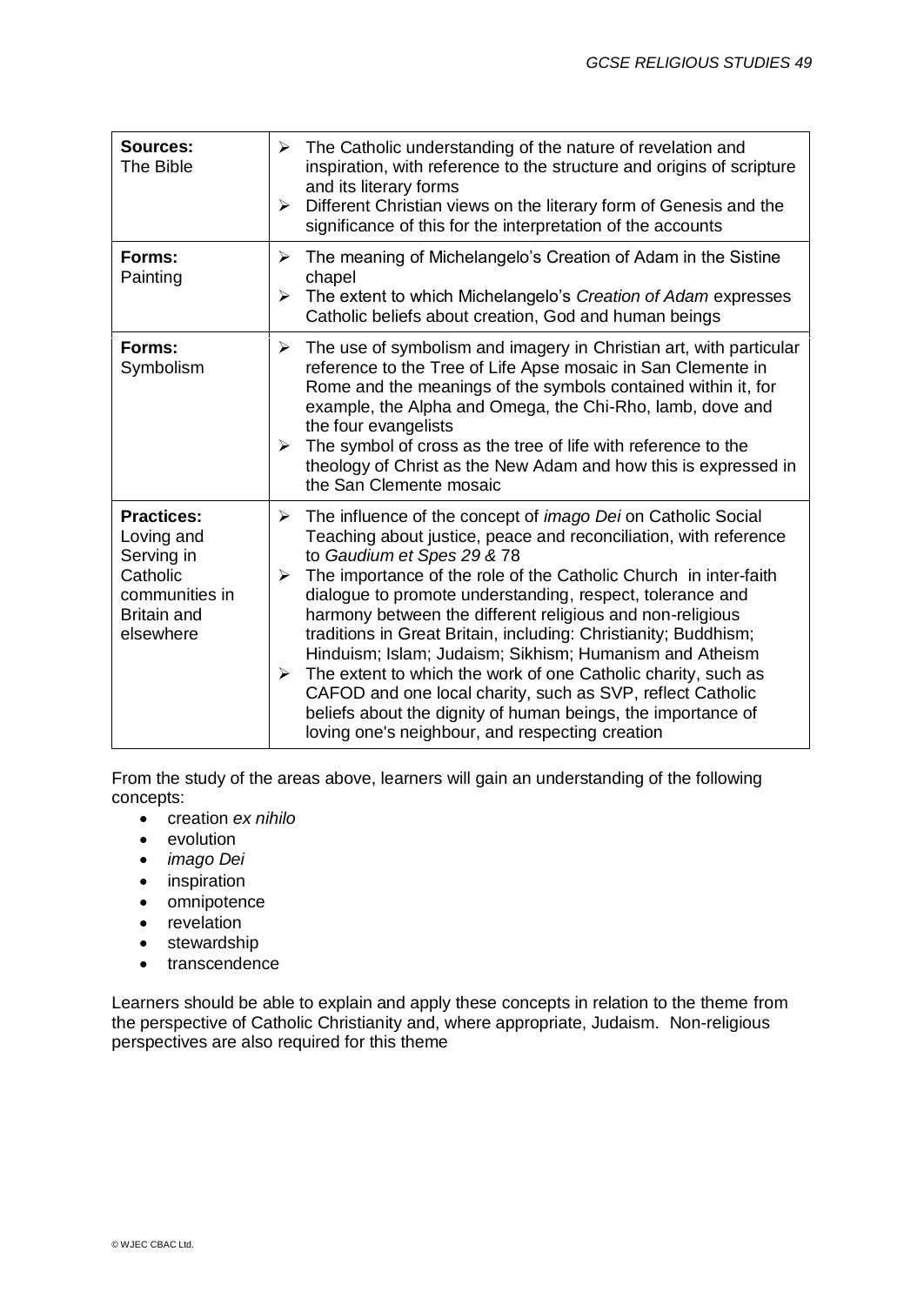#### **Theme 2: Good and Evil**

This theme requires learners to consider philosophical questions concerning the origins and nature of good and evil and different religious answers to the problem of evil and suffering. Learners are expected to make relevant references to scripture and other sources of authority. This theme must also be studied, where appropriate, from the perspective of the Jewish religious tradition.

#### **Content**

| <b>Areas of Study</b>                                                                                                     | <b>Specific Content</b>                                                                                                                                                                                                                                                                                                                                                                                                                                                                                                                                                                                                                                                                                                                                     |  |  |  |
|---------------------------------------------------------------------------------------------------------------------------|-------------------------------------------------------------------------------------------------------------------------------------------------------------------------------------------------------------------------------------------------------------------------------------------------------------------------------------------------------------------------------------------------------------------------------------------------------------------------------------------------------------------------------------------------------------------------------------------------------------------------------------------------------------------------------------------------------------------------------------------------------------|--|--|--|
| Good, Evil and<br>Suffering                                                                                               | Catholic perspectives on the origin of evil: Original Sin and<br>➤<br>evil as a "privation", with reference to St Augustine, The<br>Enchiridion (3.11)<br>Alternative Christian and non-Christian views on the nature and<br>➤<br>origin of evil and the difference between moral and natural evil.<br>Catholic beliefs about the relationship between God's<br>➤<br>goodness and the goodness of the created world<br>Philosophical and non-religious challenges posed by belief in<br>$\blacktriangleright$<br>God's goodness, free will and the existence of evil and suffering<br>$\triangleright$ The meaning of suffering and Catholic ambivalence towards<br>it, with reference to the significance of Christ's suffering and<br>death and Isaiah 53 |  |  |  |
| <b>Beliefs:</b><br>Trinity                                                                                                | The nature of the Trinity as expressed in the Nicene creed – One<br>➤<br>God in three persons: Father, Son and Spirit<br>The biblical support for the doctrine and its historical<br>$\blacktriangleright$<br>development, with reference to the metaphorical explanation of<br>the doctrine as a trinity of love, lover and beloved in St Augustine<br>De Trinitate8.10                                                                                                                                                                                                                                                                                                                                                                                    |  |  |  |
| <b>Beliefs:</b><br>Incarnation                                                                                            | The meaning and significance of the belief in Jesus as Incarnate<br>➤<br>Son, divine Word, fully God and fully human; its scriptural origins<br>with reference to John 1:1-18 and the kenosis hymn (Phil 2:5-11)<br>The importance of the doctrine in framing Catholic responses to<br>➤<br>the Problem of Evil, with reference to Pope John Paul II, Salvifici<br>Doloris13 & 23                                                                                                                                                                                                                                                                                                                                                                           |  |  |  |
| Sources:<br>Jesus and moral<br>authority                                                                                  | The example and teaching of Jesus as the authoritative source<br>➤<br>for moral teaching, with reference to Jesus as the fulfilment of the<br>law in Matthew 5-7<br>The existence of the Natural Law and conscience as evidence of<br>➤<br>God's goodness and the role of suffering in the development of<br>the virtues                                                                                                                                                                                                                                                                                                                                                                                                                                    |  |  |  |
| Forms:<br>Sculpture and<br>Statuary                                                                                       | The meaning and significance of sculpture and statues to<br>➤<br>Catholic tradition and worship<br>The importance of sculpture and statuary as an expression of<br>➤<br>Catholic beliefs about God's goodness and the meaning of<br>human suffering, with reference to Michelangelo's Pieta                                                                                                                                                                                                                                                                                                                                                                                                                                                                 |  |  |  |
| <b>Practices:</b><br>Popular devotion<br>as practised in<br>Catholic<br>communities in<br><b>Britain and</b><br>elsewhere | The meaning and significance of pilgrimage for Catholics as a<br>➤<br>response to human suffering, with particular reference to Lourdes<br>Popular piety, such as the Rosary as a reflection on the meaning<br>➤<br>and significance of the Incarnation with particular reference to the<br><b>Sorrowful Mysteries</b>                                                                                                                                                                                                                                                                                                                                                                                                                                      |  |  |  |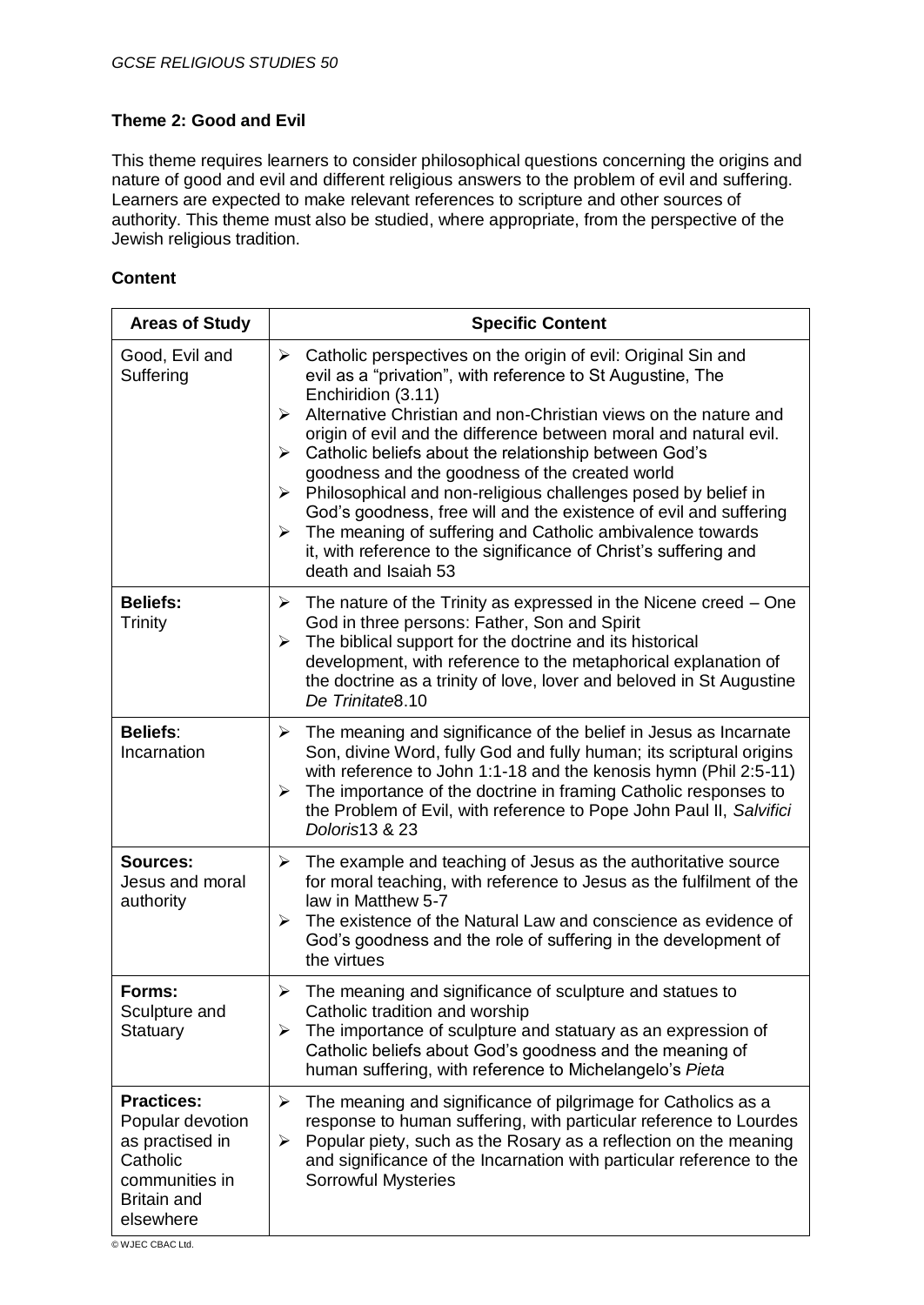From the study of the areas above, learners will gain an understanding of the following concepts:

- conscience
- evil
- free-will
- goodness
- incarnation
- Natural Law
- privation
- suffering

Learners should be able to explain and apply these concepts in relation to the theme from the perspective of Catholic Christianity and, where appropriate, Judaism.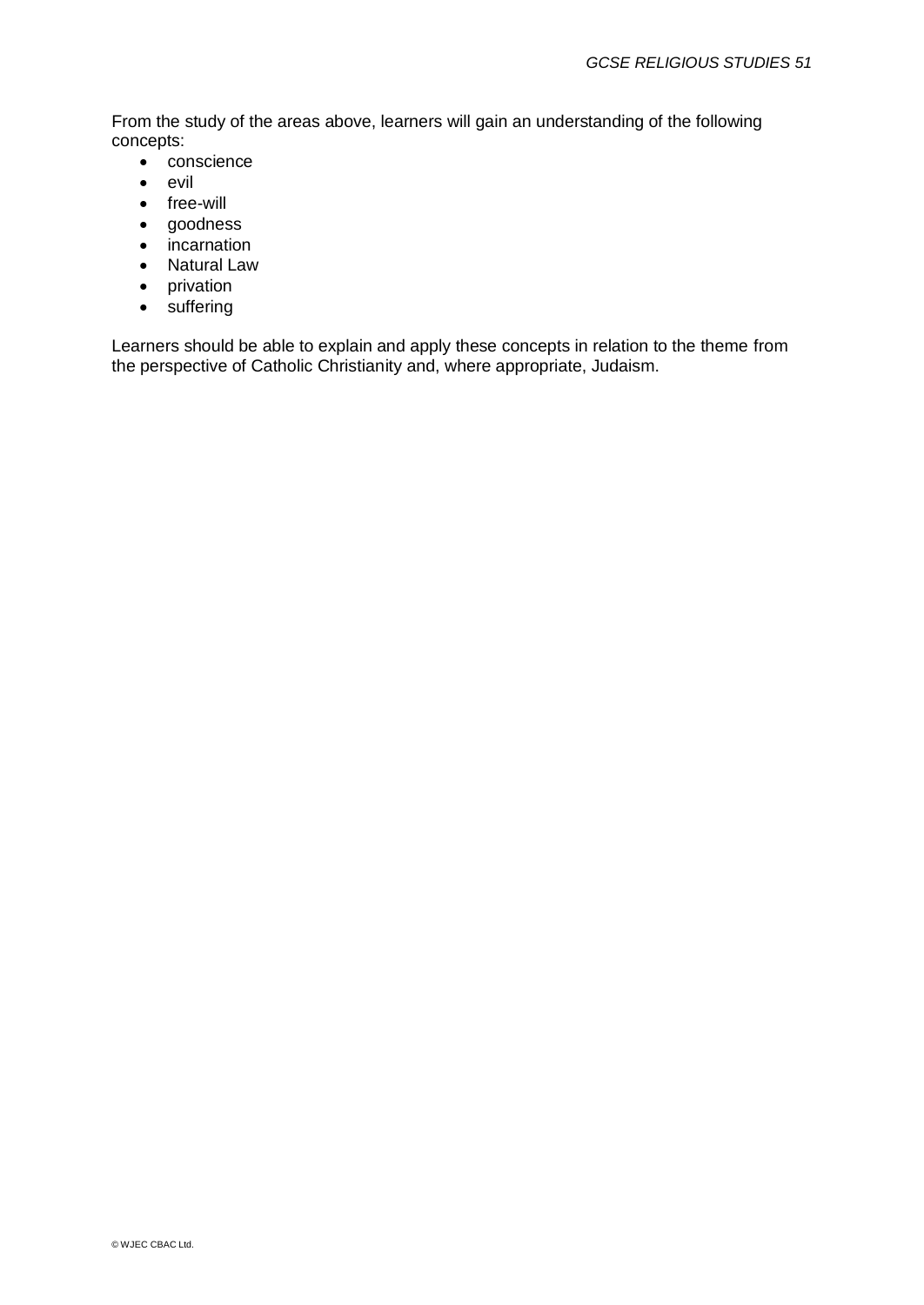## 2.5 Component 2 (Route B)

### Applied Catholic Theology

**Written examination: 1½ hours 37.5% of qualification 90 marks (plus 6 for spelling, punctuation and grammar)**

For this component learners will study two themes:

Theme 3: Life and Death Theme 4: Sin and Forgiveness

Learners will be expected to demonstrate an understanding of the influence of religion on individuals, communities and societies. They will be expected to support their responses using appropriate knowledge and understanding of key sources of wisdom and sacred texts. These texts might include, for example: the Bible; extracts from the documents of Vatican II or other ecumenical councils, extracts from Papal encyclicals and exhortations, extracts from the work of key theologians and thinkers such as St Augustine of Hippo as well as the views of past and current philosophers (including ethical philosophers).

Learners must be aware how varied interpretations of sources and/or teachings may give rise to diversity within traditions or textual studies on religious, philosophical and ethical studies in the modern world. Candidates will be expected to demonstrate an understanding of different perspectives. These may derive from **either** different religions **or** different views/denominations within a particular religion.

Each theme contains eight concepts which learners should be able to explain and apply in relation to the areas studied. These are detailed on the following pages.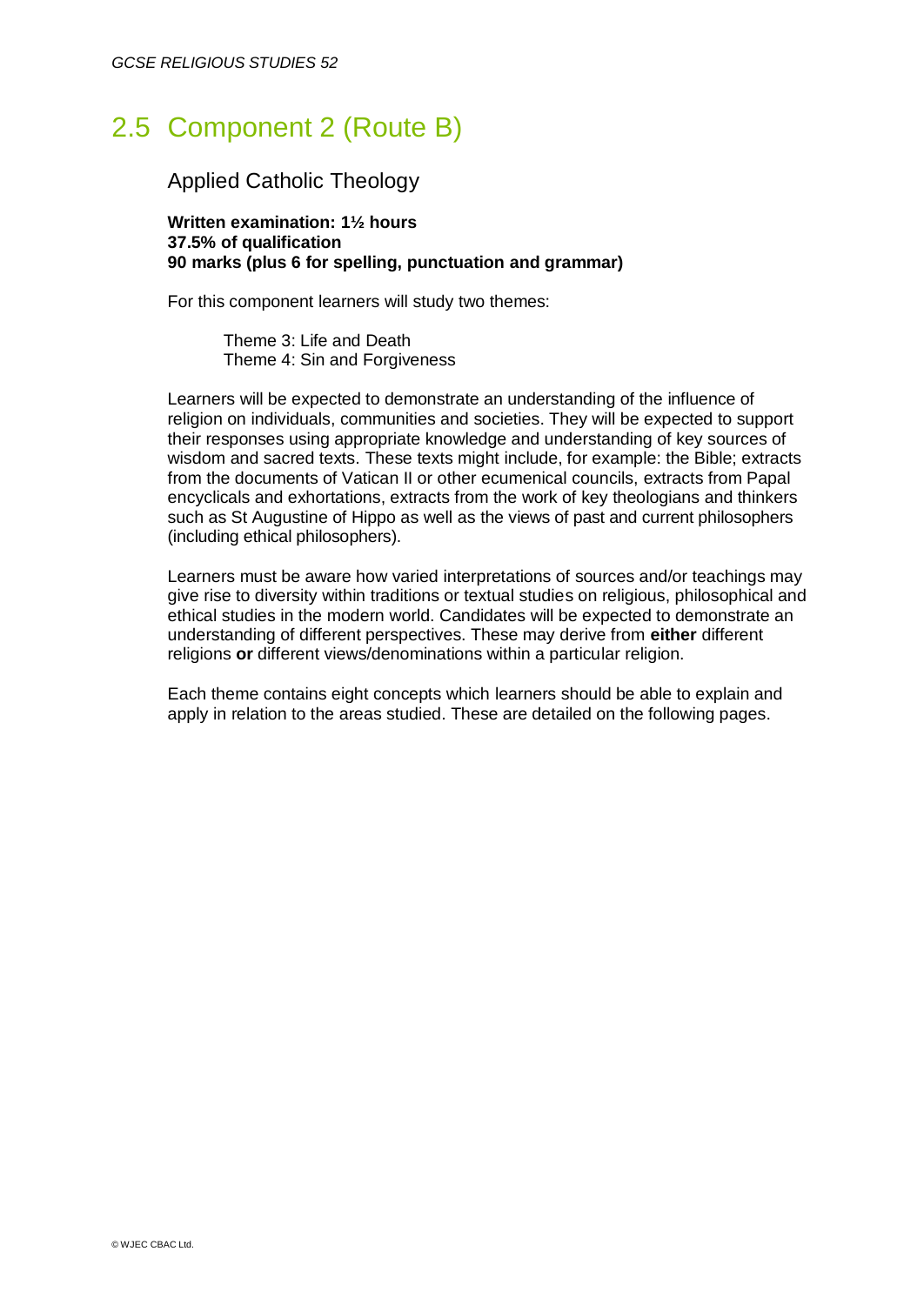#### **Theme 3: Life and Death**

The compulsory nature of this component ensures that learners know and understand the fact that the religious traditions of Great Britain are, in the main, Christian but also diverse and include the following religious and non-religious traditions: Christianity; Buddhism; Hinduism; Islam; Judaism; Sikhism; Humanism and Atheism. This knowledge may be applied throughout the assessment of the specified content

This theme requires learners to consider religious beliefs about the nature of life and death. Learners are expected to make relevant references to scripture and other sources of authority.

| <b>Areas of Study</b>                                                                               | <b>Specific Content</b>                                                                                                                                                                                                                                                                                                                                                                                 |  |  |
|-----------------------------------------------------------------------------------------------------|---------------------------------------------------------------------------------------------------------------------------------------------------------------------------------------------------------------------------------------------------------------------------------------------------------------------------------------------------------------------------------------------------------|--|--|
| Death and the<br>afterlife                                                                          | $\blacktriangleright$<br>Catholic teaching on the meaning of death, the importance of<br>dying well and the importance of palliative care with reference to<br>Catholic teaching on assisted suicide and euthanasia.<br>Contrasting views on quality and sanctity of life and the right to<br>$\blacktriangleright$<br>die<br>Catholic beliefs about life after death, with reference to 1 Cor. 15<br>➤ |  |  |
|                                                                                                     | $\triangleright$ Catholic belief in resurrection of the body in contrast to popular<br>beliefs about survival of the soul<br>Contrasting views about death as the end of personal existence<br>➤                                                                                                                                                                                                        |  |  |
| <b>Beliefs:</b><br>Eschatology                                                                      | Catholic teaching on heaven and hell with reference to the<br>$\blacktriangleright$<br>parables of judgement (Matthew 18:21-35, Luke 16:19-31)<br>Catholic teaching on purgatory with reference to 1 Cor. 3:11-15<br>➤                                                                                                                                                                                  |  |  |
| <b>Sources:</b><br>The Magisterium                                                                  | $\blacktriangleright$<br>The nature of the Catholic Magisterium and its exercise in both<br>its ordinary and extraordinary forms by both popes (pontifical)<br>and councils (conciliar) with reference to Evangelium Vitae (65)<br>The nature and importance of the Second Vatican Council, its<br>➤<br>history and four key documents.                                                                 |  |  |
| Forms:<br>Artefacts                                                                                 | How Christian beliefs about eternal life influenced the<br>➤<br>iconography in Christian sarcophagi, with particular reference to<br>the Sarcophagus with Scenes of the Passion in the Museo Pio<br>Christiano, Vatican, Rome<br>How Christian beliefs in the resurrection are expressed by the<br>➤<br>paschal candle as it is used in the Easter Vigil and during<br><b>Catholic Baptism</b>          |  |  |
| Forms:<br>Music and the<br>funeral rite                                                             | The significance of different forms of music used in worship and<br>$\blacktriangleright$<br>how music expresses Catholic beliefs about eternal life, with<br>reference to Faure's Requiem<br>The symbols, prayers and texts of the Catholic funeral rite in<br>$\blacktriangleright$<br>Britain and how these express Catholic beliefs about eternal life                                              |  |  |
| <b>Practices:</b><br>Prayer within<br>Catholic<br>communities in<br><b>Britain and</b><br>elsewhere | $\blacktriangleright$<br>The significance of prayer as "the raising of the mind and heart<br>to God", both in formulaic and extempore prayers, with particular<br>reference to the Lord's Prayer<br>The meaning and significance of the Catholic practice of praying<br>$\blacktriangleright$<br>for and offering Masses for the dead                                                                   |  |  |

#### **Content**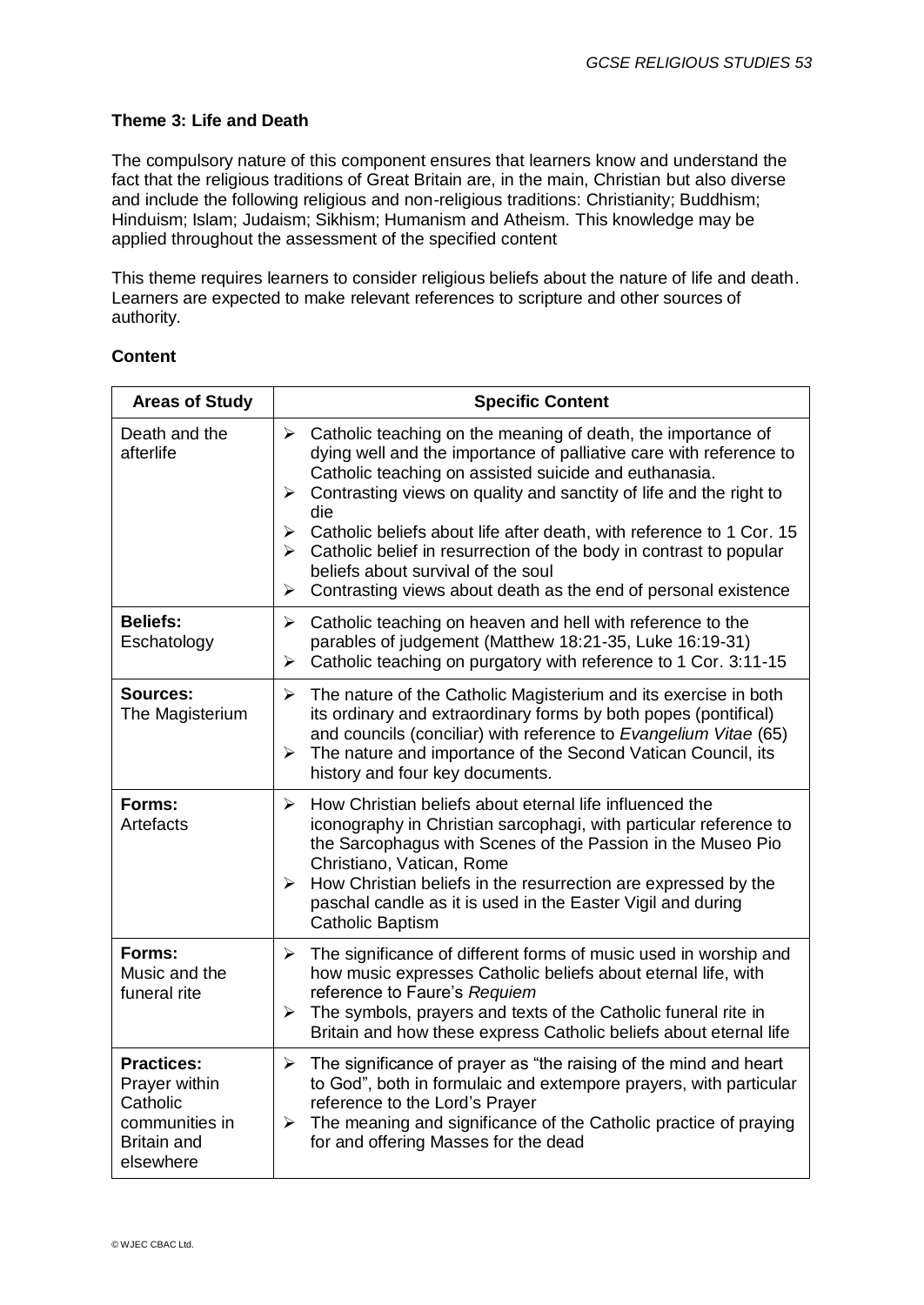From the study of the areas above, learners will gain an understanding of the following concepts:

- $\bullet$  death
- eternal life
- heaven
- hell
- judgement
- Magisterium
- resurrection
- soul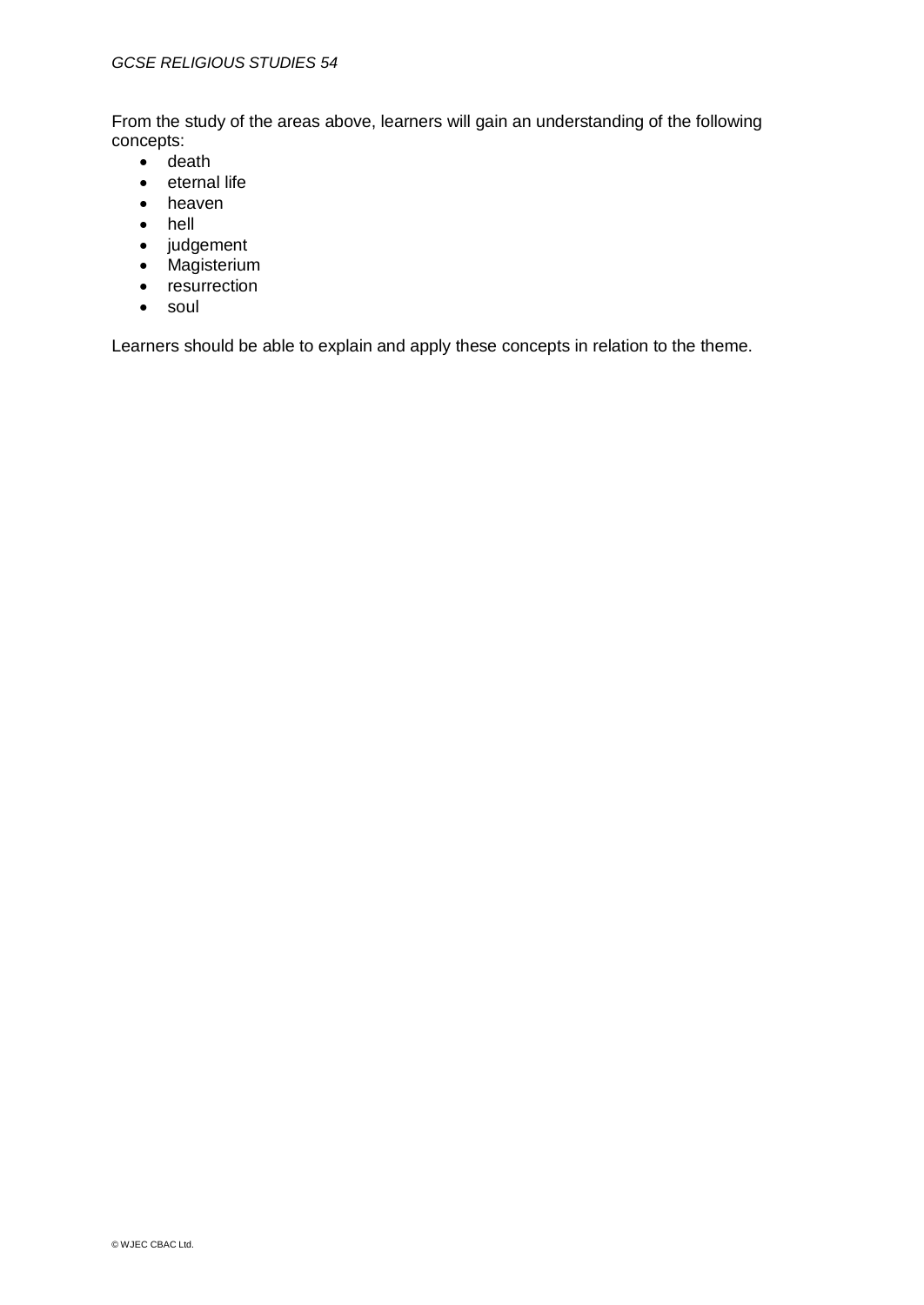#### **Theme 4: Sin and Forgiveness**

This theme requires learners to consider philosophical questions concerning the nature of criminality and the rationale for punishment. Through a study of teachings and beliefs, questions relating to the justifiability of capital punishment will be explored. Learners are expected to make relevant references to scripture and other sources of authority.

#### **Content**

| <b>Areas of Study</b>         | <b>Specific Content</b>                                                                                                                                                                                                                                                                                                                                                                                                                                                                                                                                                                                                                                                                                                                                                                                                                                                                                                                         |  |  |
|-------------------------------|-------------------------------------------------------------------------------------------------------------------------------------------------------------------------------------------------------------------------------------------------------------------------------------------------------------------------------------------------------------------------------------------------------------------------------------------------------------------------------------------------------------------------------------------------------------------------------------------------------------------------------------------------------------------------------------------------------------------------------------------------------------------------------------------------------------------------------------------------------------------------------------------------------------------------------------------------|--|--|
| Crime and<br>Punishment       | ➤<br>The difference between crime and sin their relationship to<br>morality, with reference to absolutist and relativistic<br>approaches to the morality of actions<br>The different rationales given for criminal penalties:<br>➤<br>retribution, deterrence, rehabilitation and a critical<br>evaluation of the justifiability of each<br>Christian teachings about forgiveness, including<br>➤<br>interpretations of teachings: Matthew 18:21-22, Matthew 6:<br>14-15, with reference to the tension between forgiveness<br>and punishment<br>$\triangleright$ The development of Catholic teaching on capital<br>punishment with reference to St Augustine, Letter 134(4) &<br>153 (3) to Macedonius and Pope John Paul II, Evangelium<br>Vitae 56<br>Arguments for and against Capital punishment within<br>$\blacktriangleright$<br>Christianity, with reference to Genesis 9:6, Exodus 21:24<br>and Matthew 5:38 and non-religious views |  |  |
| <b>Beliefs:</b><br>Redemption | The meaning and significance of the term "salvation" for<br>➤<br>Catholics and the role of grace and human freedom in<br>redemption. How do Catholics believe the life, death,<br>resurrection and ascension of Jesus saves them?<br>The compatibility of a belief in Hell and a belief in the<br>➤<br>unconditional love of God and the universal nature of<br>God's mercy                                                                                                                                                                                                                                                                                                                                                                                                                                                                                                                                                                     |  |  |
| <b>Sources:</b><br>Church     | The nature of the Church as one, holy, catholic and apostolic<br>➤<br>and Mary as a model of the Church<br>The meanings and significance of different understandings of<br>≻<br>the Church as the 'Body of Christ' and 'the people of God' and<br>the meaning of the claim "outside the Church there is no<br>salvation" with reference to the Catechism of the Catholic<br>Church 846-848                                                                                                                                                                                                                                                                                                                                                                                                                                                                                                                                                      |  |  |
| Forms:<br><b>Buildings</b>    | How the sacred objects within a Church represent Catholic<br>➤<br>beliefs about salvation with particular reference to the altar and<br>the font.<br>How the orientation of Catholic churches and their architectural<br>≻<br>features facilitate Catholic worship and reflection on the mystery<br>of salvation                                                                                                                                                                                                                                                                                                                                                                                                                                                                                                                                                                                                                                |  |  |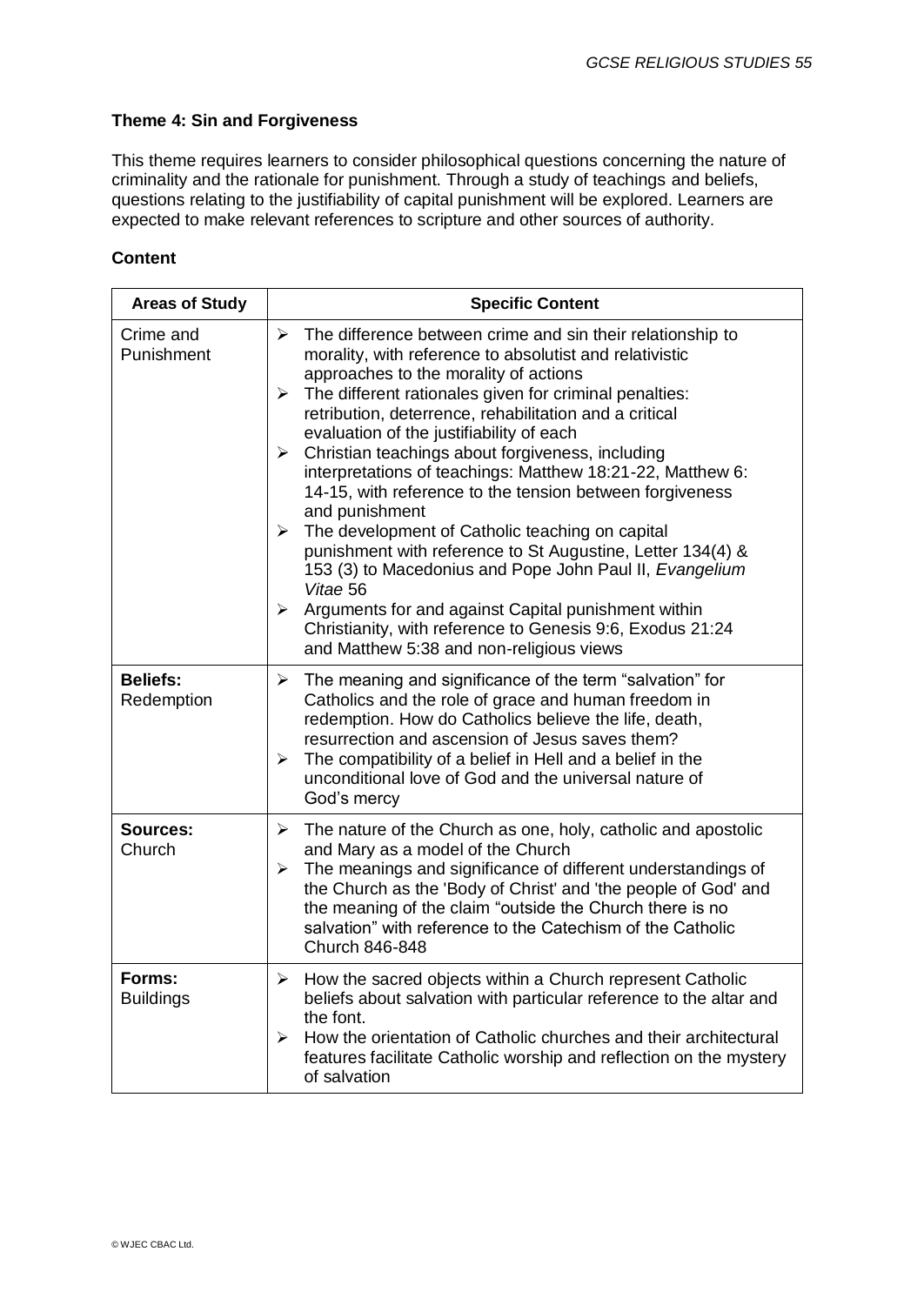| <b>Practices:</b><br>Sacraments                                                          | $\triangleright$ The Catholic belief in the sacramental nature of the whole of<br>reality and its connection to the seven sacraments: their names,<br>meanings and effects; the meaning and significance of<br>sacraments for a Catholic understanding of salvation<br>$\triangleright$ The meaning and significance of the Eucharist as "the source"<br>and summit" of Christian life and the role it plays in Catholic<br>understanding of salvation                                                                                                                                                                                                                                                                                                                                                                                                                                                                                                                                                                             |  |
|------------------------------------------------------------------------------------------|------------------------------------------------------------------------------------------------------------------------------------------------------------------------------------------------------------------------------------------------------------------------------------------------------------------------------------------------------------------------------------------------------------------------------------------------------------------------------------------------------------------------------------------------------------------------------------------------------------------------------------------------------------------------------------------------------------------------------------------------------------------------------------------------------------------------------------------------------------------------------------------------------------------------------------------------------------------------------------------------------------------------------------|--|
| <b>Practices:</b><br>Mission and<br>Evangelisation in<br><b>Britain and</b><br>elsewhere | Catholic teaching on the imperative to evangelise and the forms<br>➤<br>this should take, with reference to Pope Francis' Evangelii<br>Gaudium 15, 48-49, 197-198, 264-265<br>$\triangleright$ How Catholic beliefs about the relationship between faith and<br>salvation influence attitudes to mission and evangelisation<br>locally, nationally and globally<br>$\triangleright$ Evangelising in Britain; benefits and challenges. Results of the<br>2011 census compared to the 2001 census, show an increase<br>in diverse religious and non-religious beliefs and practices<br>(including those of Christianity; Buddhism; Hinduism; Islam;<br>Judaism; Sikhism; Humanism and Atheism), whilst also<br>showing that over half of those who responded considered<br>themselves Christian<br>$\triangleright$ U.K. laws, festivals and traditions are rooted in the Christian<br>tradition. However, festivals, beliefs and cultures of other<br>religious and non-religious traditions are also recognised and<br>celebrated. |  |

From the study of the areas above learners will gain an understanding of the following concepts:

- absolutism
- **•** Eucharist
- evangelisation
- forgiveness
- punishment
- relativism
- salvation
- $\bullet$  sin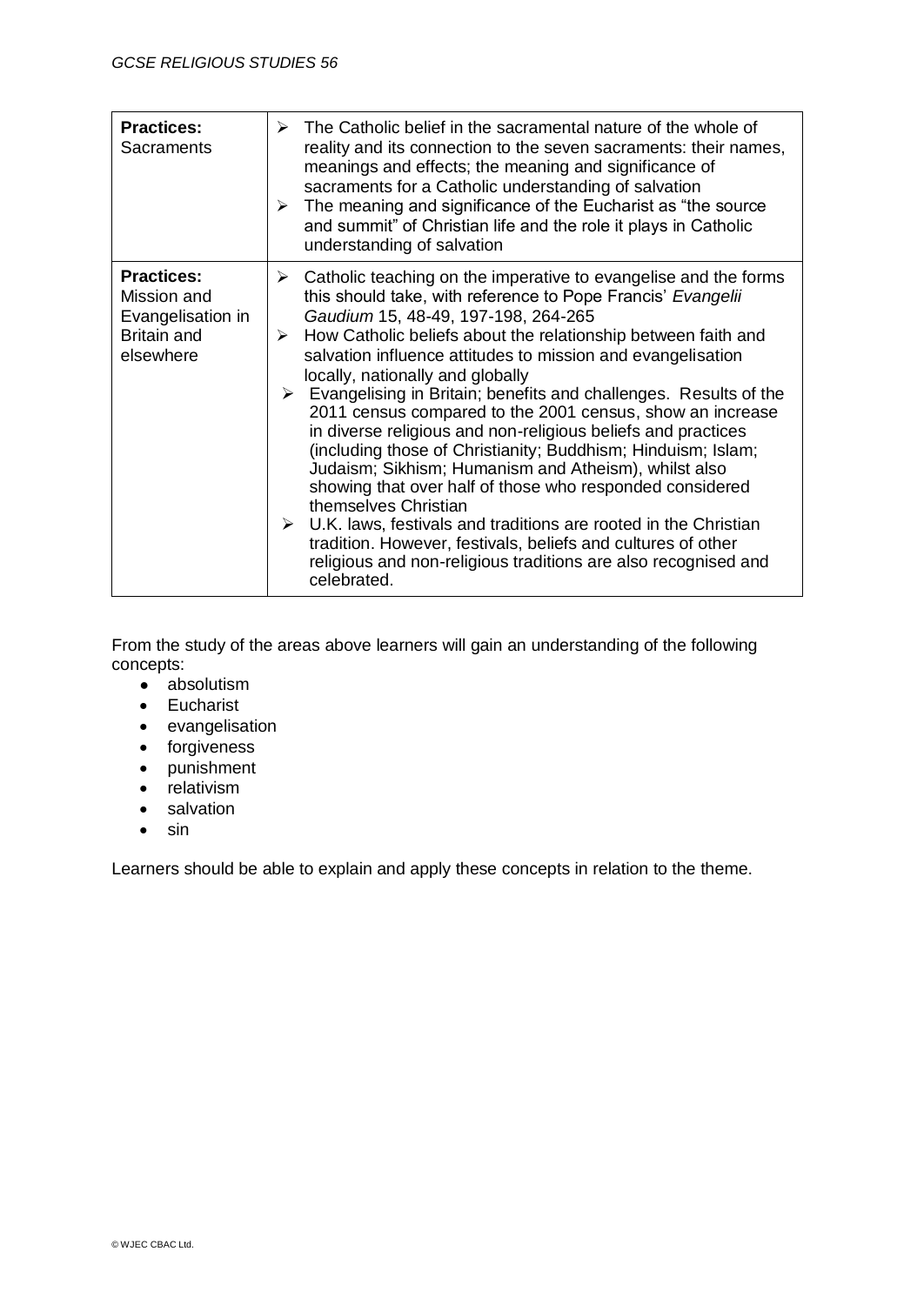# 2.6 Component 3 (Route B)

#### Study of a World Faith: Judaism **Written examination: 1 hour 25% of qualification 60 marks**

Learners should be aware that Judaism is one of a diverse range of religious and nonreligious traditions and beliefs in Great Britain today that includes Christianity; Buddhism; Hinduism; Islam; Sikhism; Humanism and Atheism, but that the main religious tradition in Great Britain is Christian. This knowledge may be applied throughout the assessment of the specified content

Learners must know, understand and express common and divergent views and the basis for beliefs, teachings and practices. References to relevant sources of wisdom and authority are expected, including scripture and/or sacred texts.

| <b>Areas of Study</b> | <b>Specific Content</b>                                                                                                                                                                                                                                                                                                                                                       |  |  |
|-----------------------|-------------------------------------------------------------------------------------------------------------------------------------------------------------------------------------------------------------------------------------------------------------------------------------------------------------------------------------------------------------------------------|--|--|
| The nature of God     | Issues of God as: One, Creator: Genesis 1 3-5; 1 26-28, The<br>➤<br>Shema<br>Law-Giver and Judge: Exodus 20:1-15<br>➤<br>The nature and significance of shekhinah (the divine<br>➤<br>presence)                                                                                                                                                                               |  |  |
| Messiah<br>(Mashiach) | Different views within Orthodox and Reform Judaism about the<br>➤<br>nature and role of the Mashiach (Messiah); special person who<br>brings an age of peace, ourselves, his arrival as signaling the<br>end of the world, praying for his coming, concerned more with<br>living life according to the mitzvot                                                                |  |  |
| Covenant              | The meaning and significance of the Abrahamic Covenant:<br>➤<br>Genesis 12:1-3, 17:6-8, 17:11-14 including the importance of<br>the 'Promised Land'<br>The meaning and significance of the Covenant with Moses at<br>Sinai: Exodus 3:11-15 including the continuing importance of<br>the idea of a 'Promised Land'<br>Importance of the Ten Commandments: Exodus 20:2-14<br>➤ |  |  |
| Life on earth         | Beliefs and teachings about the nature and importance of<br>➤<br>Pikuach Nefesh(sanctity of life): Genesis 1:26-27, Talmud B<br>Yoma 84b, Psalm 139: 13-15, Jeremiah 1:5<br>The relationship between free will and the 613mitzvot (duties)<br>➤<br>between humans and with God                                                                                                |  |  |
| The afterlife         | Orthodox and Reform beliefs and teachings about life after<br>➤<br>death, judgement and resurrection; spiritual and/or bodily<br>resurrection, immortality of the soul and the belief that we must<br>focus on this life in preparation for whatever happens in the next                                                                                                      |  |  |

#### **Beliefs and teachings**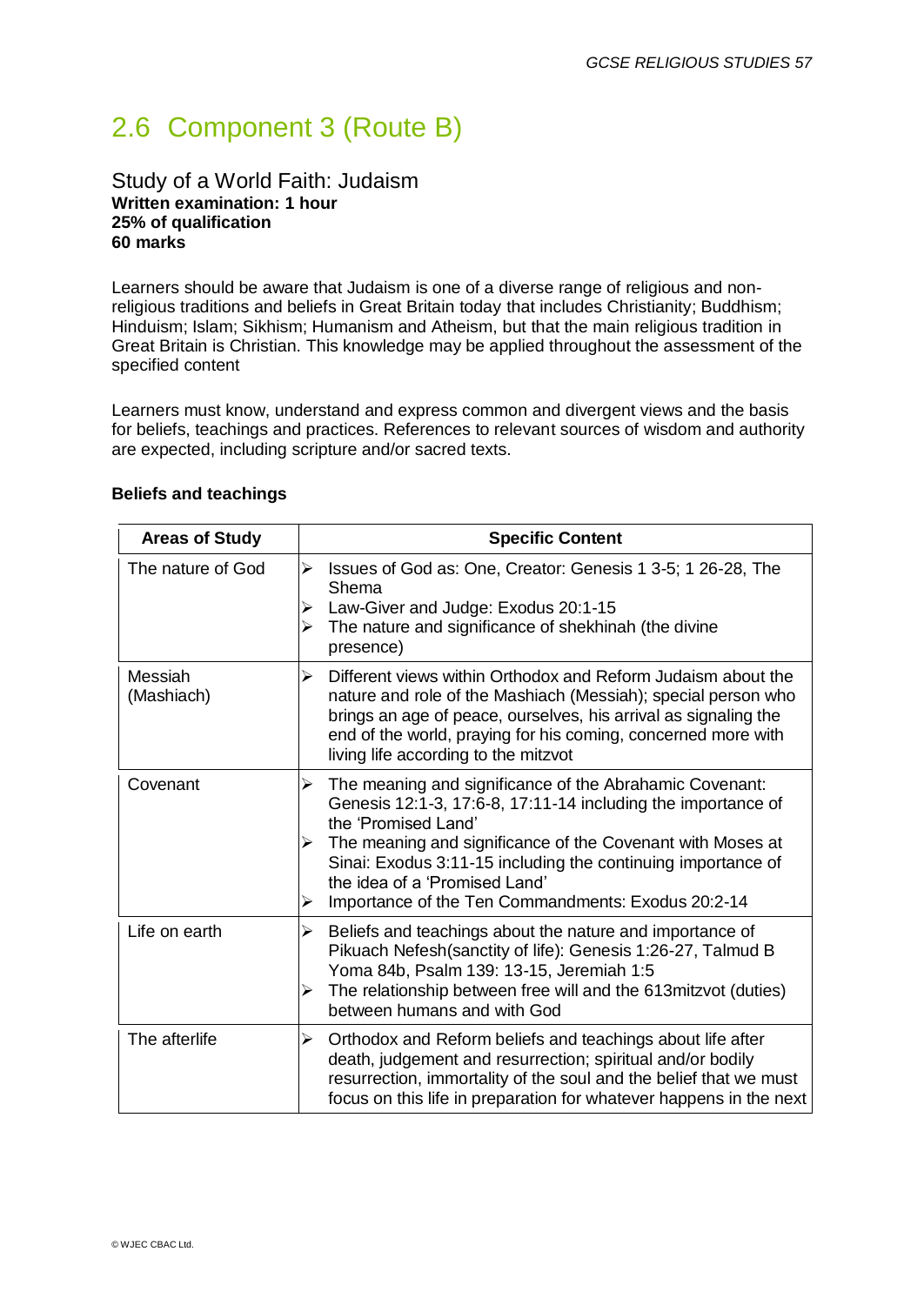#### **Practices**

| <b>Areas of Study</b>                               | <b>Specific Content</b>                                                                                                                                                                                                                                                                                                                                                                                                                           |  |  |
|-----------------------------------------------------|---------------------------------------------------------------------------------------------------------------------------------------------------------------------------------------------------------------------------------------------------------------------------------------------------------------------------------------------------------------------------------------------------------------------------------------------------|--|--|
| Worship: practices<br>in Britain and<br>elsewhere   | $\triangleright$ The nature and importance of Orthodox and Reform synagogue<br>services; Shabbat service, the significance of prayer including<br>the standing prayer (Amidah)<br>Worship in the home; siddur, recitation of Shema and Modeh Ani,<br>➤<br>display of mezuzah. The importance of preparing for and<br>celebrating Shabbat: Exodus 20:8-10<br>Items worn for worship; tallith, tefillin and kippah<br>≻                             |  |  |
| The Synagogue                                       | Features of synagogues in Britain: significance of bimah, aron<br>➤<br>hakodesh, Torah scrolls, ner tamid, seating, minyan; Exodus<br>$20:4-5$<br>$\triangleright$ Worship, social and community functions of synagogues serving<br>Jewish communities in Britain.                                                                                                                                                                                |  |  |
| <b>Rituals</b>                                      | $\triangleright$ The role and importance of Brit Milah: Covenant, identity,<br>features of the ceremony<br>Bar Mitzvah: Law and personal responsibility, features of the<br>➤<br>ceremony<br>Orthodox and Reform views regarding Bat Mitzvah and Bat<br>≻<br>Chayil and features of the ceremonies<br>Marriage: Genesis 2: 24, features of the ceremony<br>➤<br>Mourning rituals: onan, kaddish, sheva, yarzheit. Role of chevra<br>➤<br>kaddisha |  |  |
| Daily life                                          | Significance of use of the Tenakh and the Talmud in daily life;<br>➤<br>Dietary laws: kosher/treyfah, parev, the prohibition of milk with<br>$\blacktriangleright$<br>meat, requirements of a kosher kitchen: Leviticus 11:1-23<br>Keeping kosher in Britain: benefits and challenges<br>≻                                                                                                                                                        |  |  |
| Festivals: practices<br>in Britain and<br>elsewhere | The origin, meaning and celebration of the following festivals<br>➤<br>among different Jewish communities in Britain<br>Rosh Hashanah<br>⋗<br>YomKippur<br>➤<br>Pesach: Exodus 12:14<br>⋗<br>Sukkot<br>➤<br>Diversity of practice between different Jewish traditions<br>➤                                                                                                                                                                        |  |  |

From the study of the areas above learners will gain an understanding of the following concepts:

- synagogue
- shekinah
- Shabbat
- kosher
- Torah
- mitzvot
- Messiah
- Covenant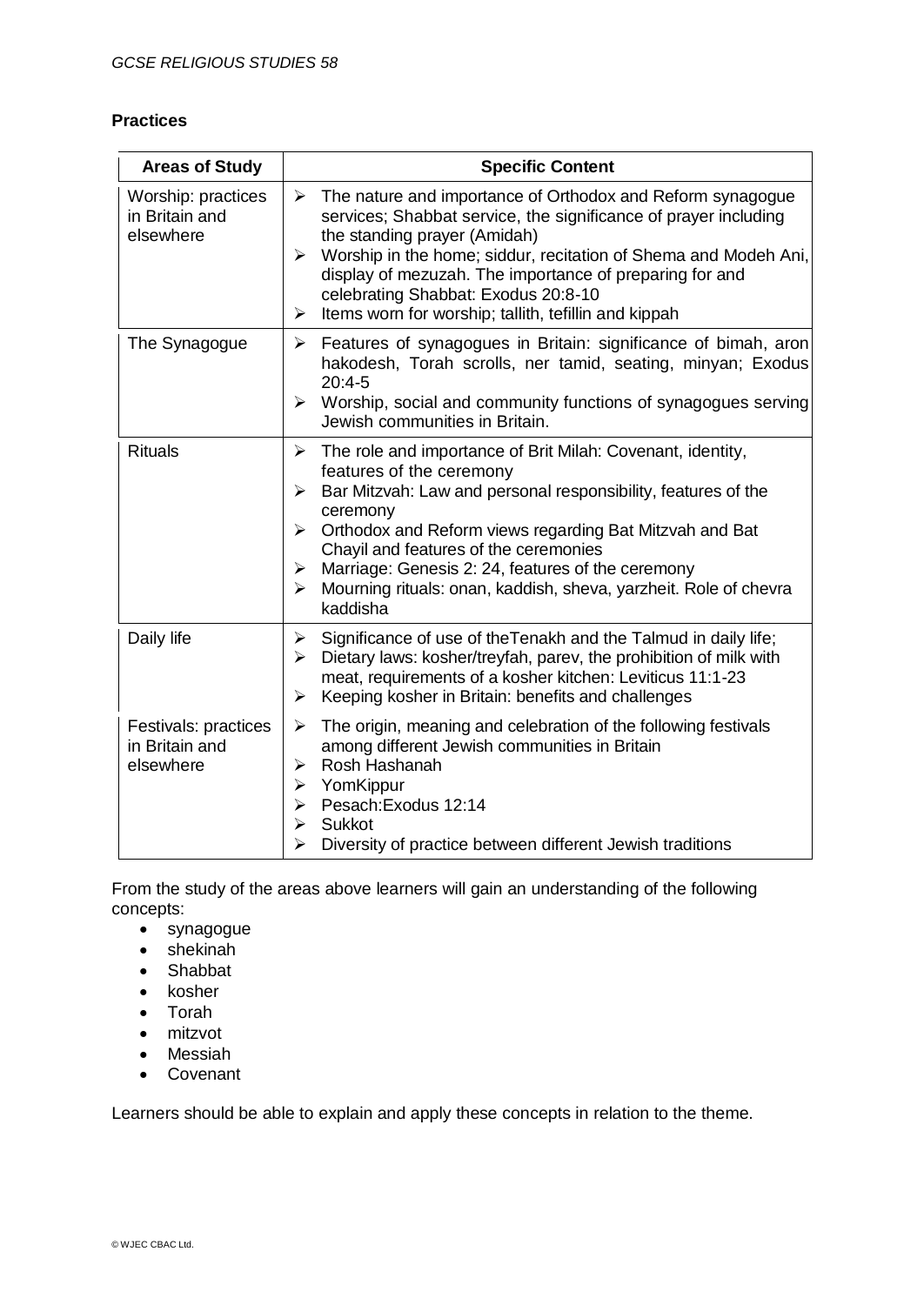# 3 ASSESSMENT

## 3.1 Assessment objectives and weightings

#### **AO1**

Demonstrate knowledge and understanding of religion and belief\*, including:

- beliefs, practices and sources of authority
- influence on individuals, communities and societies
- similarities and differences within and/or between religions and beliefs

#### **AO2**

Analyse and evaluate aspects of religion and belief\*, including their significance and influence

\* The term 'belief' includes religious and non-religious beliefs as appropriate to the subject content requirements

The following grid demonstrates the allocation of assessment objectives per component.

|                          |            | <b>Route A</b>  |  |
|--------------------------|------------|-----------------|--|
|                          | <b>AO1</b> | AO <sub>2</sub> |  |
| <b>Component 1</b>       | 25%        | 25%             |  |
| <b>Component 2</b>       | 12.5%      | 12.5%           |  |
| <b>Component 3</b>       | 12.5%      | 12.5%           |  |
| <b>Overall weighting</b> | <b>50%</b> | <b>50%</b>      |  |

|                          |        | <b>Route B</b>  |  |
|--------------------------|--------|-----------------|--|
|                          | AO1    | AO <sub>2</sub> |  |
| <b>Component 1</b>       | 18.75% | 18.75%          |  |
| <b>Component 2</b>       | 18.75% | 18.75%          |  |
| <b>Component 3</b>       | 12.5%  | 12.5%           |  |
| <b>Overall weighting</b> | 50%    | 50%             |  |

For each series the learner's spelling, punctuation and grammar will be assessed in specified questions that require extended writing. The total weighting for spelling, punctuation and grammar will be 5% of the sum of all marks available for assessment objectives AO1 to AO2 i.e. 12 marks overall. In this specification SPaG is assessed in Components 1 and 2. Use of specialist terminology will be assessed throughout all papers.